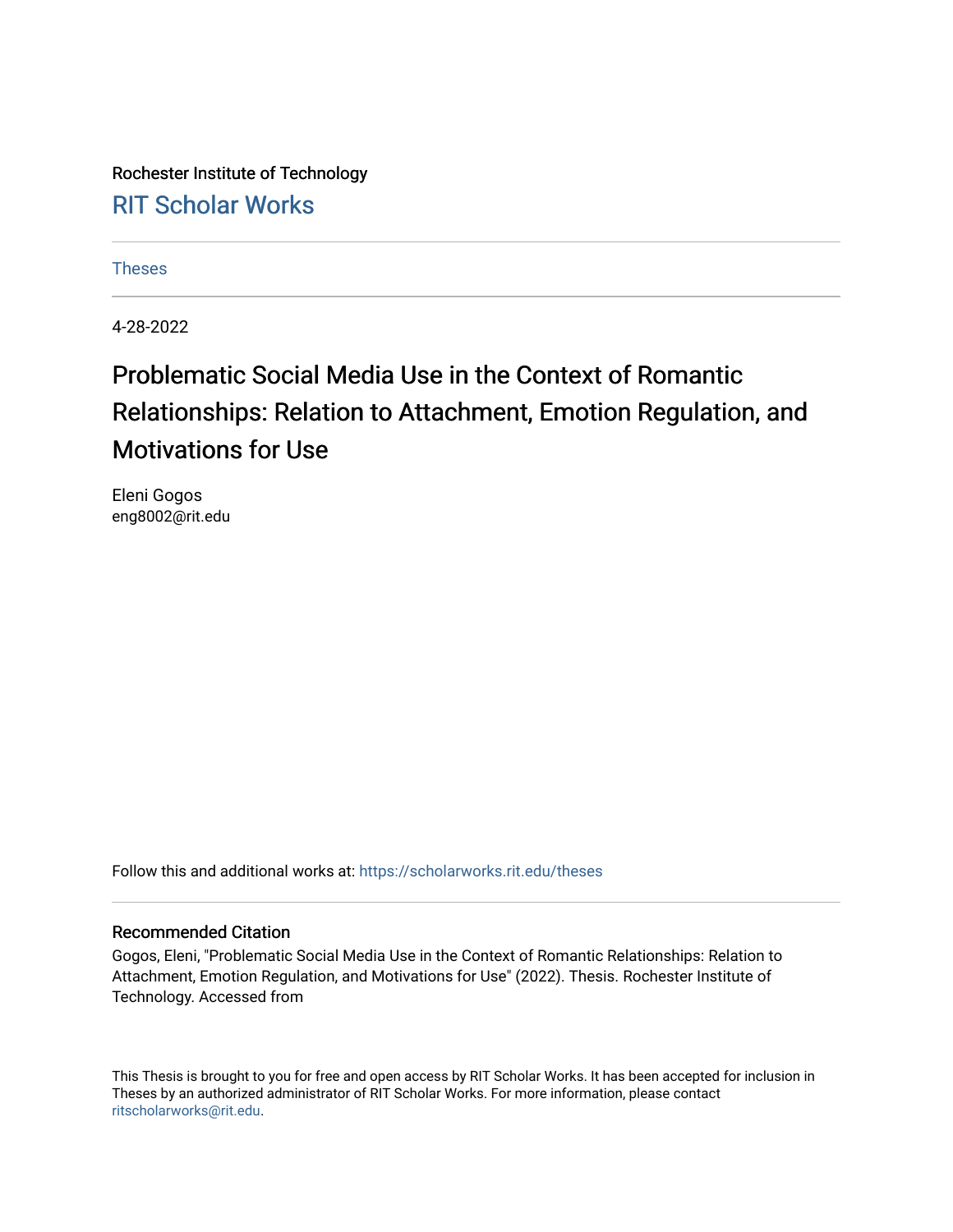#### ATTACHMENT, ER, AND SOCIAL MEDIA USE

Department of Psychology, College of Liberal Arts

Rochester Institute of Technology

Problematic Social Media Use in the Context of Romantic Relationships: Relation to

Attachment, Emotion Regulation, and Motivations for Use

by

Eleni Gogos

A Thesis in

Experimental Psychology

Submitted in Partial Fulfillment of the Requirements for the Degree of

Master of Science in Experimental Psychology

April 28, 2022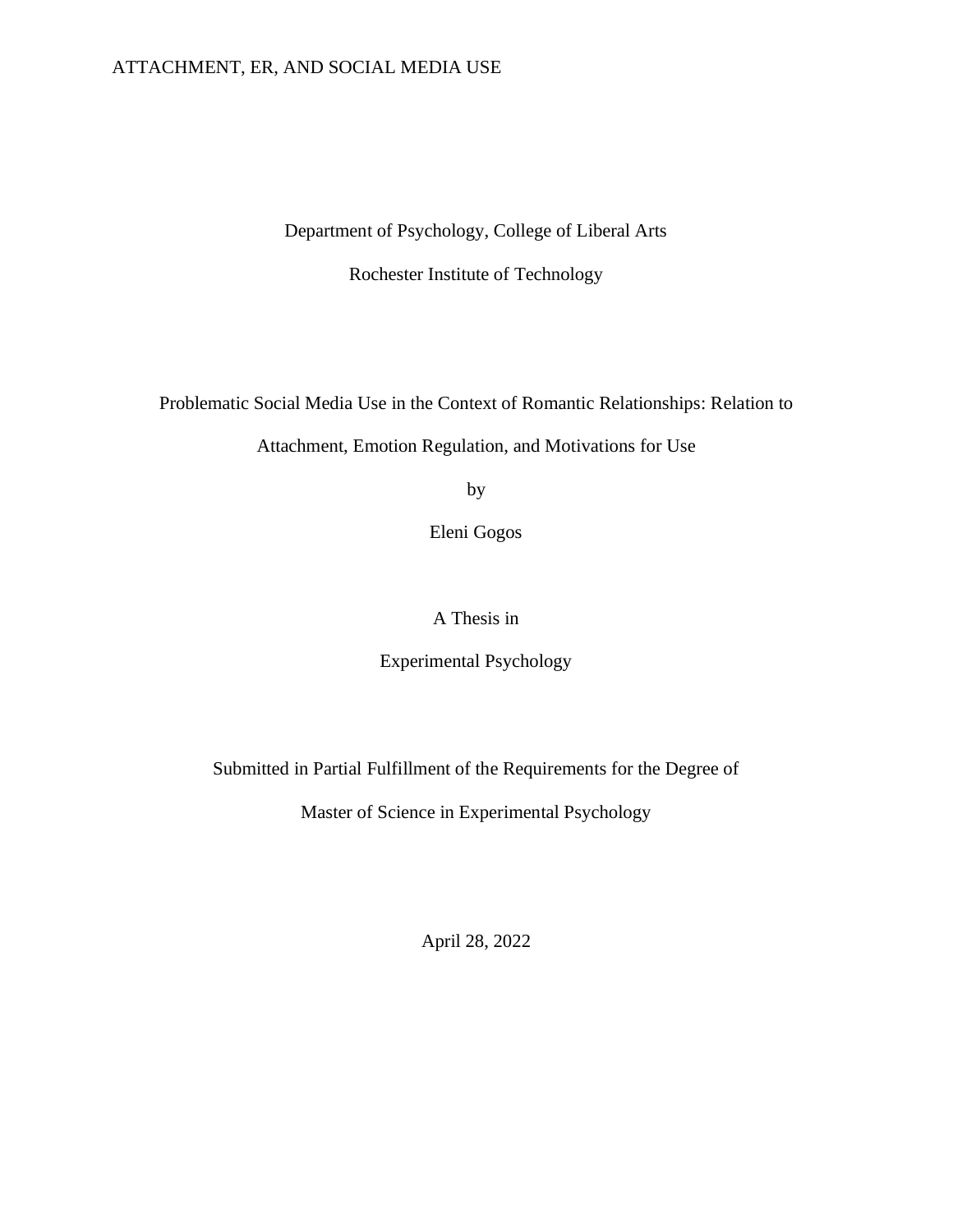### ATTACHMENT, ER, AND SOCIAL MEDIA USE

We approve the Thesis of Eleni Gogos:

Name Date

Kirsten Condry, Ph.D.

Faculty Adviser and Chair of the Thesis Committee

Name Date

Joseph Baschnagel, Ph.D.

Department Chair, Committee Member

Name Date

Lindsay Schenkel, Ph.D.

Committee Member

Name Date

Stephanie Godleski, Ph.D.

<span id="page-2-0"></span>Committee Member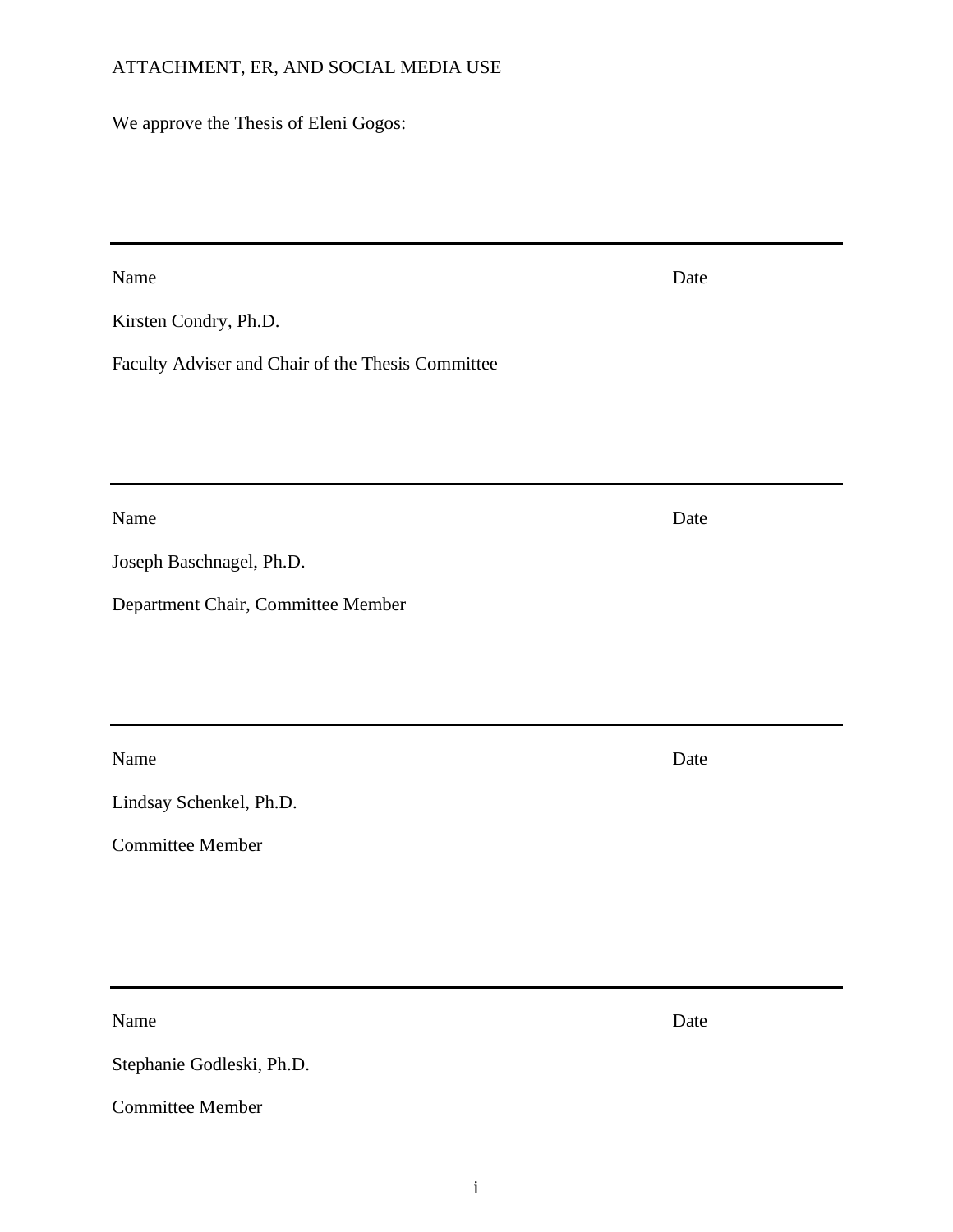#### **Acknowledgments**

First and foremost, I would like to extend my utmost appreciation to my advisor, Dr. Kirsten Condry, who provided invaluable guidance and expertise throughout the development of my thesis project. Her support, validation, and unwavering belief in my work has been fundamental in both my academic and personal growth. I would also like to thank the members of my thesis committee, Dr. Joseph Baschnagel, Dr. Lindsay Schenkel and Dr. Stephanie Godleski, for their time and invaluable feedback. I would like to extend a special thank you to Dr. Baschnagel, for being a mentor to me throughout my time at RIT, and for his encouragement and support of this project, as well as my other academic and research endeavors. The completion of my thesis would also not be possible without the support of my parents, as well as love and encouragement from my family in Greece. Finally, I would like to thank my closest friends for their endless encouragement, listening and unparalleled support as I worked towards completion.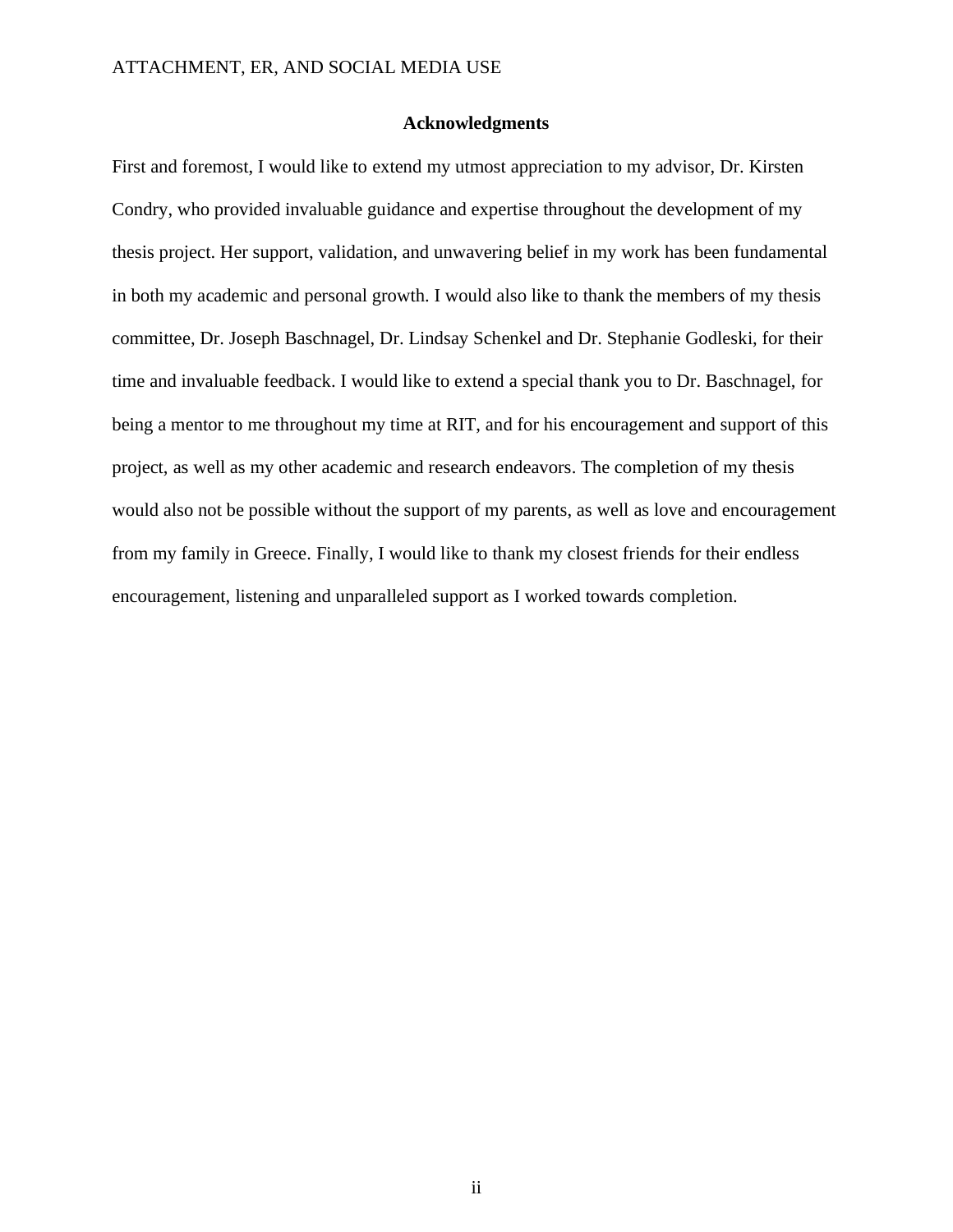#### **Abstract**

<span id="page-4-0"></span>Social media is an increasingly popular form of connecting with others, especially among young adults, but problematic social media use (PSMU) has become a growing concern. Research has shown that people with anxious attachment styles and poor emotion regulation have a greater likelihood of having PSMU (Liu & Ma, 2019), but how social media usage might play a role in these relationships has not been well-studied. This research asked if the association between anxious attachment and PSMU will be affected by both emotion regulation and online social surveillance in romantic relationships as mediating influences. We utilized advanced mobile phone features to gather screen time data to measure as a covariate. Young adult participants who were in a romantic relationship and were users of social media (*N*=158) completed online questionnaires regarding relationship behavior (attachment style, online social surveillance), emotion regulation, and social media use. A subset of the sample also provided detailed screen time data (*n*=76). Results demonstrated that both emotion regulation difficulties and social surveillance were significantly, positively associated with PSMU, and also were significantly, positively associated with anxious attachment. In contrast to previous work, however, anxious attachment was not directly associated with PSMU. Screen time measures revealed that Facebook has been replaced by newer platforms like Snapchat, Instagram, and TikTok in young adults' media preferences. Future research should examine the differences among social platforms and their uses.

<span id="page-4-1"></span>*Keywords:* social media, attachment, emotion regulation, social surveillance, screen time

iii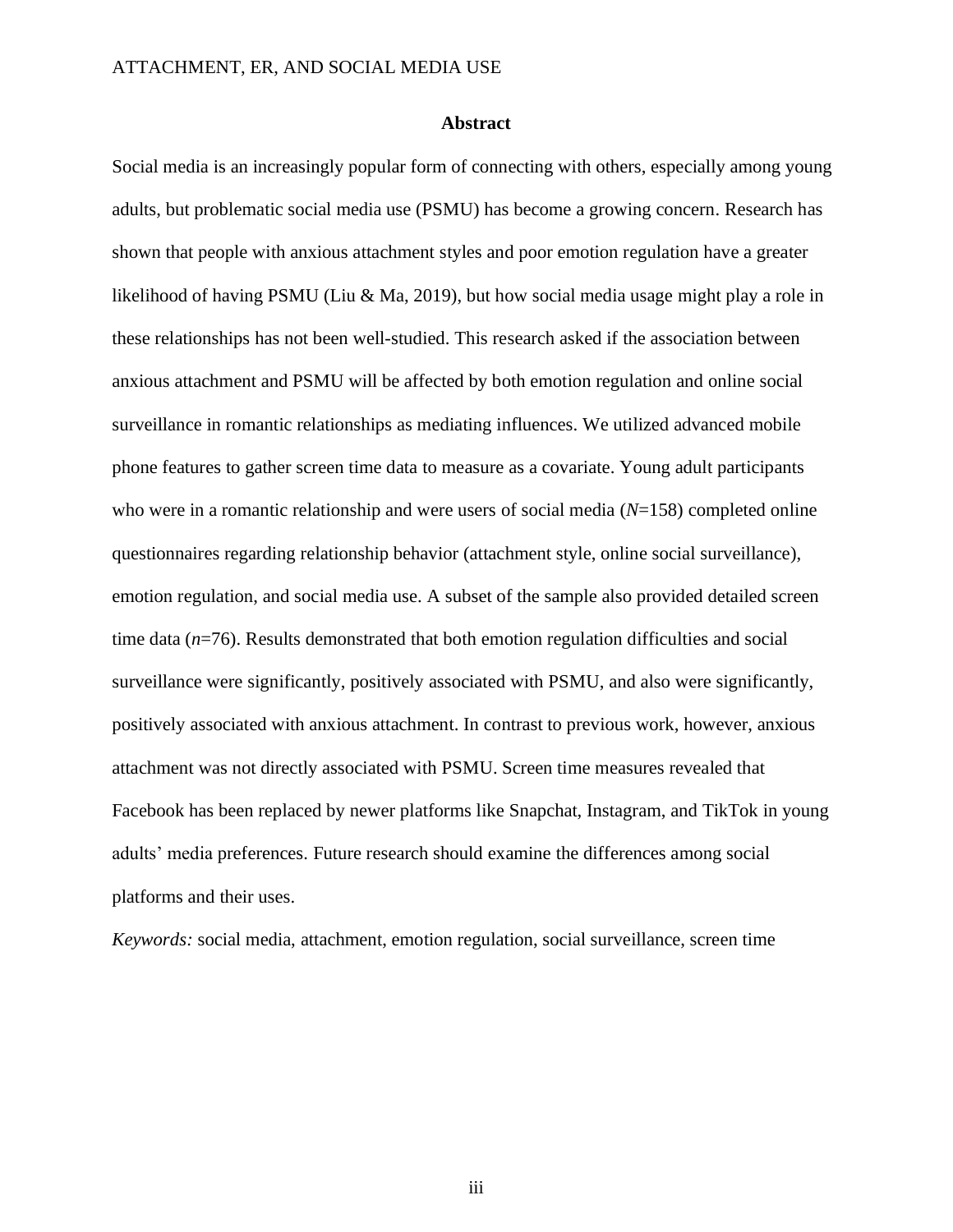### **Table of Contents**

| .24 |  |
|-----|--|
|     |  |
|     |  |
|     |  |
|     |  |
|     |  |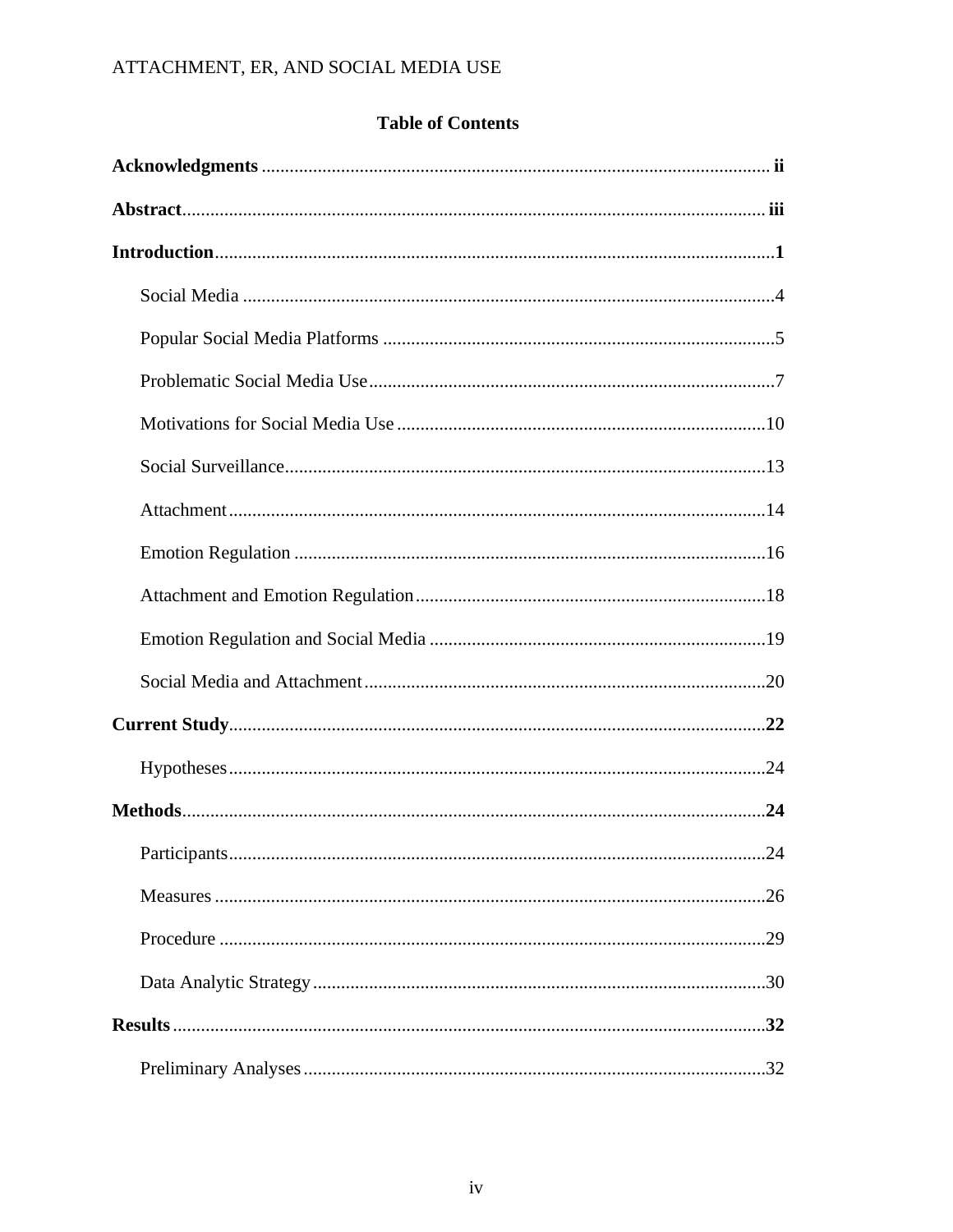### ATTACHMENT, ER, AND SOCIAL MEDIA USE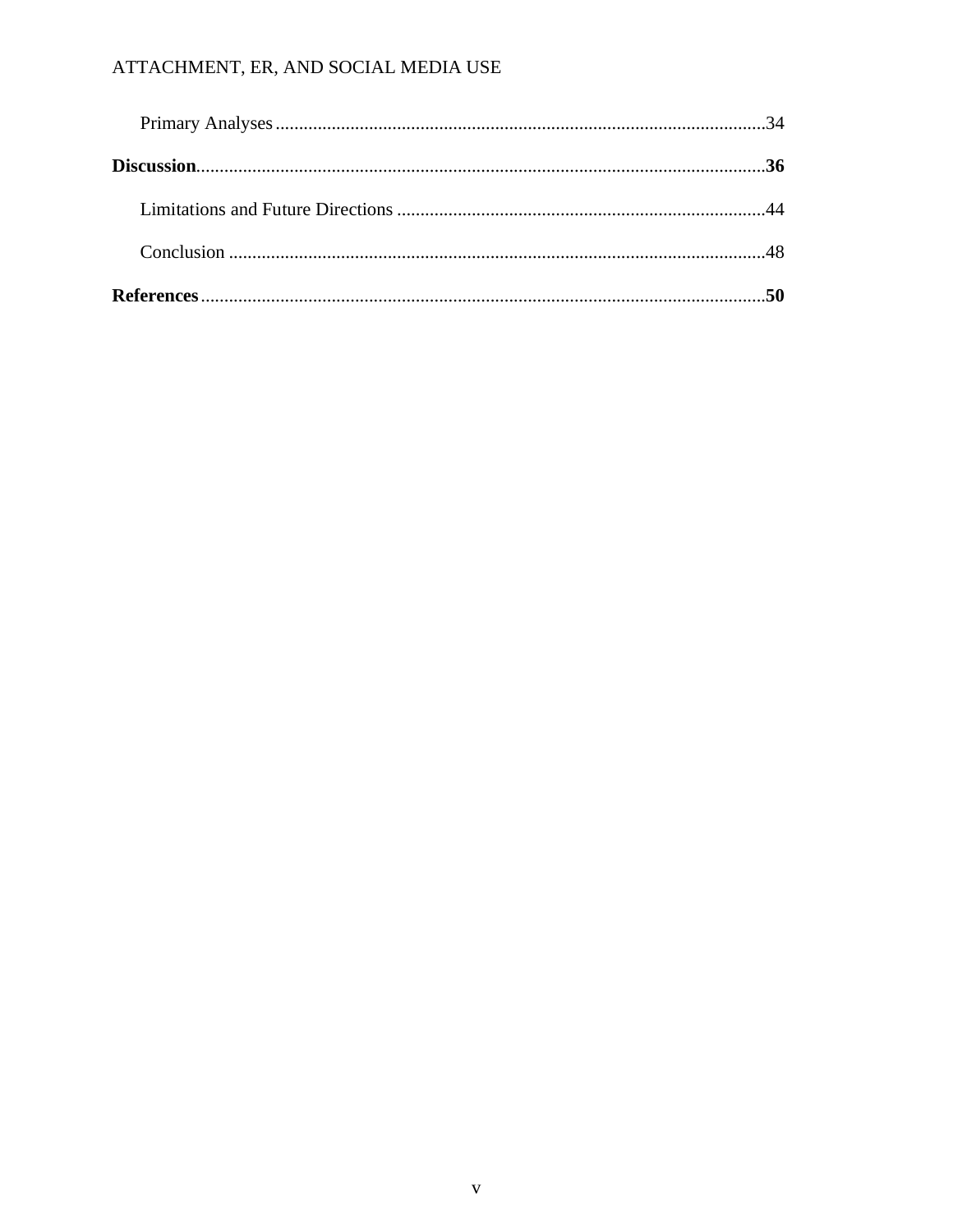### **List of Figures**

| $\mathbf{1}$ | Most Comfortable Social Media Platforms for Posting                 |
|--------------|---------------------------------------------------------------------|
|              |                                                                     |
| 2            | Least Comfortable Social Media Platforms for Posting                |
|              |                                                                     |
| 3            | Parallel Mediation Model for the Relationship between Attachment    |
|              | Anxiety and PSMU through Emotion Regulation Difficulties and Social |
|              |                                                                     |
| 4            | <b>Standardized Regression Coefficients for Mediation Model 1</b>   |
|              | through Emotion Regulation Difficulties and Social                  |
|              |                                                                     |
| 5            | Standardized Regression Coefficients for Mediation Model 2 through  |
|              |                                                                     |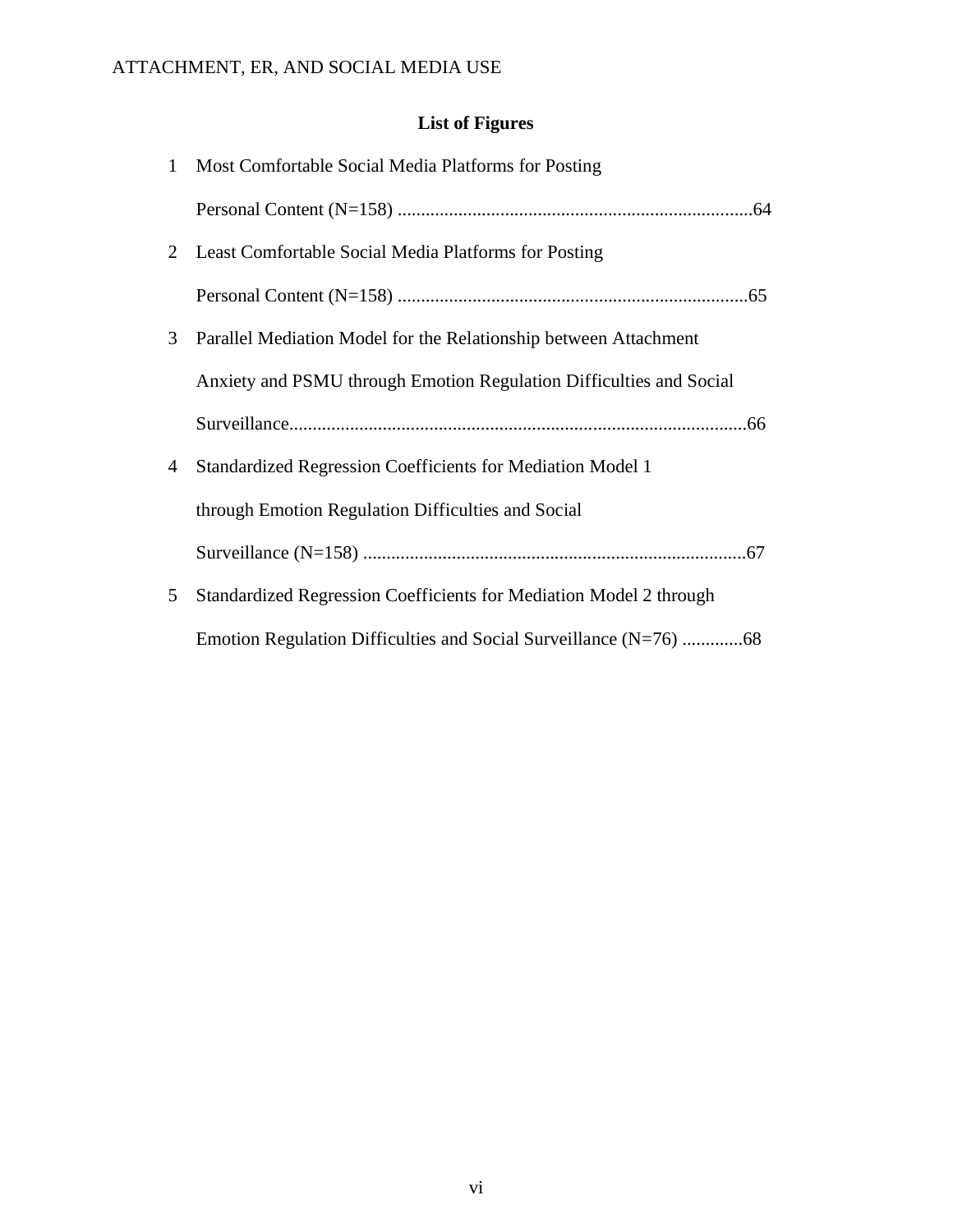### **List of Tables**

| $\mathbf{1}$   |                                                                         |
|----------------|-------------------------------------------------------------------------|
| 2              | Bivariate Correlations of Main Study Variables with Screen              |
|                |                                                                         |
| 3              | Descriptive Statistics of Main Study Variables for Part 1 Participants  |
|                |                                                                         |
| $\overline{4}$ | Descriptive Statistics of Main Study Variables for Part 2 Participants  |
|                |                                                                         |
| 5              | Descriptive Statistics of Weekly Mean Time Spent on Social              |
|                |                                                                         |
| 6              | Model 1 Coefficients for PSMU and Predictors, Covariates, and Mediators |
|                |                                                                         |
| 7              | Model 2 Coefficients for PSMU and Predictors, Covariates, and Mediators |
|                |                                                                         |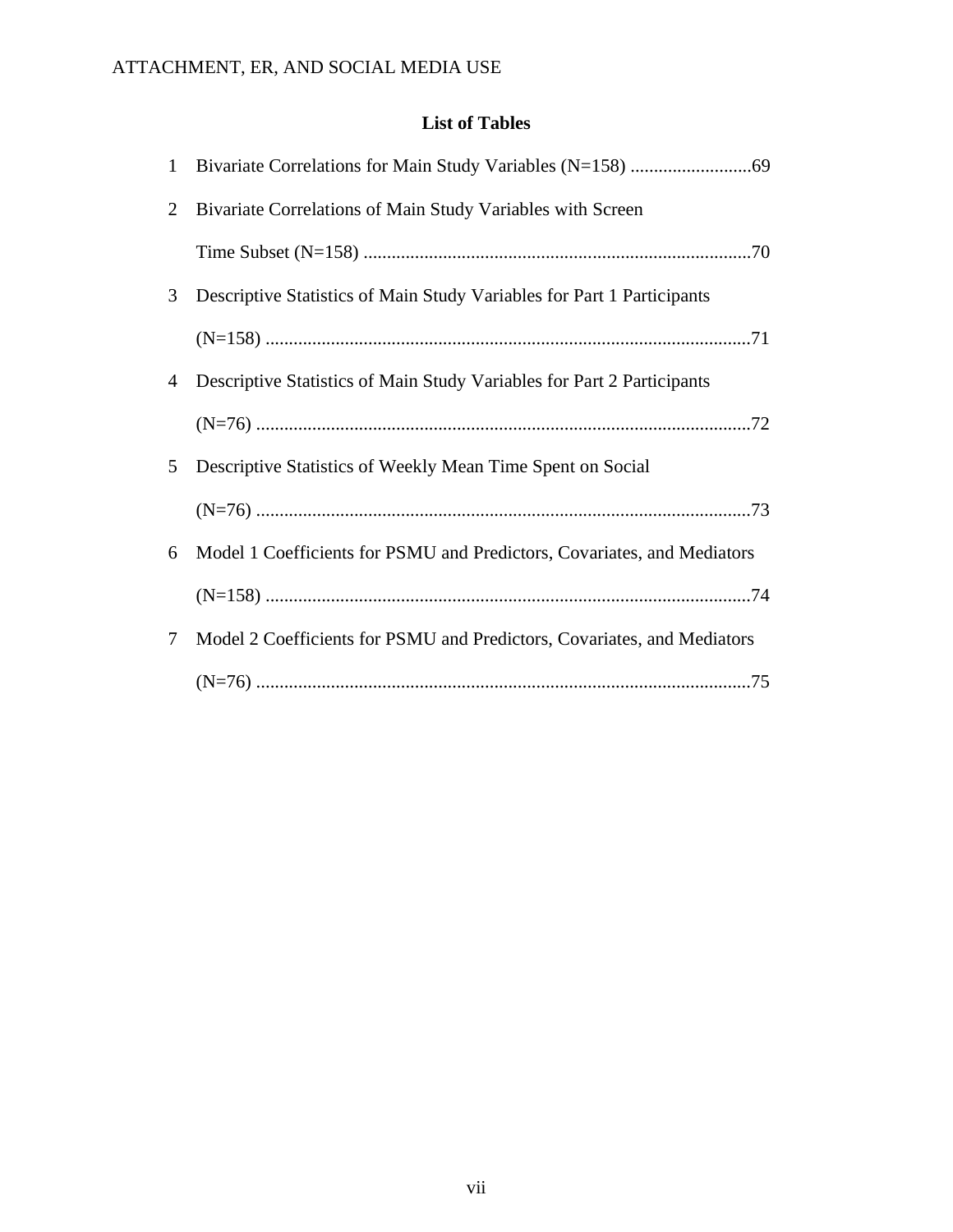## **Problematic Social Media Use in the Context of Romantic Relationships: Relation to Attachment, Emotion Regulation, and Motivations for Use**

Social media is now ubiquitous and has grown exponentially over a short period of time. In doing so, it has presented new kinds of psychological issues around a user's involvement with social media. How social media allows people to present themselves and react to other's information online is a new kind of experience and media interaction (e.g., Valkenburg et al., 2016). The use of social media or social networking sites (SNS) is especially pertinent among young adults and college students. According to the Pew Research Center, 72% of adults in the United States use at least one form of social media, and 90% of people between the ages of 18- 29 use social media. Sixty-nine percent of adults in the U.S. use Facebook (Auxier & Anderson, 2022). The use of social media has become an alternative way to connect with people, such as keeping in contact with friends and family, job networking, or for dating and romance. Although using social media and SNS can have benefits such as connecting with peers and decreasing loneliness (e.g., Orben, 2020), it can also have negative consequences that could ultimately manifest as a form of addiction or problematic use (e.g., Marino et al., 2019). Many terms are used to describe PSMU, such as social network disorder, social media addiction, and compulsive social media use. For the purposes of the current study, the term PSMU is employed to indicate use of social media that is congruent with addictive tendencies and negative outcomes (e.g., Griffiths, 2005).

The best-studied negative outcome of PSMU is that people who use social media excessively can experience increased anxiety and depression. In a systematic review on the influence of social media and mental health in adolescents, Keles et al. (2019) found that the most prominent risk factors for anxiety, depression, and general psychological distress came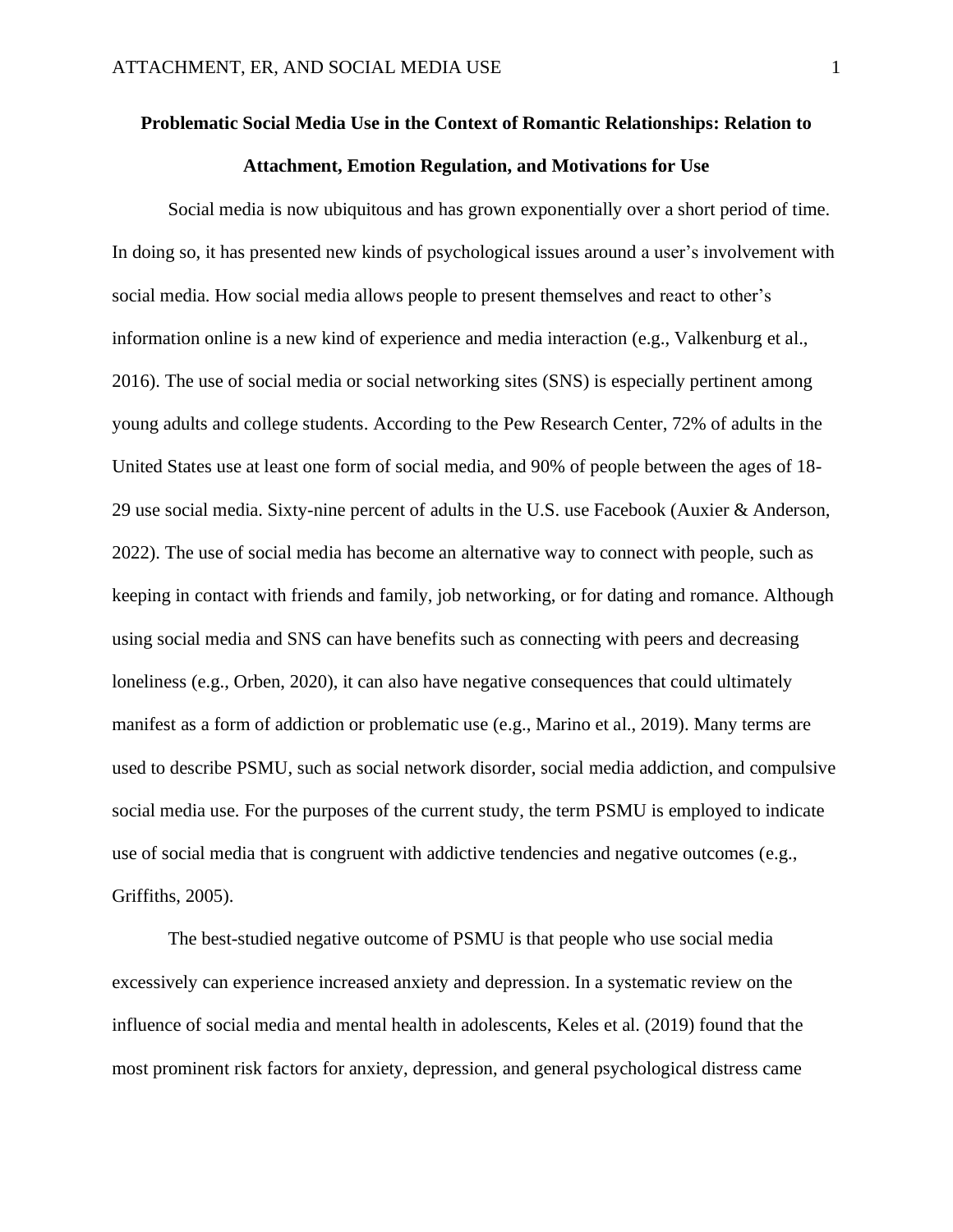from each of these categories: time spent on social media, activity on social media, investment, and addiction. Their findings suggest a general correlation between amount of social media use and mental health problems. The large correlation with anxiety, depression, and general psychological distress suggests some possible links: some people use social media in a way that enables distress or unhappiness, or that perhaps people who are unhappy are more drawn to spending time on social media. There are likely individual factors that make excessive social media use *and* mental health problems more likely (Keles et al., 2019).

Current theories of media effects focus on motivations that people have for selecting and interacting with particular media. For social media, which is considered to gratify the need for social connectedness, some of these motivations will involve maintaining relationships. In the present study, we consider how people use social media when they are in a romantic relationship. When looking at patterns in a user's social media behavior, it is important to consider the motivations for using social media, and to understand the psychological mediators that may influence problematic use. Two pertinent constructs to study are user's attachment style, to better understand the dynamic of how they engage with their partner in their current romantic relationship, and emotion regulation, to see how successful they are at regulating their emotions should any distress arise.

The theory of attachment is that experience in early relationships shape many aspects of who we are as individuals and how we engage in our interpersonal relationships later in life (Bowlby, 1980). The relationships that are formed in early childhood play an important role in the way we learn to regulate emotions and feelings (Bowlby, 1997; Bowlby, 1980). As a result, the attachment style we develop and what we learn in attachment relationships as children shapes our relationships in adulthood and our affectional abilities. Attachment theory suggests that we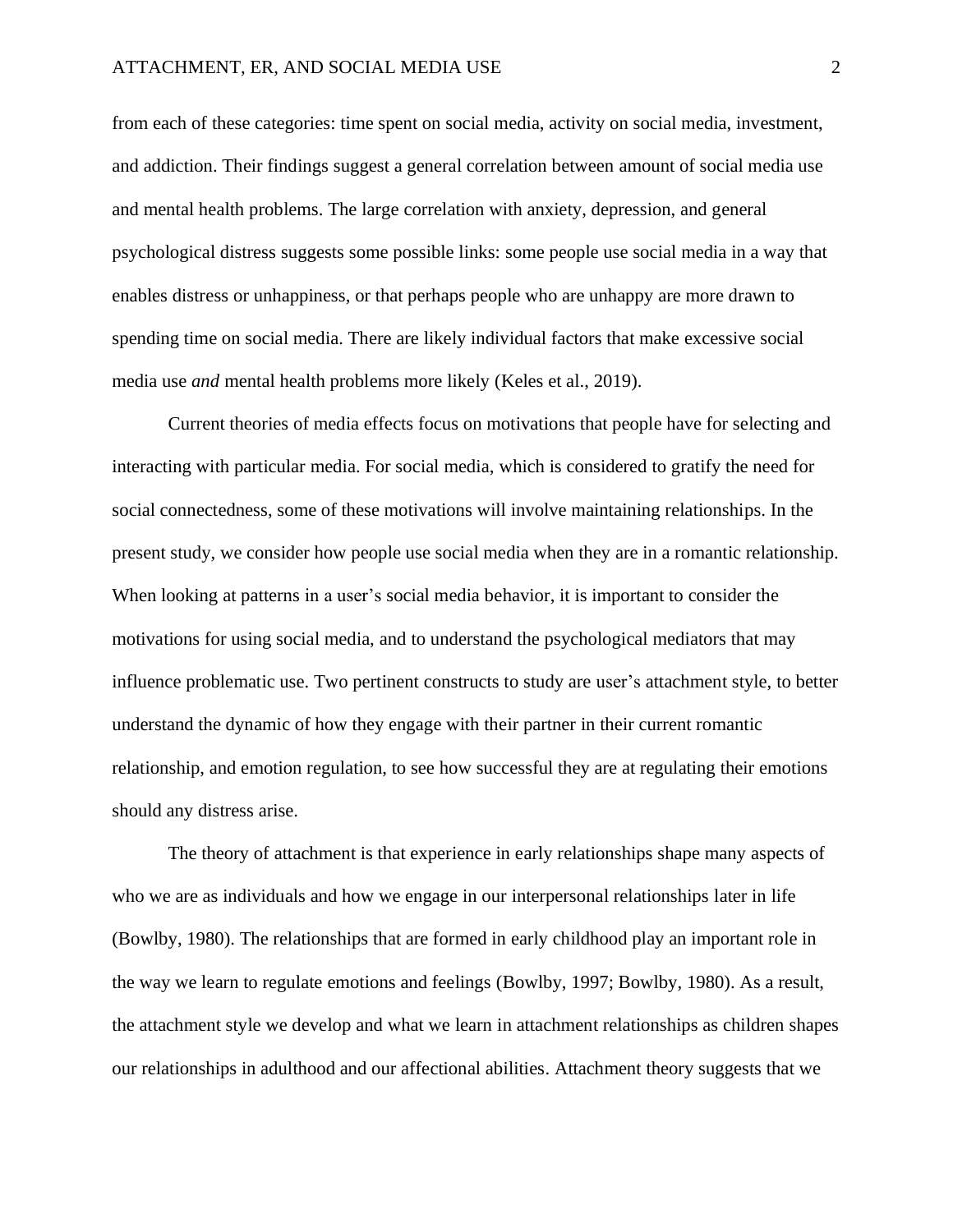ultimately learn what to expect of others and expect to be treated a certain way based on how we were treated in childhood. These expectations are what can make later relationships in adulthood feel or appear similar to our childhood relationships. Our attachments also inform our emotion regulation abilities and how we experience and express emotions and feelings in times of distress (Kim & Cicchetti, 2010; Shields & Cicchetti, 2001). Emotion regulation could inform the way that people choose to use social media and there could be potential for developing PSMU. Research will be reviewed that explains how attachment styles and regulation of emotion are related.

This study aims to comprehensively examine whether there are differences in maladaptive social media use for people who are in romantic relationships based on attachment style, and to determine if emotion regulation difficulties and social surveillance of a partner on social media will act as a mediator in any association. Additionally, this research will also examine specific motivations and behaviors behind using social media (social surveillance and behavioral screen time) for individuals that exhibit different attachment styles, with a specific focus on anxious attachments. The following review first examines features of social media use and theories about new media use, including interactive social media. Research on attachment style and social media use is discussed, including the finding that an anxious attachment is associated with negative relationship behaviors such as partner surveillance. Additionally, attachment and emotion regulation are examined, considering how both constructs may be related to PSMU. The purpose of the present research is to ask whether having an anxious attachment style and particular motivations and behaviors are linked to developing PSMU among social media users who are in romantic relationships.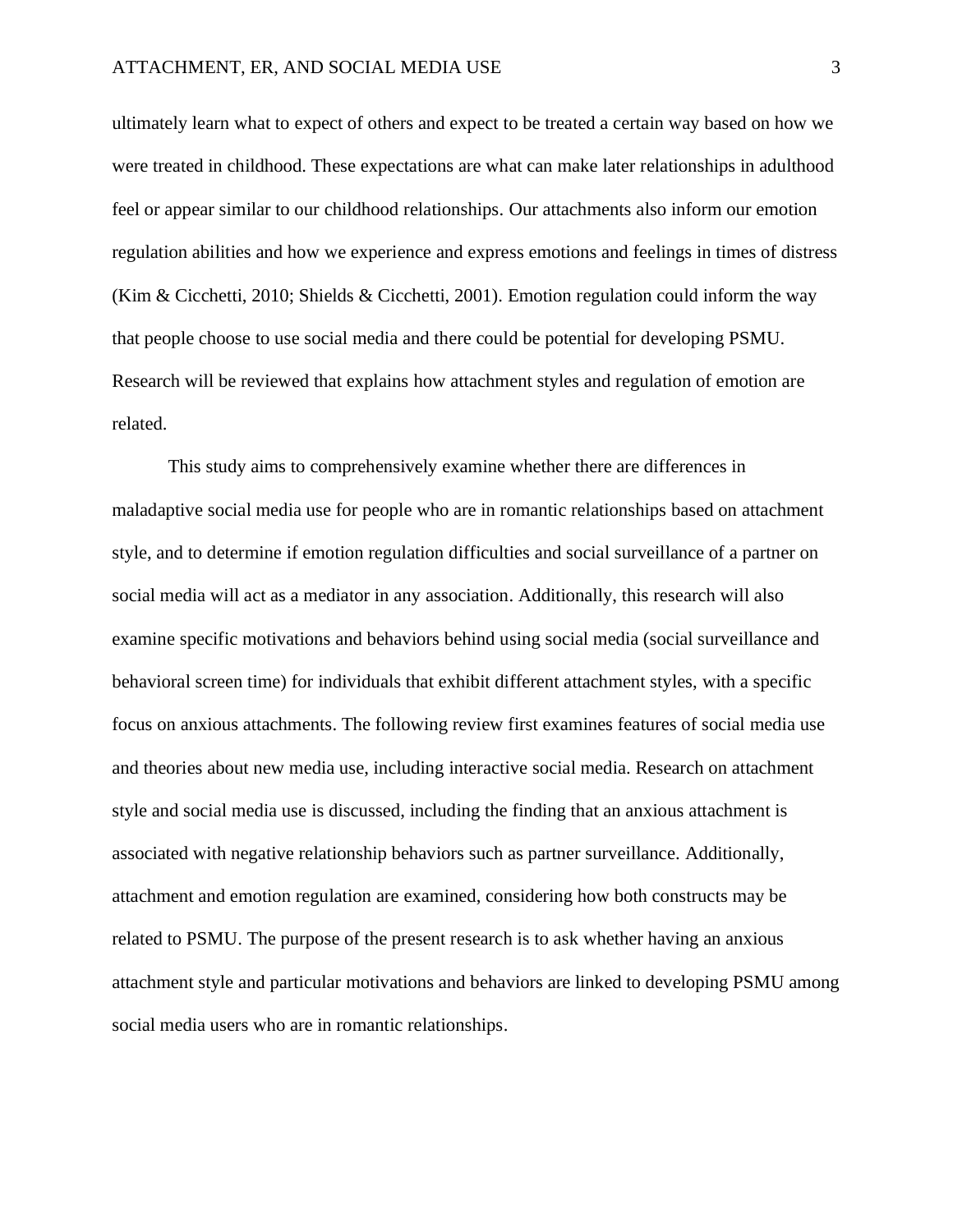#### **Social Media**

<span id="page-12-0"></span>Social media is defined as internet-based applications or digital technologies that emphasize user-generated content or interactions (Kaplan & Hanenlein, 2010). It is used to facilitate communication and networking online, as well as allows users to produce, share, and exchange content. Some commonly used platforms of social media are Facebook, Twitter, Instagram, Snapchat, LinkedIn, YouTube, Reddit, and TikTok. Social media can be accessed through a variety of technologies but is most easily accessible from apps on smartphones.

For many young adults, social media has become a seamless and indispensable part of everyday life. For example, the majority of young adult users of Instagram and Snapchat say that they use the apps every day (73% and 71%, respectively) and roughly half (53%) reported using the platforms several times a day (Auxier & Anderson, 2022). As far as asserting control over one's social media use and being able to give it up, 51% of young adults 18–24 indicated that it would be difficult to give up using social media (Perrin, 2020).

Not only is social media an easy and accessible form of connecting with family, friends, and colleagues, but it has many others uses. It is frequently used for romance and flirting, interacting with brands and companies, job seeking or professional networking, as well as for business purposes (Aichner et al., 2020). While Facebook is the most widely used social media platform worldwide, young adult users often report using Instagram (76%), and Snapchat (75%) the most, with TikTok (55%) following closely behind, preferring them substantially more than other social media platforms (Auxier & Anderson, 2022). These differences in young adult social media use suggest a need for research expansion to consider the new platforms this age group are now using, including how they use social media and why they use it.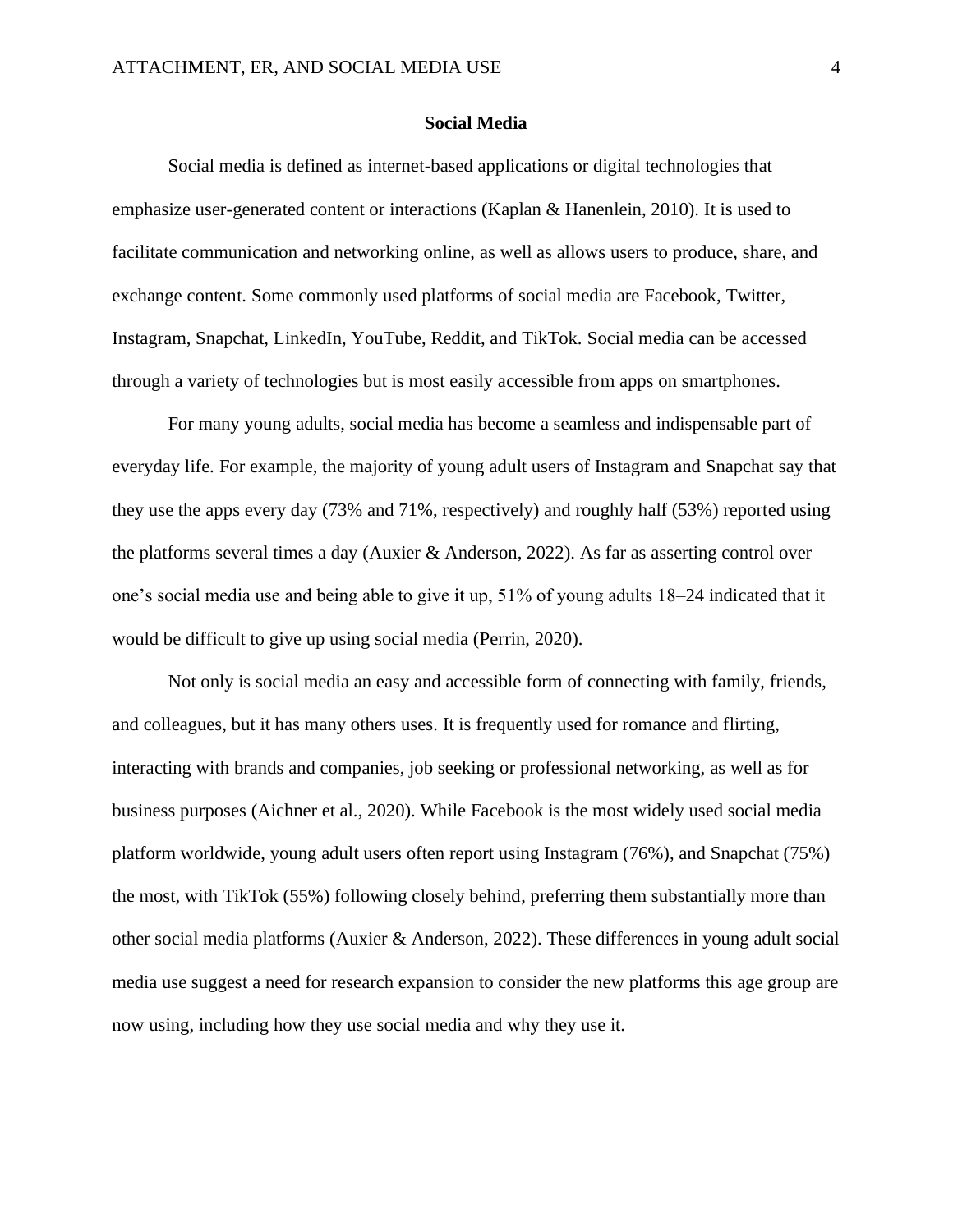#### <span id="page-13-0"></span>**Popular Social Media Platforms**

The evolving popularity of social media platforms means that research should explore relative platform use and preference, specifically pertaining to young adults. Facebook remains one of the most widely used social media platforms in the United States, with 69% of all adults using the platform (Auxier & Anderson, 2022). Facebook has been the most dominant online platform for a long time, and early social media research focused extensively on Facebook (e.g., Oldmeadow et al., 2013). It has approximately 2.85 billion active users each month, and it extends that dominance with related platforms, where 3.45 billion people use one of the core products of Facebook's company each month, including Instagram, Messenger, and WhatsApp (Statista, 2021e).

Facebook developed one formula for social media interaction that allows users to create a personal profile where they interact with others online, "adding friends," responding to other's posts, posting photos, status updates, and other content, as well as private messaging with other people using the platform. However, as new media evolves, new platforms have retained some of these core features while developing new ones.

Instagram is similar to Facebook and has become increasingly popular, with over one billion monthly active users and is focused on sharing images (Statista, 2021a). It is a mobilebased application where users can take photos, apply different filters, or change the appearance of their photos, and then share them via a public profile or a private profile, sharing the content with family and friends, all in an instant. Most Instagram users are female (approximately 510 million) and 67% of young adults in the U.S. use Instagram regularly (Aslam, 2021). One of Instagram's major features is 'Stories," a feature of the app that allows users to post a photo or brief video that will disappear 24 hours after being posted. A new feature has also recently been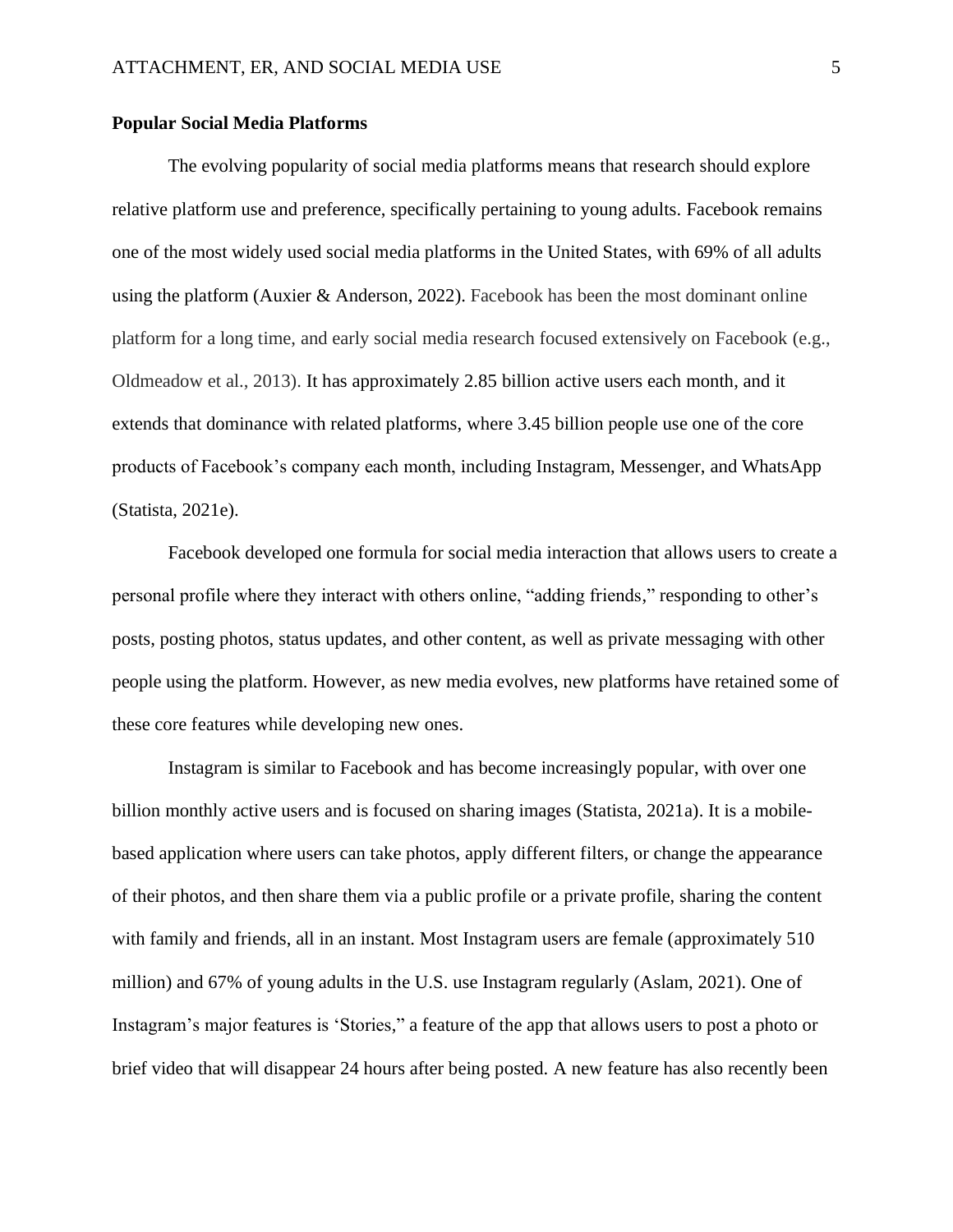implemented that very similar to TikTok, where video-focused media are suggested, and users can endlessly scroll through video recommendations known as "reels."

Snapchat is a mobile-based application of social media that provides a time-limited "snapshot" of the user (similar to Instagram stories) because the posted image or video disappears after viewing. Bayer et al. (2016) examined Snapchat in the context of social relationships and found that users chose to use Snapchat for making a "quick connection" and exchange of personal content in a quick manner throughout the course of the user's day. The application is quite different from other forms of social media as it captures the "here and now" in an immediate environment, and users get a glimpse of a current moment in their friends' dayto-day life just for the moment.

TikTok is a newer social media app that primarily video and text-based but focuses on video creation and sharing. TikTok has become one of the fastest-growing apps worldwide after its international launch in 2016 (Statista, 2021d). The video clips are short and can be altered with effects, text, filters, trending music and sounds. This platform targets a younger demographic, with half of users younger than age 29 years, and nearly a quarter between the ages of 10-19 years (Statista, 2021d).

In addition to platforms that emphasize social connectedness, images, and videos, there are new platforms focused more directly on communication. Twitter is a social networking platform that had 330 million monthly active users in 2019 (Statista, 2021b). Users of Twitter can both read and post short messages that are limited to 280 characters, and "follow" users whose posts they choose to read. Twitter users can grow their audience by communicating directly with other users and responding to their posts, otherwise known as "tweets." Twitter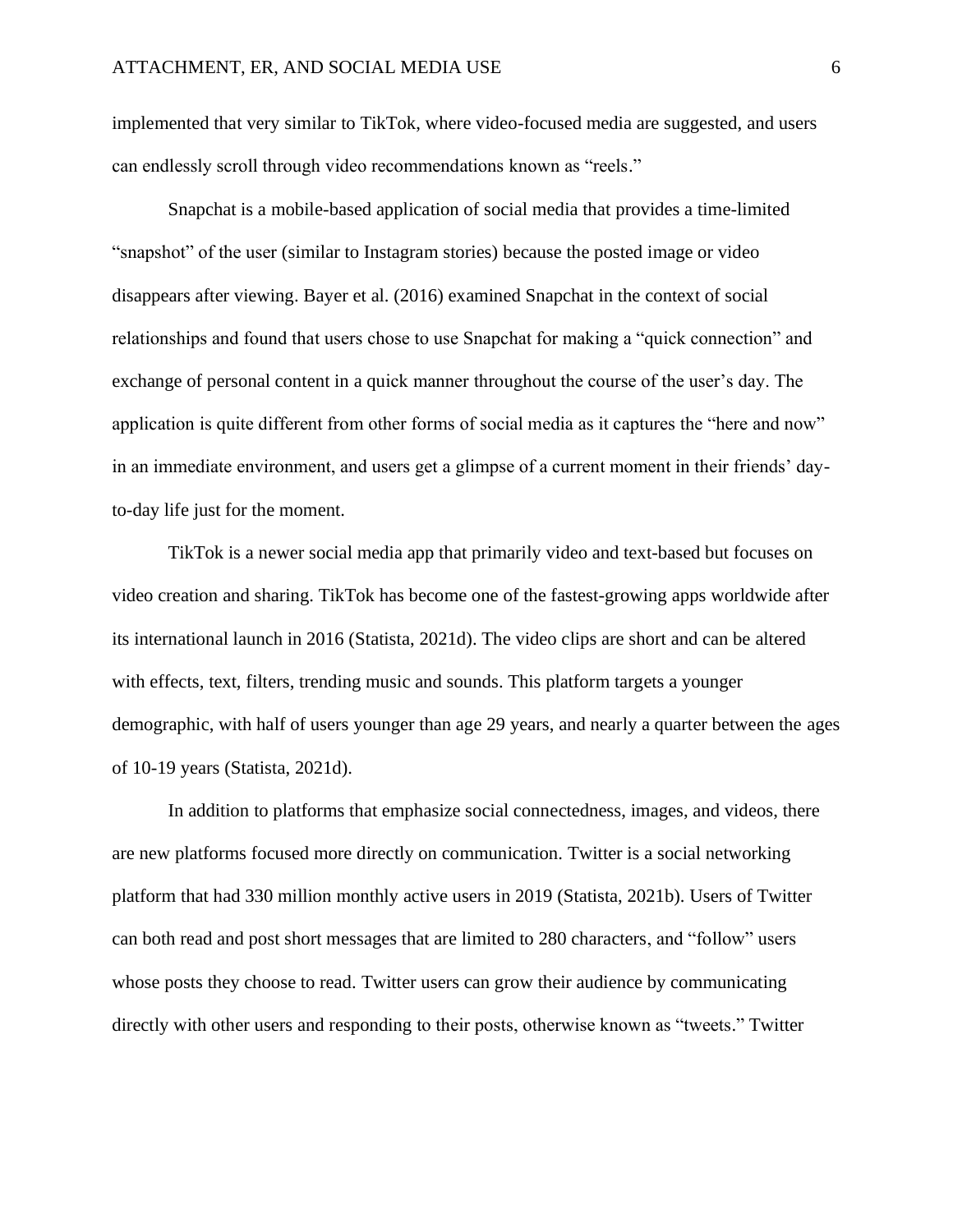differs from many of the social media platforms in being more text and communication based than image or video based.

In addition to new platforms being developed, existing platforms continuously develop new features, often overlapping popular uses of other platforms. Twitter users can send private messages to others, post photos, "retweet" (or share) other people's posts, and as of recently, Twitter has implemented novel features that exist on other platforms like Reddit, such as a "voting" arrow to react to people's tweets. Facebook now also provides a disappearing "story" feature that is similar to Instagram, also similar to the feature of disappearing content that Snapchat uses, but in a different manner. The changing landscape of social media requires updated research to better understand how the features and possibilities of new platforms affect users, and how young adults are spending time on these platforms.

#### <span id="page-15-0"></span>**Problematic Social Media Use**

The ubiquitous use of social media has led to complex issues and has raised questions about the well-being of the user. There is a growing body of research recognizing the importance of examining social media use and the negative effects it may have on user health (e.g., Hoffner & Lee, 2015; Keles et al., 2019; Odacı & Çıkrıkçı, 2014). Social media has become multipurpose and may encourage certain behaviors that ultimately negatively impact the user. An example of this is when users feel bad for using social media so much, but also feel unsuccessful in attempts to quit or control their social media use (Andreassen et al., 2012).

Problematic social media use (PSMU) is a phenomenon that can be conceptualized in many ways, but the common core is that there is a negative outcome for the user. In recent research, PSMU is commonly conceptualized as a type of addiction, like other chemical and behavioral addictions (Griffiths et al., 2014). The focus is on how the use of social media has a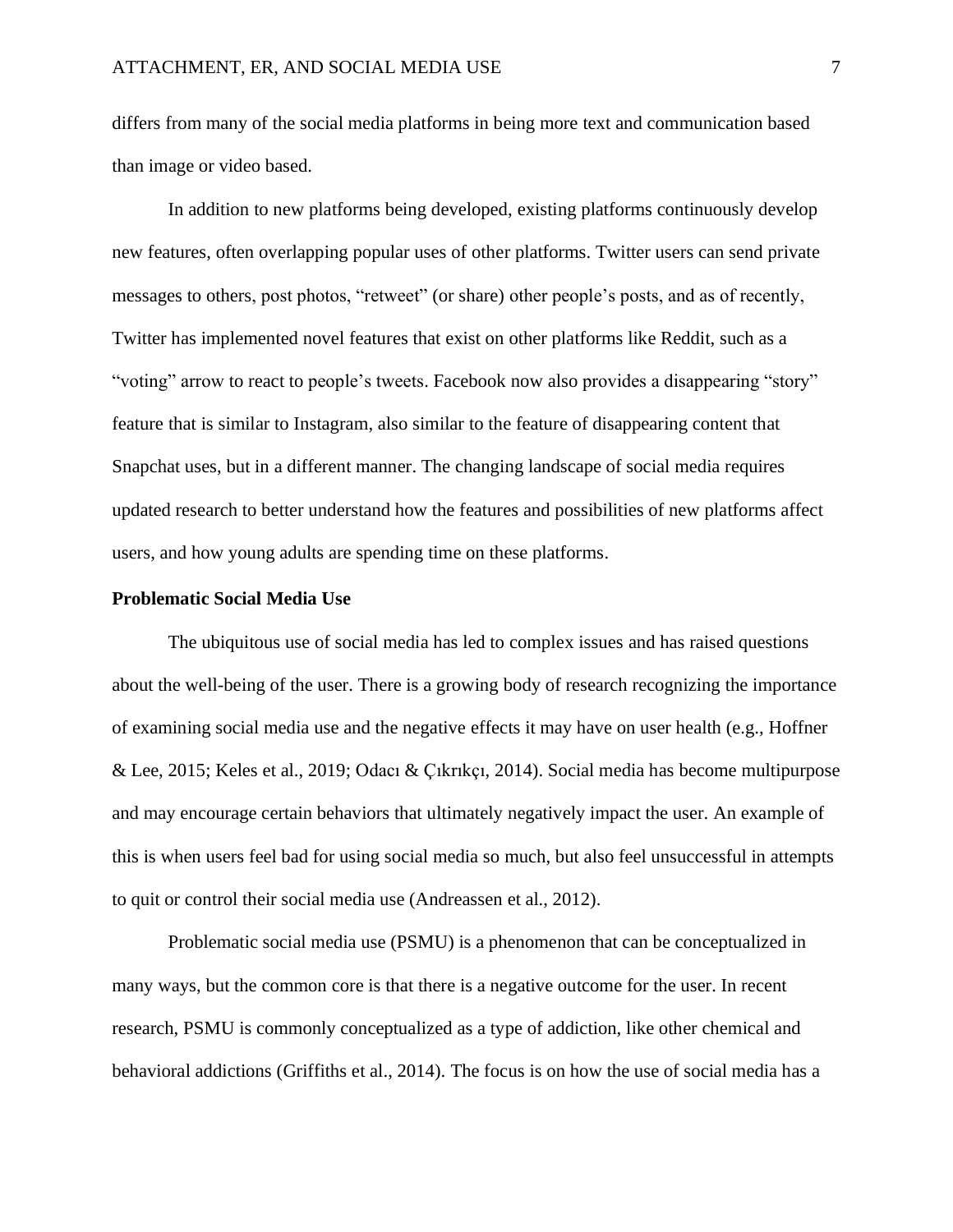negative impact on the user's wellbeing, relationships, or motivation. Griffiths (2005) describes a biopsychosocial model in which individuals with extreme PSMU can show symptoms of addiction such as withdrawal (i.e., experiencing unpleasant emotional or physical symptoms when social media use is stopped or restricted), tolerance (i.e., increasing social media use over time), relapse (i.e., quickly returning to excessive use after a period of abstinence), and conflict or negative repercussions from use (i.e., interpersonal problems as a result of social media use). Some examples of PSMU include spending a lot of time thinking about social media, using social media to lift or enhance one's mood, having negative outcomes or experiences when unable to use or access social media, and experiencing problems in other facets of life like work or relationships due to social media use (Andreassen et al., 2012; Kuss & Griffiths, 2017).

Negative outcomes of social media use can have detrimental effects on many aspects of the user's life and health. Coyne and colleagues (2020) examined time spent on social media and its association with mental health and wellness during an 8-year longitudinal study. The study followed participants during early adolescence through emerging adulthood and found that at both the cross-sectional and longitudinal level, time spent using social networking sites was positively, moderately correlated with anxiety and depression. Many other studies have also found social media use to predict mental health issues such as depression and anxiety (Lin et al., 2016; Griffiths et al., 2014; Vannucci et al., 2017). Specific to anxiety, Vannucci et al. (2017) investigated whether social media use and time spent on social media have implications on symptoms of anxiety and severity in young adults in the U.S. A hierarchical regression demonstrated that more time spent using social media was significantly, positively associated with greater symptoms of dispositional anxiety. The study also revealed that participants demonstrated a probable anxiety disorder if they scored above the clinical anxiety severity cut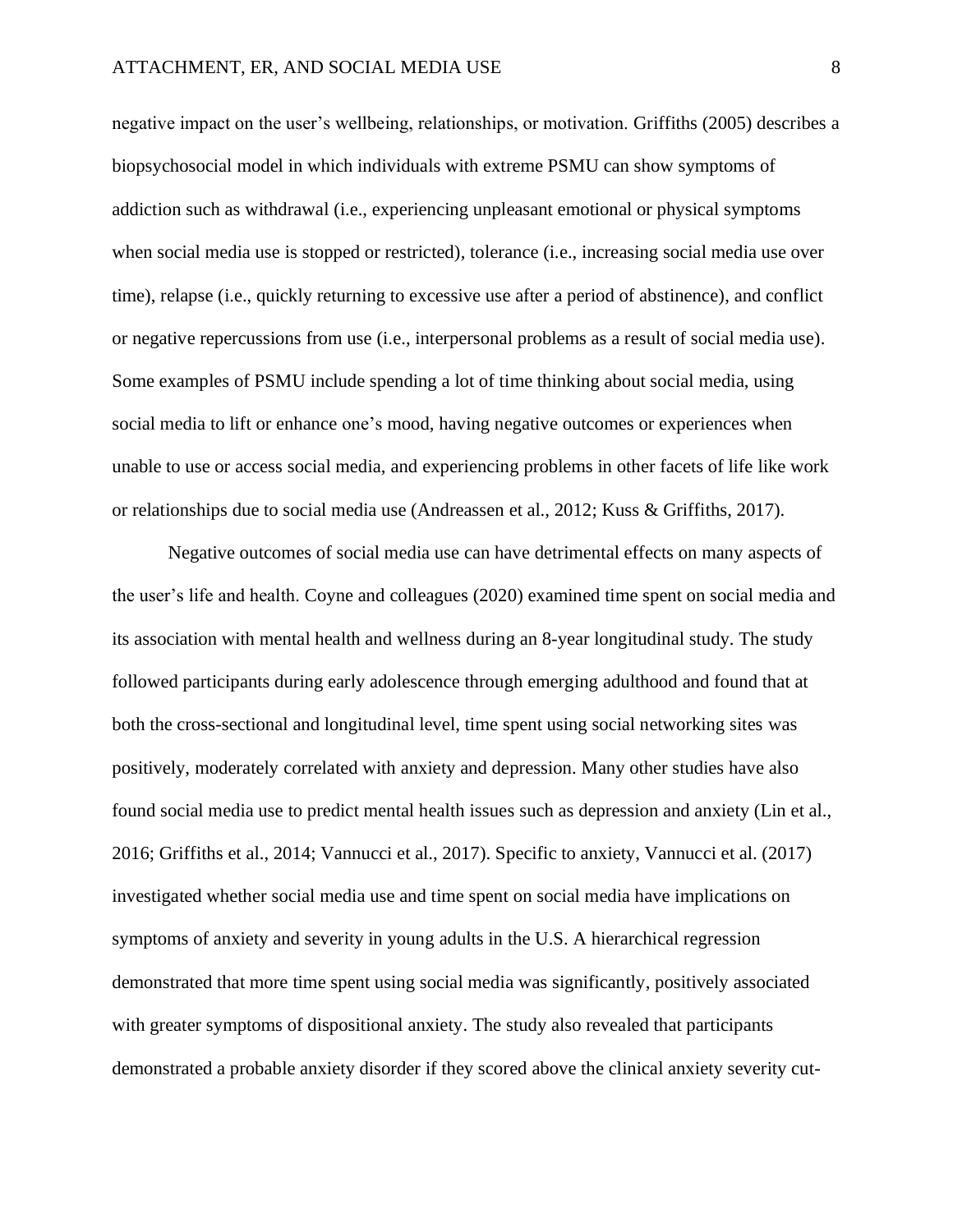off in addition to more frequent daily social media use (Vannucci et al., 2017). Overall, the research in this area suggests that increased anxiety is correlated with increased time on social media and may point to a vulnerability in terms of either motivations or uses.

One issue that has challenged studies of social media platforms is measuring how much time participants are actually spending on social media. Barthorpe et al. (2020) examined the potential impact of social media use on the mental health of young people using time use diaries (TUD), a reportedly less biased measure of social media use than general recall questions. The large cross-sectional sample of young adolescents indicated that more time spent on social media was associated with an increased risk of negative outcomes like self-harm, depression, and lower levels of self-esteem, though only for girls. Furthermore, these findings were similar for both weekday and weekend use of social media. Jones-Jang et al. (2020) identify several reasons to be concerned about self-report data, particularly on social media screen time. Self-report may not be as reliable as "logged use" (or using screen time diagnostics, as in the present study). One possible reason is that people are trying to recall a task that they do habitually, on a device that they also use for other purposes. Social desirability might cause people to underreport screen time, especially if they perceive themselves as using social media too much. Jones-Jang et al. (2020) directly compared self-report and logged measures of general mobile phone use and found that in general, people underreport their time on mobile phones when they self-report, and people with PSMU were more likely than others to underreport their screen time.

Because of concerns about the reliability of self-report measures of screen time, and with changing platforms and uses available, research on social media that incorporates accurate screen time measures is necessary. Each recent generation could be involved with social media at an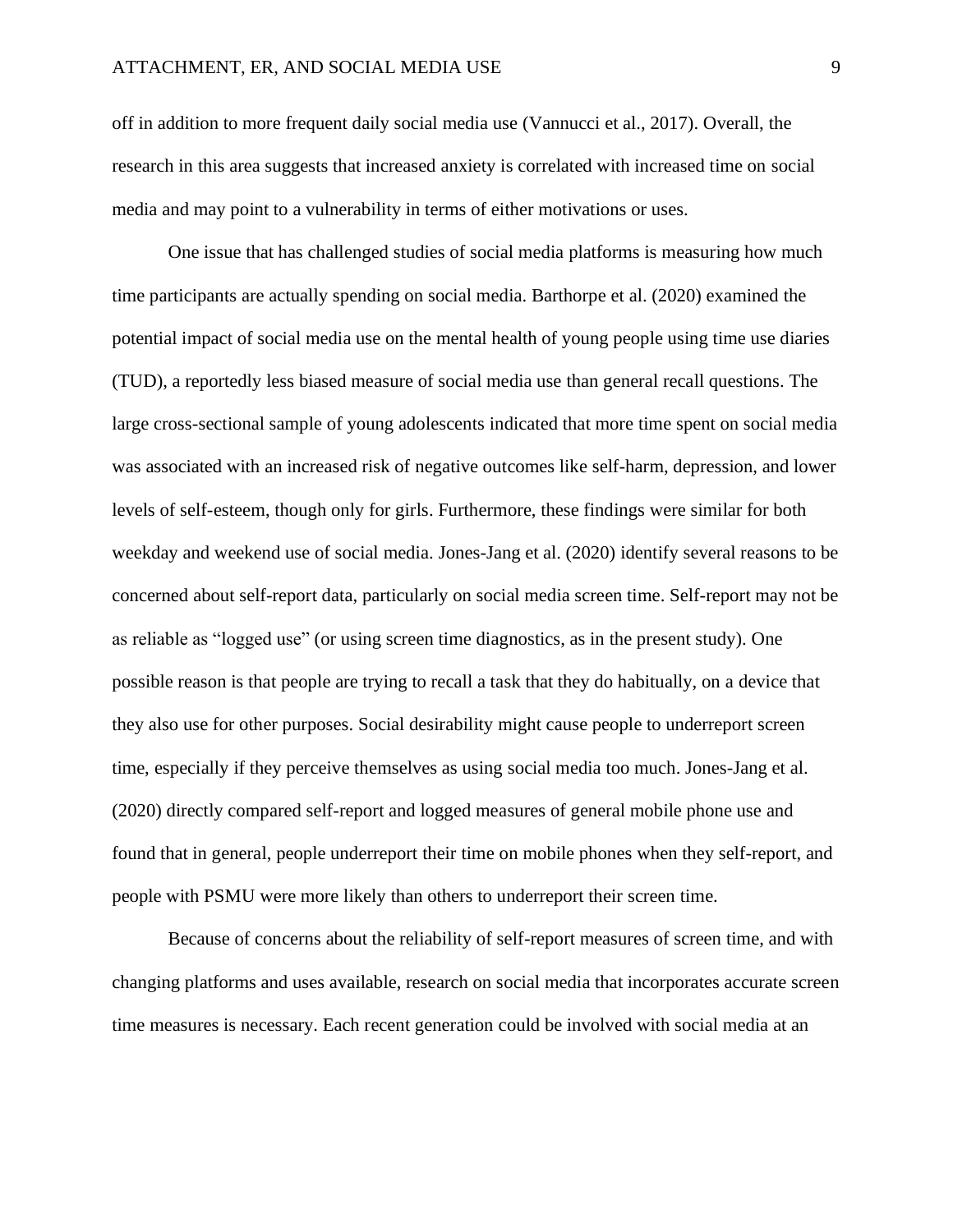earlier age, with research showing an inverse relationship between age and Facebook activity intensity across ages 16 to 56 years (Ozimek & Bierhoff, 2016).

Orben (2020) conducted a review of studies, finding that aside from the negative consequences of social media use, there may also be positive benefits, such as increases in social support, social communication, as well as social connectedness which decreases loneliness. Jones-Jang et al. (2020) found that correlations among positive outcomes such as bonding (i.e., strengthening social ties) were slightly stronger when measured with logged used of mobile phones compared to when using self-reported time. However, conflicting results may have occurred because different outcomes were studied. To come to a more accurate conclusion, Orben (2020) suggests examining the emotional and social outcomes of social media use. Although there may be positive benefits, especially for people who use social media in a healthy way or in moderation, there is evidence to suggest that the risks outweigh the benefits when social media is used in a problematic sense.

#### <span id="page-18-0"></span>**Motivations for Social Media Use**

Despite the growing body of research on social media use (Chou et al., 2009; Kaplan & Haenlein, 2010; Kransnova et al., 2017), there remains a lack of research investigating the motivations behind social media use and how these motivations vary by personal factors, like regulation of emotion and attachment style. People use social media for a variety of reasons, but a well-established theoretical approach suggests that the ultimate motivation for social media use and engagement is driven by the uses and gratifications (U&G) theory (Katz et al., 1973; Katz et al., 1974). McQuail (1972) classified gratifications for media users based on four basic needs: diversion, personal relationships, personal identity, and surveillance. Following this work, Katz and colleagues (1973;1974) developed the U&G theory to examine user motivations and the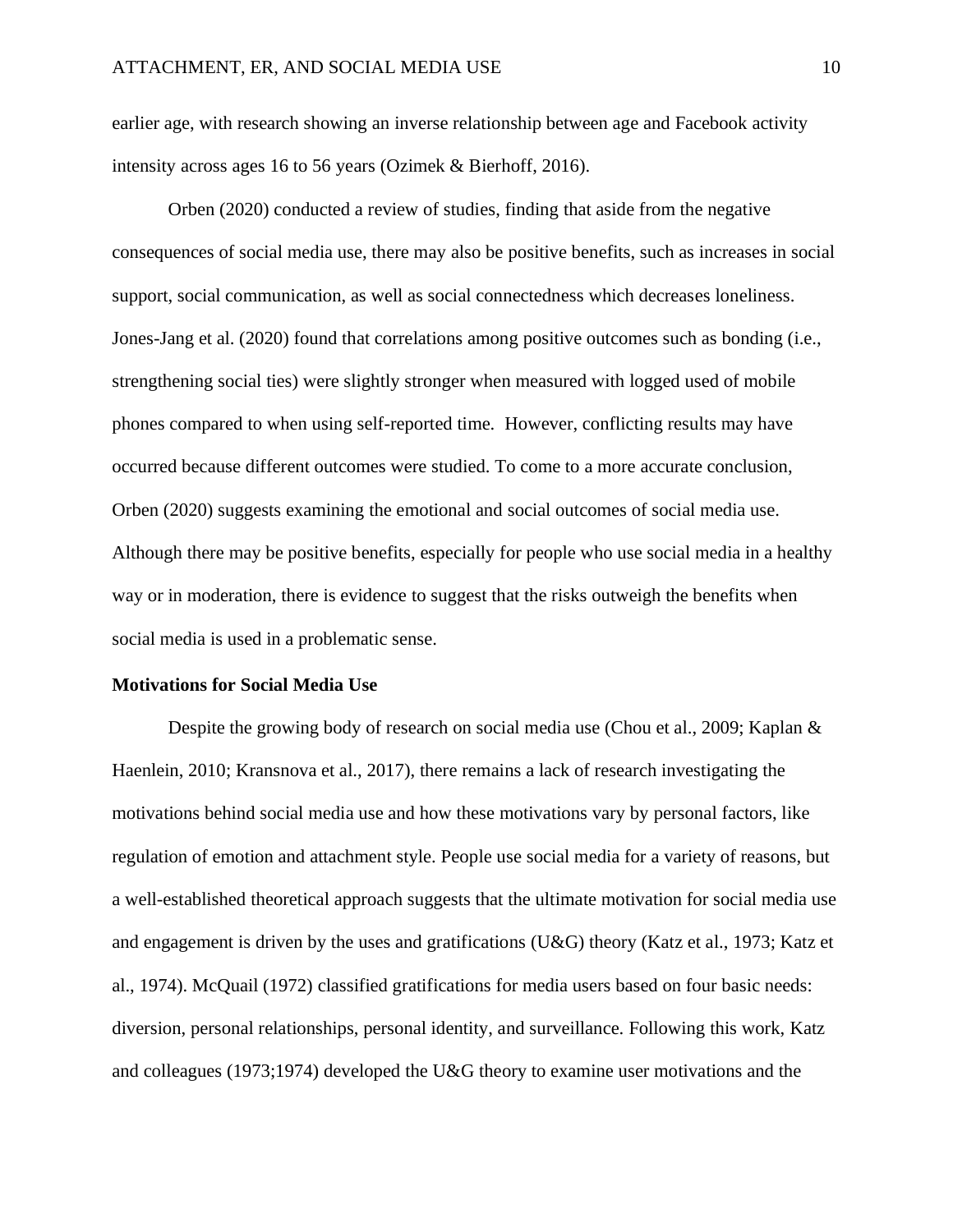kinds of needs that were gratified by using a specific type of media. They concluded that media use must be considered as goal-directed, used to satisfy individual needs and desires, that social and psychological factors influence media use, and lastly, that media use and interpersonal communication are related. The U&G theoretical approach identifies the importance of understanding motivations (what people want and what they get) to better understand why individuals use social media. This theory suggests that users are active in choosing to engage in certain types of media to fulfill their certain needs or desires (Katz et al., 1973).

Social media, especially as quickly as it is advancing, allows for a very refined and customized experience, depending on the needs of each individual user, which offers more control over their social media usage and exposure (Dhir & Tsai, 2017). Research suggests that the average individual is typically goal-driven, meaning that they use social media in attempts to satisfy their need for social interaction, entertainment, as well as using it as a form of escape (Papacharissi & Mendelson, 2011). In terms of social media, two major gratifications that users gain from platforms like Facebook are obtaining social information and maintaining relationships (Brandtzaeg, 2012; Cheung et al., 2011). Wang and colleagues (2012) also suggest that the need for social connectivity and interaction may be the largest domain compelling people to social media. These kinds of motivations may be particularly pertinent when understanding the motivations of social media users who are in romantic relationships, because maintaining a romantic involvement might be a very important goal.

As with media like radio and television, social media is also used for entertainment and distraction. In a study by Coyne et al. (2013) on the uses, effects, and gratifications of media during emerging adulthood, their results indicated that the main motivations for individuals engaging in social media generally involved escapism and diversion from everyday life. This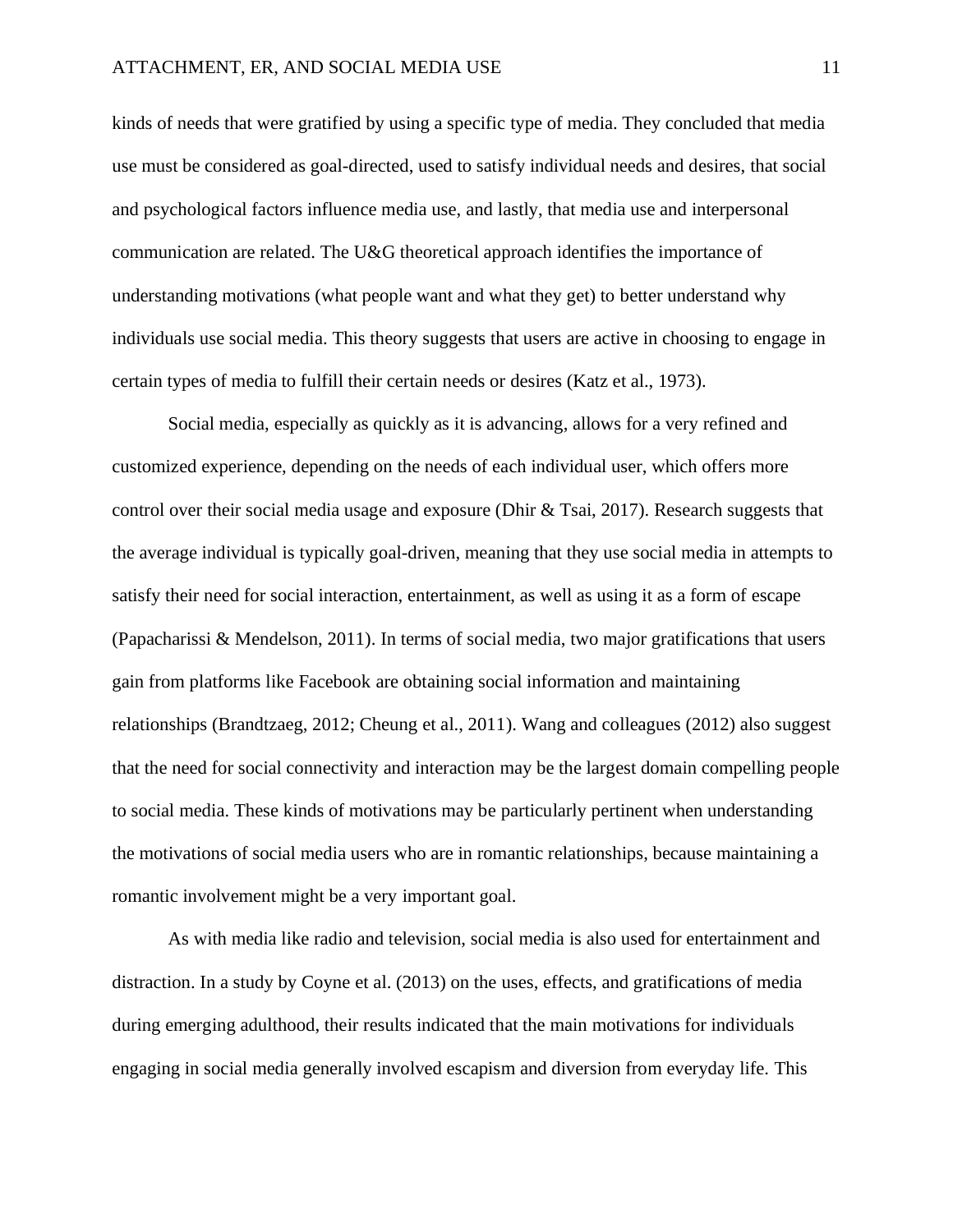area might also relate to problematic use in that heavy or extensive use of social media might be associated with a user's emotional need to escape real life. Turning to social media as a form of escapism may be a form of emotion regulation, as the authors suggest (Coyne et al., 2013), and if used more extremely, might be indicative of poor emotion regulation.

While the U&G theory considered the motivation and personal factors of the media user, newer theories of media have emerged emphasizing the interactive nature of media today. The old media influence theories were unidirectional, meaning they measured only how viewers could be affected by the media, often as if every viewer would be affected the same way (e.g., McQuail, 2010). However, new theories have expanded to thinking of media influences as a more bidirectional concept, with users not only selecting from a huge range of possible media, but also creating, responding to, and interacting with the media. On these newer approaches, anyone can be a sender, and anyone can be a receiver of media, which makes media use more complex (e.g., Valkenburg et al., 2016). Importantly, the emphasis here is that this type of new interaction with media is self-generated, self-directed, and self-focused (Valkenburg et al., 2016). Consider an example of individuals with poor emotion regulation, who are also users of social media. If the users engage in increasing amounts of social media trying to escape from reality, the increased use might lead them to come across things that are upsetting or uncomfortable. Now, because of their poor emotion regulation, these users will be overly upset, or have to seek other ways to manage the distressing emotions. Similarly, the link between increased anxiety and increased PSMU might indicate that some individual factors (e.g., anxiety, emotion regulation difficulties) may cause people to use social media in maladaptive ways, while people without those influences can use social media without experiencing such negative outcomes. This relates to the hypotheses put forth in the current study where specific individual factors such as insecure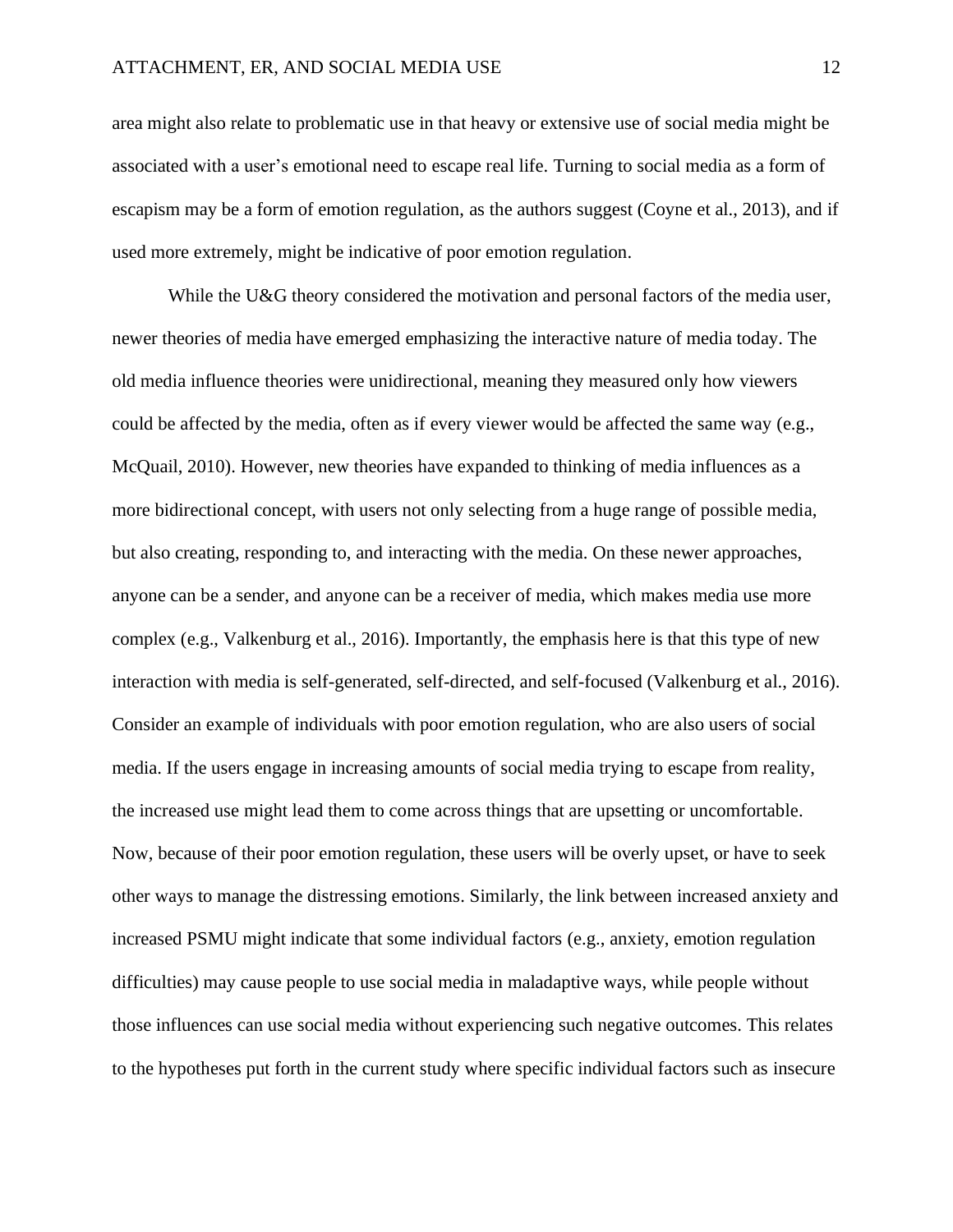attachment style and emotion regulation difficulties will cause people to use social media in maladaptive ways, leading to increased PSMU, or feelings of addiction to social media.

Overall, motivations for using social media may widely vary, but the consensus in the existing literature demonstrates that users choose to engage with a specific type of media to fulfill their needs, whether it be for entertainment, social interaction, surveillance, or escapism, among many other motivations. The important aspect of this is distinguishing between a motivation that is relatively normal or a motivation that can become problematic, influencing our behavior and outcomes. The concern for the present research is how people in romantic relationships use social media and whether personal factors (e.g., relationship anxiety and emotion regulation), as well as motivations, influence whether people report negative outcomes like PSMU.

#### **Social Surveillance**

<span id="page-21-0"></span>When examining social media use in the context of romantic relationships, the motivated behavior of surveillance on social media may be of particular interest. Social media allows users many ways of 'staying connected.' Users who follow or 'friend' each other can then see what the other person posts, views, responds to, and interacts with. These behaviors might be particularly relevant to people who are in a romantic relationship, as it allows them access to their partner's social interactions online, but are there specific online social behaviors that may likely be associated with negative outcomes? Social surveillance refers to the behavior of tracking and paying special attention to the personal preferences and interactions of others online (e.g., Marshall, 2012). In romantic relationships, the accessing and exchanging of information usually happens through communicating directly with one another, as this is often the most effective and straightforward way to do so. However, it can also be common for partners to exhibit other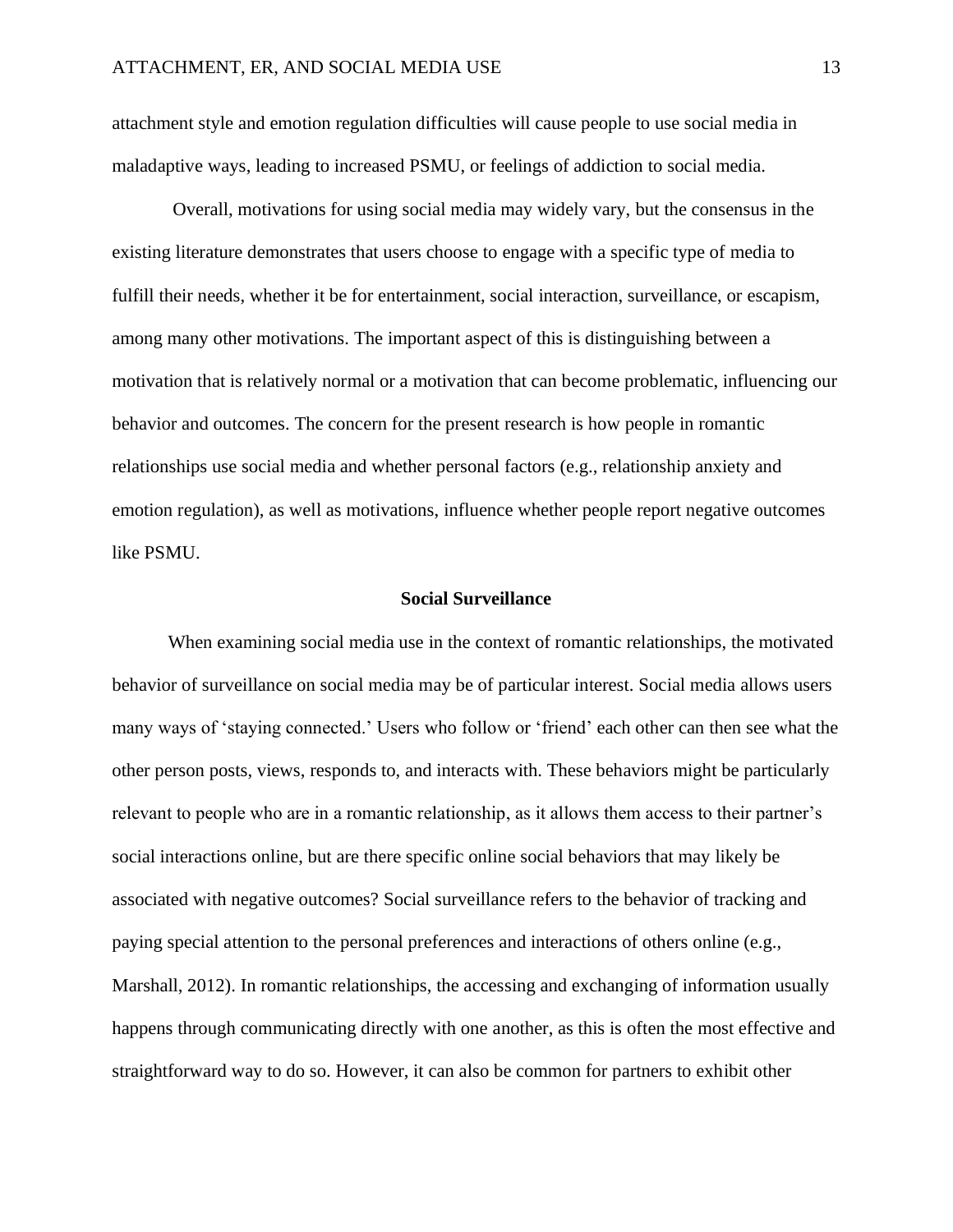information-seeking behaviors to learn things about their partner by monitoring their behaviors and interactions. Social media allows for a novel and quick way of doing surveillance in relationships, often with just the click of a button users can obtain information about a partner's interests or communications, making it easy to fall into unhealthy patterns (Fox & Warber, 2014; Marshall, 2012; Tokunaga, 2011). Going back to U&G theory (Katz et al., 1973; 1974), individuals seek out gratification for their needs to be met. For romantically involved individuals, it is possible that social media provides a relatively new gratification allowing new forms of social surveillance, but could this become problematic, especially for people who feel distrusting or needy in their relationships? Social surveillance could also be linked to aspects of PSMU, with the surreptitious gathering of information about a partner becoming compulsive or negatively impacting the relationship. The notion is not that all people who engage in surveillance-like behavior on social media will develop a dependence or addiction with social media, but rather that people who are struggling with their relationships and attachment security already may be more susceptible to using social media in a maladaptive way and developing PSMU. Based on previous research, social surveillance of one's partner on social media use is a proposed mediator in the current study predicting PSMU among social media users in romantic relationships.

#### **Attachment**

<span id="page-22-0"></span>A personal factor that can greatly affect the way that we use social media and why we use it is our attachment style. Attachment is a developmental process that plays an important role in our developing relationships and emotion regulation, and it is a process that can be affected by maltreatment or neglect experienced in child-caregiver relationships (e.g., Bowlby, 1977). According to Bowlby's *Attachment Theory*, the security of attachment significantly depends on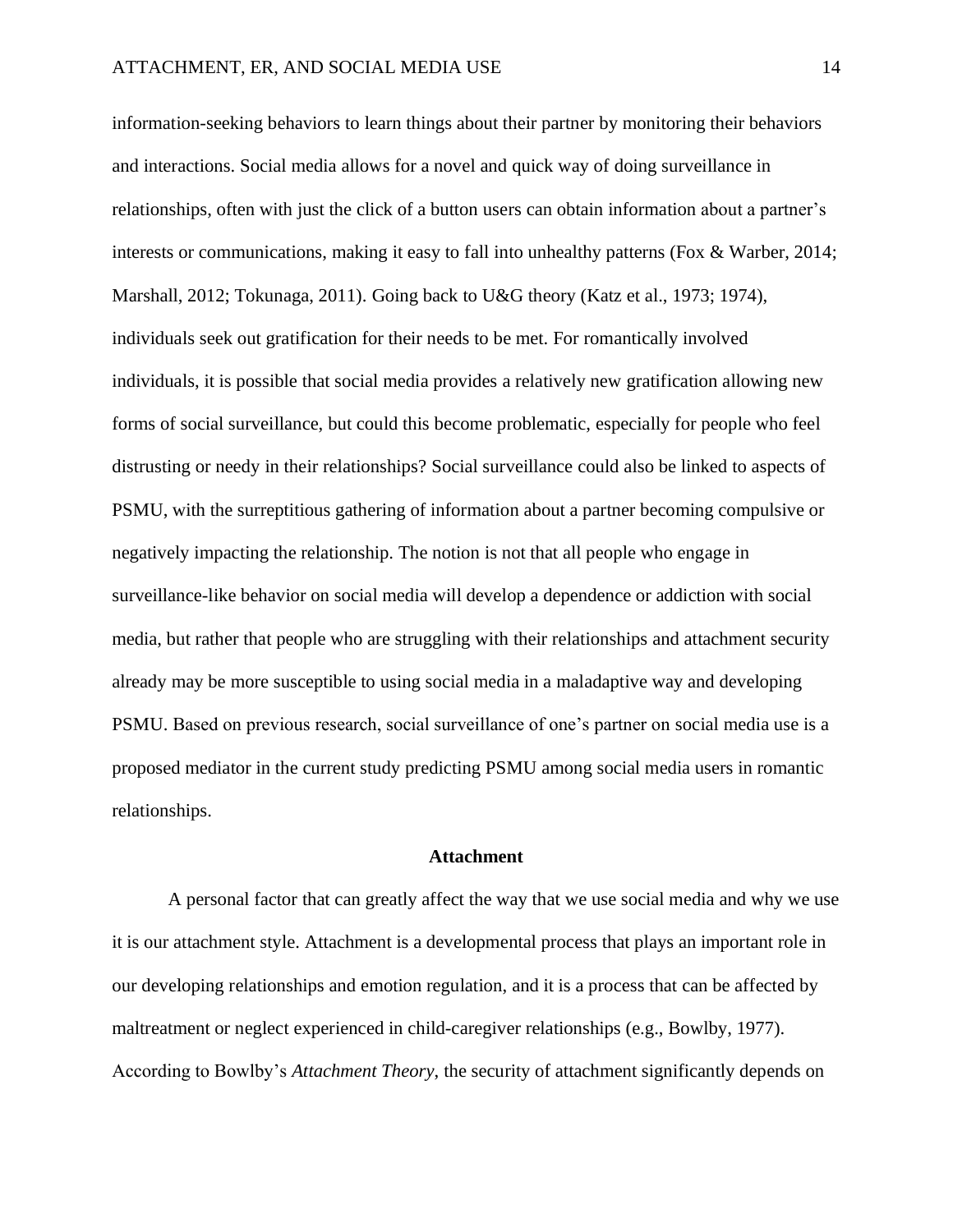the primary caregiver's responsiveness and attentiveness to the needs of the child and begins during infancy, shortly after birth (Bowlby, 1977). Early childhood deprivation of safe and secure social ties can influence a person's functioning in adulthood, particularly in making them vulnerable to poor quality relationships and feelings of insecurity (Bartholomew, 1991; 1993; Bowlby 1982). Individual differences in the way children become emotionally attached to their caregivers can also affect the child's ability to regulate their emotions and may distort their own perception of themselves and others, also hindering their social competence (Thompson, 1991). Bowlby argues that an individual's attachment relationship affects their capacity to create and manage affectional bonds later in life. This conflict of unstable affectional bonds has been shown to correlate with later marital problems, parenting troubles, the development of neuroticism, and even personality disorders (e.g., Bartholomew, 1991; Bowlby, 1977).

Individual differences in attachment styles are typically demonstrated across two main dimensions: insecure attachment and secure attachment. Secure attachment identifies a healthy, successful relationship where the child feels trust in being cared for, and security in their relationship to the caregiver. This internal working model is a template for future relationships. Adults who show a securely attached style are generally trusting of their partners and more likely to have healthy, balanced romantic relationships (e.g., Hazan & Shaver, 1987). The two subdomains of insecure attachments are attachment anxiety and attachment avoidance. Individuals with high attachment anxiety typically worry about trusting in their relationships with their primary caregiver, as well as fearing they are not valued by their caregiver. In adulthood, this could develop into feelings of insecurity and worry in romantic relationships, and lead to behaviors such as jealousy and difficulty with separation (Hazan & Shaver, 1987). This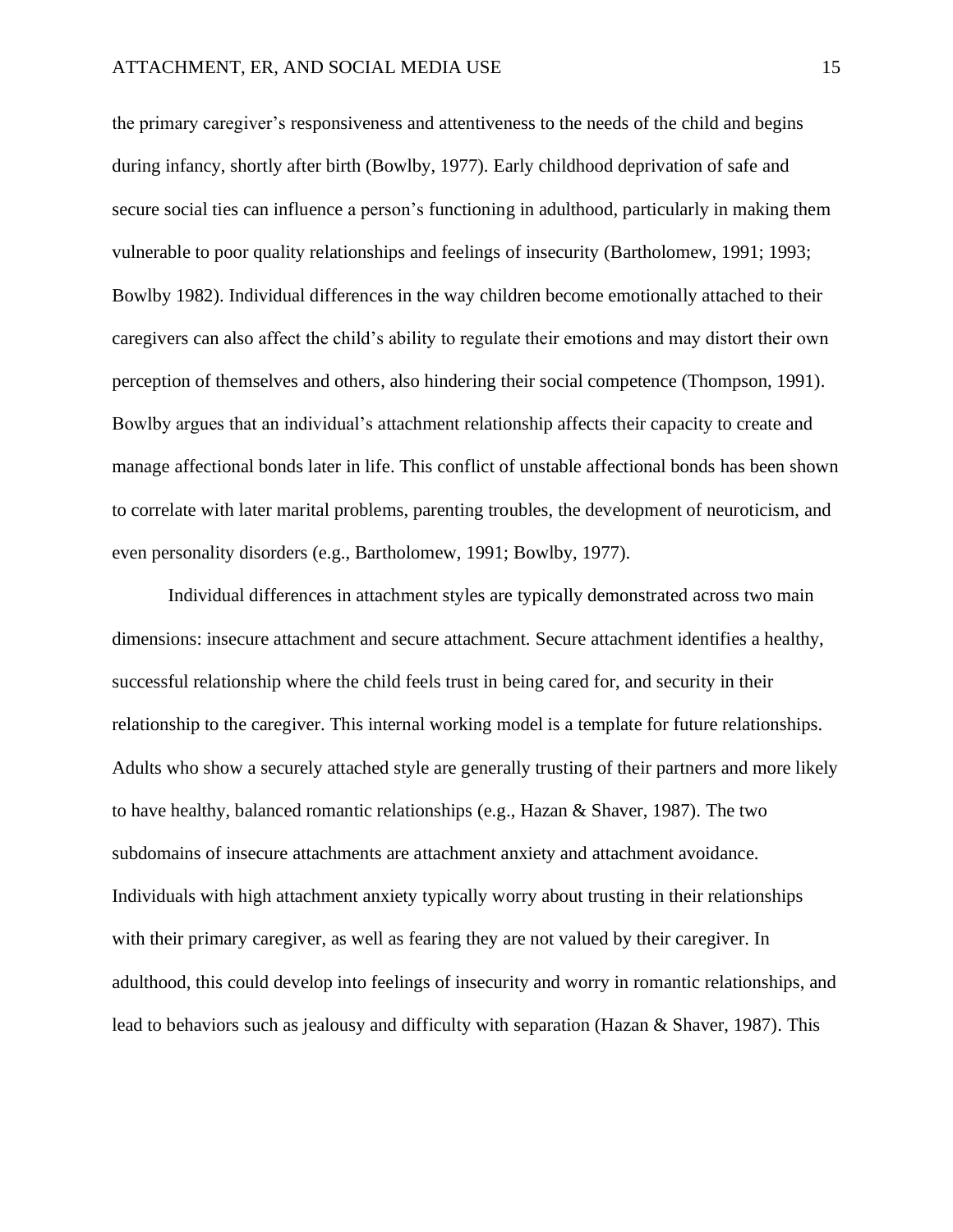indicates that behaviors like social surveillance may be a potential problem not just for people in romantic relationships, but specifically for people with an anxious attachment style.

One way of measuring attachment style is to ask questions about anxiety and avoidance, and those who score low on both dimensions of insecure attachment are considered to have a secure attachment style (Brenning & Braet, 2012). But an issue that challenges many studies of adult attachment style is whether they include only participants who are reporting their actual behavior and emotions being experienced in a current romantic relationship, or also include those who are reporting their general tendencies, but not necessarily responding about a current romantic partner (e.g., Liu & Ma, 2019). It is important to consider that a more reliable measure of attachment security would involve people who are currently in romantic relationships, as there may be differences in these factors based upon actual relationship status. The link to the present study is the question of whether attachment styles and behaviors may predict very specific way of using social media that may indicate difficulties with social media use and the specific social surveillance, and the related personal factor or emotion regulation.

#### **Emotion Regulation**

<span id="page-24-0"></span>While attachment is considered to have a primary influence on the development of healthy relationships, it can also influence an individual's emotion regulation. Research demonstrates that adverse experiences during childhood are associated with increased emotional reactivity and may hinder the development of adequate emotion regulation skills, promoting emotion dysregulation in response to distress, and later maladjustment (Kim & Cicchetti, 2010; Shields & Cicchetti, 2001).

Emotions are ever-changing, multifaceted, and can significantly affect our psychological health and wellbeing. They comprise our behavioral, experiential, and physiological response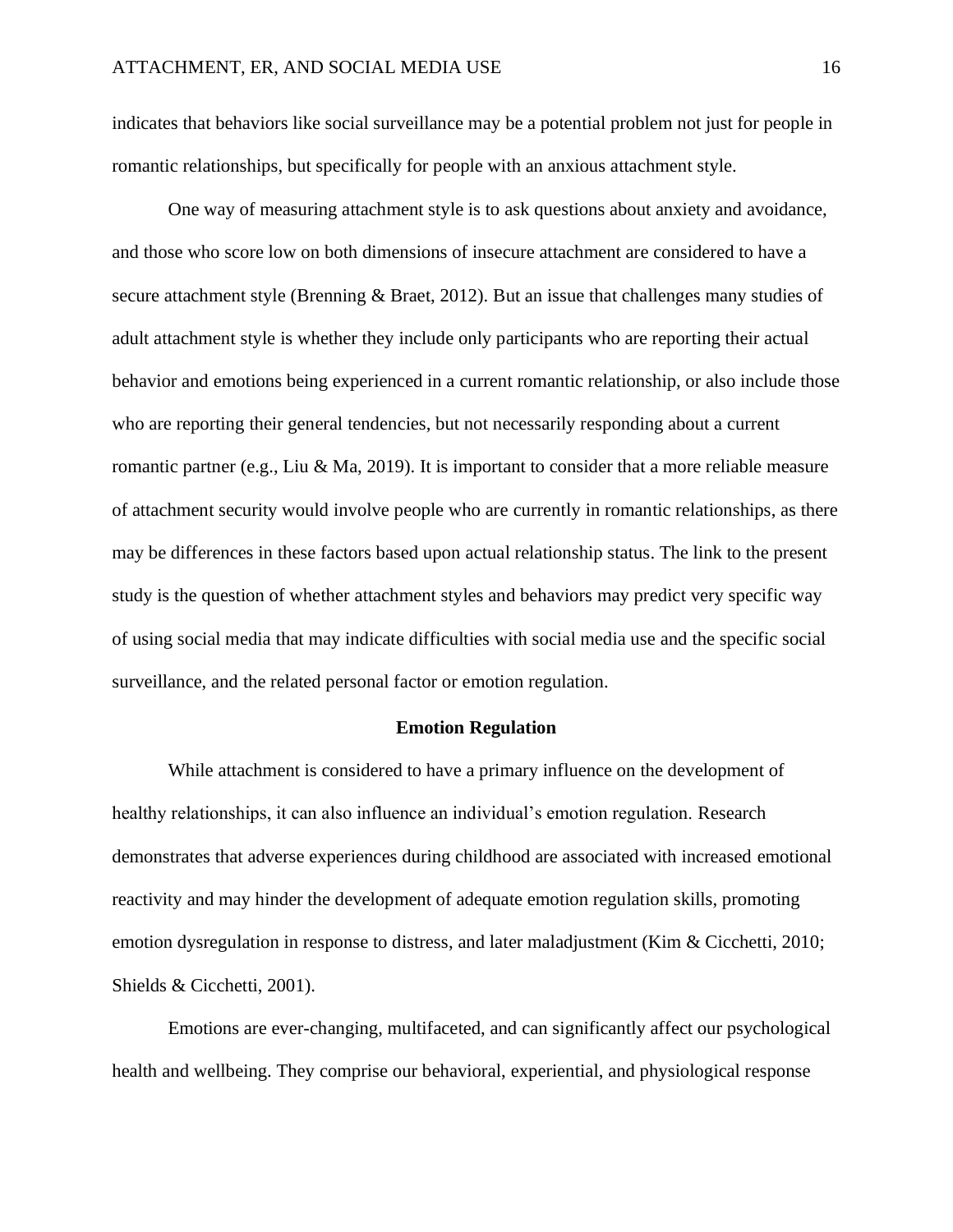tendencies that influence our reactions in times of distress (e.g., Gross, 1998). Emotion regulation is the ability to adjust emotions and reactions in response to stressful stimuli or an emotionally aversive experience. Additionally, it includes the maintenance of emotional arousal, as well as the acceptance of emotions, awareness and understanding of one's emotions in the ability to act a certain way regardless of the current state. It requires the maintenance of the frequency, duration, and intensity of the emotional experience (Gratz & Roemer, 2004; Gross, 1998).

Studies of maladaptive emotion regulation strategies typically focus on negative emotions such as rumination (repetitively focusing on negative emotions and experiences), suppression (holding in, or suppressing negative emotions or any emotional expression), as well as avoidance (avoiding any thought, feeling, emotion, sensation, or memory that is related to an emotion or a negative event; Gärtner et al., 2019). Gratz and Roemer (2004) propose six emotion regulation difficulties that contribute to maladaptive regulation of emotion, which are reflected in their measure, the Difficulties in Emotion Regulation Scale: (1) nonacceptance of emotional responses, (2) difficulties engaging in goal-directed behavior, (3) impulse control difficulties, (4) lack of emotional awareness, (5) limited access to emotion regulation strategies, and (6) lack of emotional clarity (Gratz & Roemer, 2004). Ultimately, regulation of emotion can be measured by examining an individual's response to an emotionally aversive event or experience (Gross, 1998; 2002). In the present study, the idea is that if adults have developed an insecure attachment style, they may also be vulnerable to having poor emotion regulation (e.g., Kim & & Cicchetti, 2010). Because emotion regulation plays an essential role in the way that we behave and react to stress and could be a factor in both using social media and maintaining romantic relationships, it is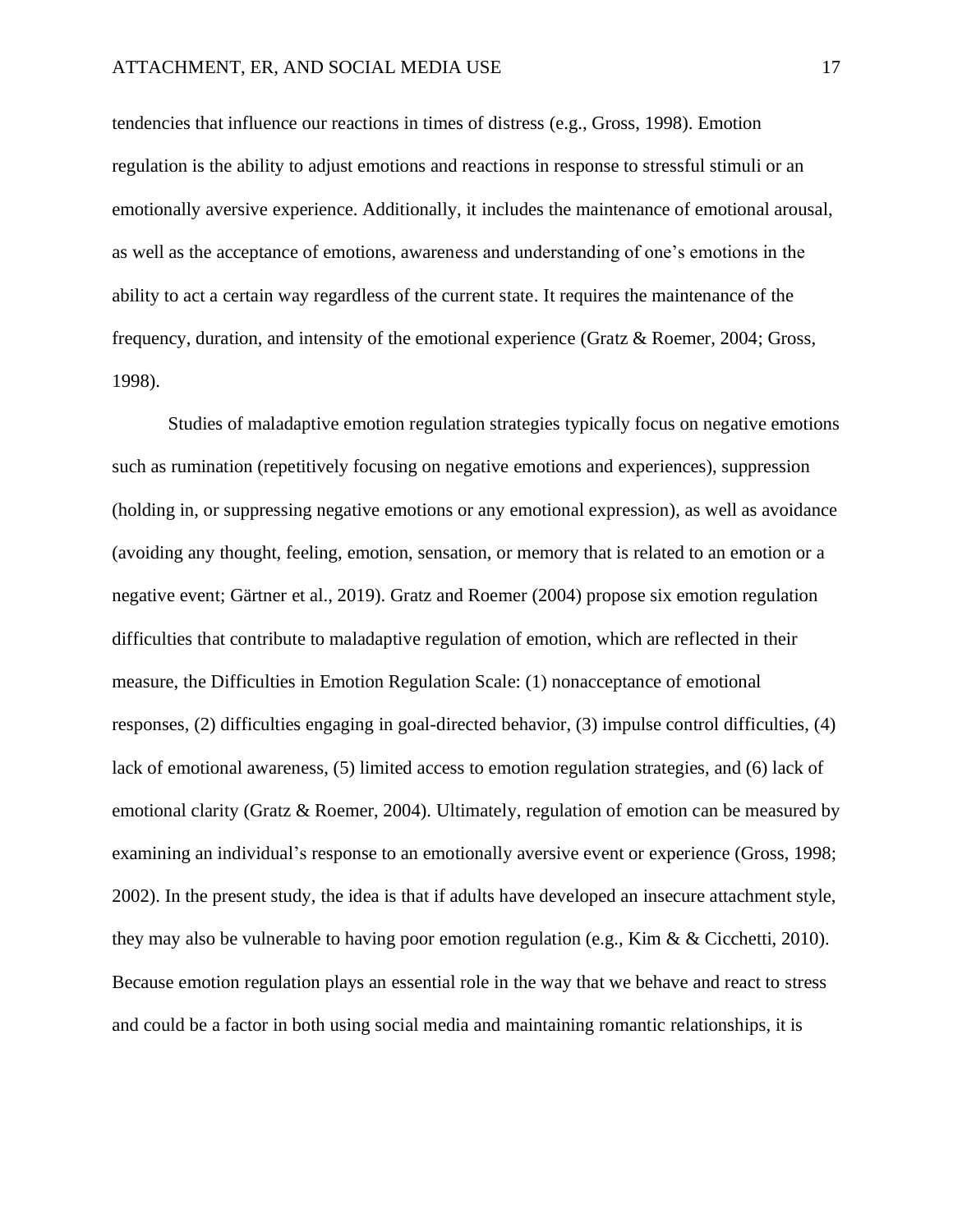included as a factor in the current study and operationalized in terms of how people report their responses to stressful or emotional experiences (e.g., Gratz & Roemer, 2004).

#### <span id="page-26-0"></span>**Attachment and Emotion Regulation**

Attachment theory provides a framework for examining how adverse early experience might influence how well individuals are able to regulate their emotions in adulthood. An individual's emotion regulation capability is often negatively affected when their early life experiences occur in stressful or demanding environments (Loman & Gunnar, 2010). Attachment theory suggests that children with a secure attachment can effectively regulate their emotions by use of their parents. A secure attachment gives the child the tools to learn to regulate their emotions in a more healthy and grounded manner, typically modeled by the parent and their relationship with the child. Children living in abusive environments and those that experience caregiver neglect often keep their feelings to themselves, promoting an insecure attachment (e.g., Bowlby, 1982). This in turn limits the child from efficiently learning how to adapt to aversive situations and feelings, promoting maladaptive emotion regulation with insecure attachments. Previous research has also shown that there is a strong positive association between insecure attachments and psychological distress (Hankin, 2005), often involving poor emotion regulation. We see the opposite effect with secure attachments. Murphy and colleagues (2015) examined parental attachment security in an adolescent sample and found that higher levels of attachment security were associated with greater emotion regulation capability and lower levels of negative emotionality. What is important to consider is that some people with insecure attachments (i.e., anxious or avoidant) might not have difficulty with emotion regulation, but rather that those with insecure attachments are highly likely to have greater difficulty with emotion regulation. This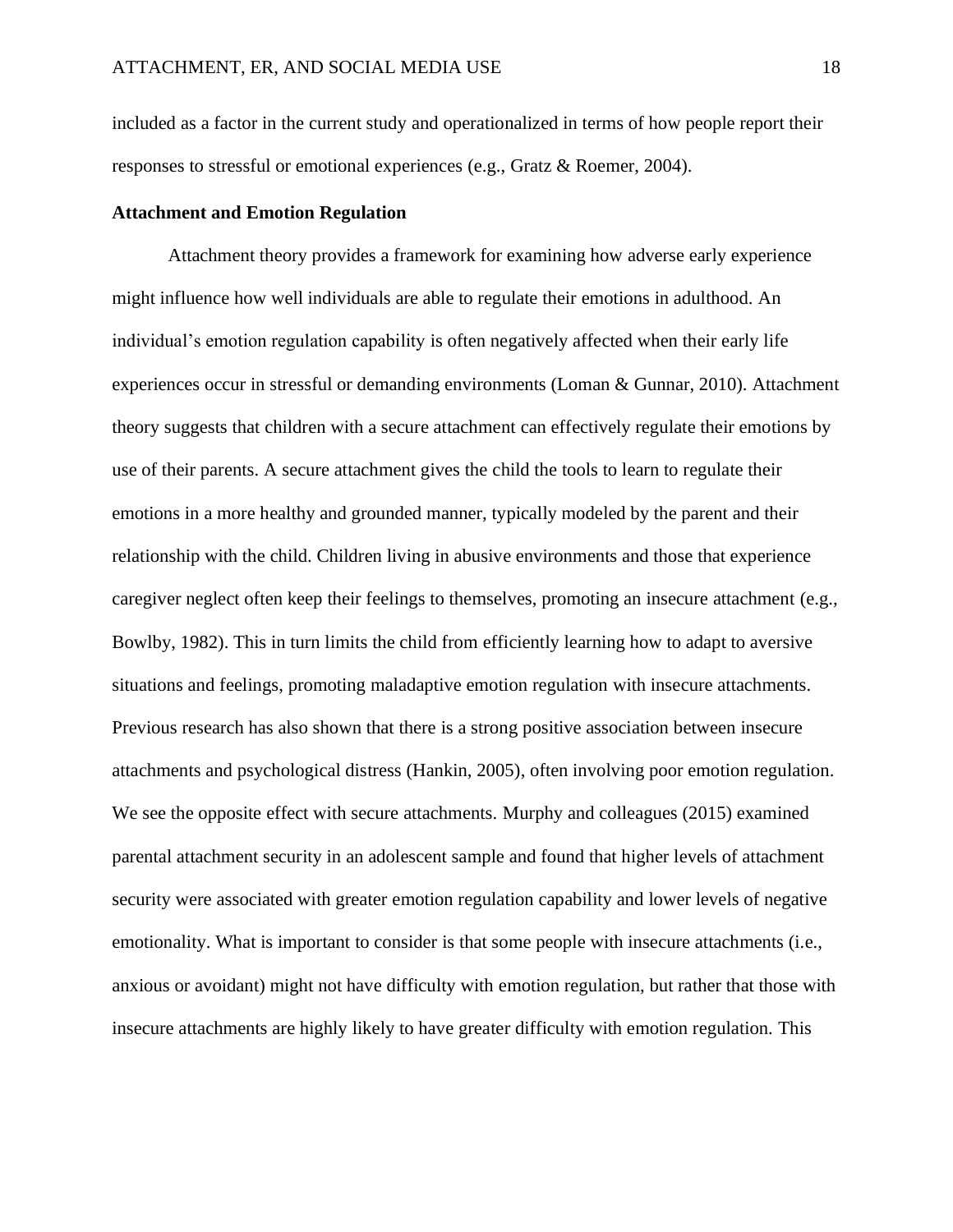demonstrates why emotion regulation issues are important to measure in the context of the current study while examining attachment style in romantic relationships.

This research suggesting a link between emotion regulation and attachment has also occasionally revealed gender differences. However, some of the findings on attachment styles relative to gender differences have been inconclusive or yielded mixed results (e.g., Adamczyk & Pilarska, 2012; Kirkpatrick & Davis, 1994; Odacı & Çıkrıkçı, 2014). Similarly, while some research has explored differences in emotion regulation by gender, the results have not been consistent (e.g., Zhao et al., 2014; Zimmermann & Iwanski, 2014). Due to the complexity of these intersections, we tested for gender differences in these constructs in the preliminary analyses.

#### <span id="page-27-0"></span>**Emotion Regulation and Social Media**

Difficulties in emotion regulation have been shown to be potential risk factors for addiction due to aspects of maladaptive regulation of emotion, such as lack of awareness and increased impulsivity (Aldao et al., 2010; Berking et al., 2011; Schreiber et al., 2012). This does not come as a surprise, as some studies have shown that individuals with difficulty regulating emotion often engage in addictive behaviors in order to avoid negative feelings or to try to regulate in a maladaptive way (Aldao et al., 2010). Estévez et al. (2017) demonstrated that emotion regulation was positively correlated with addictive behaviors (such as drug abuse) in addition to internet addiction. Based on previous research, it is evident that poor emotion regulation is associated with poor impulse control, which is also a prominent factor in addiction (Schreiber et al., 2012).

Problematic Facebook use, which can be considered a type of PSMU, has also been shown to relate to emotion regulation dysfunction (Marino et al., 2019). Hormes et al. (2014)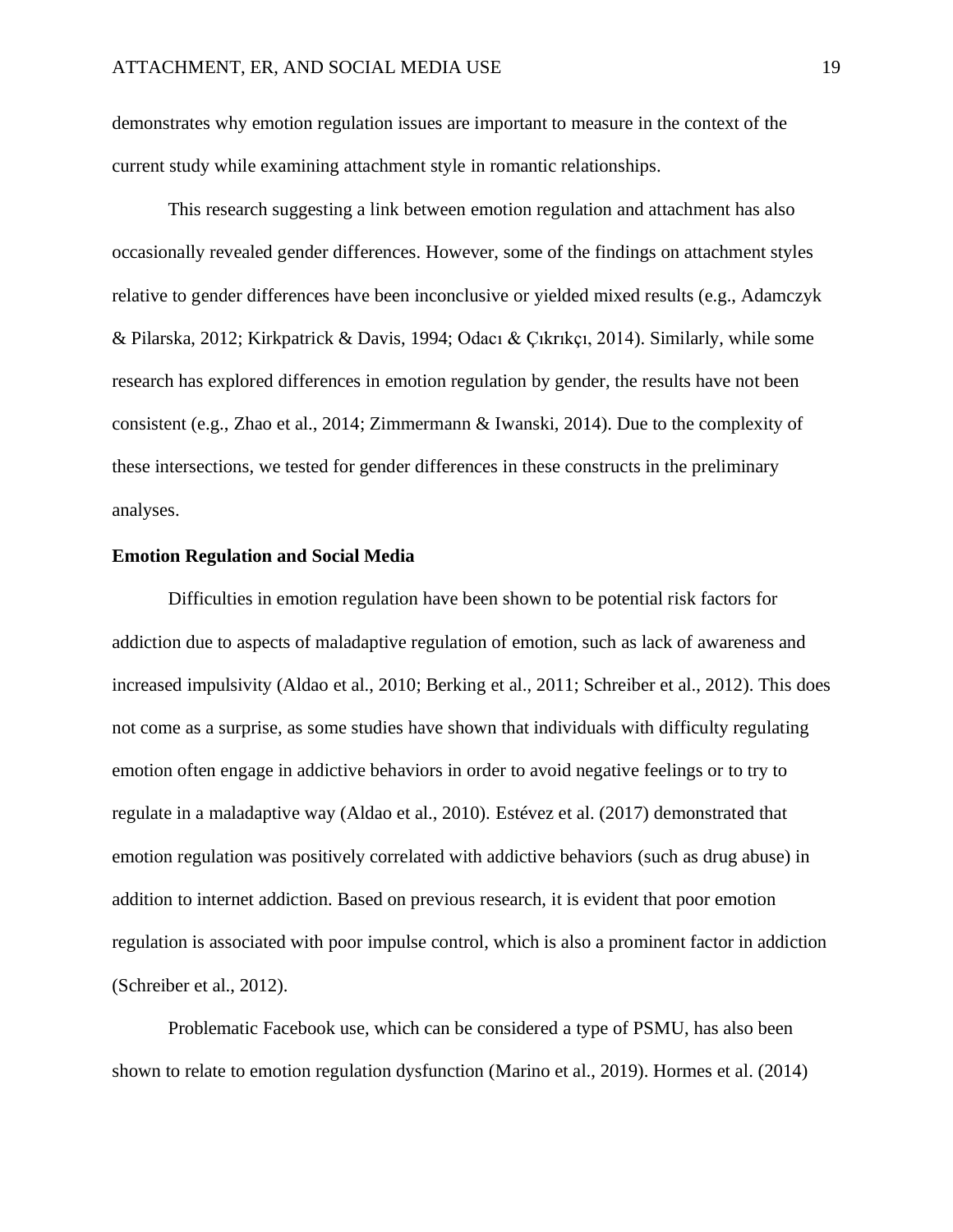examined social media use and online networking to investigate the potential for dependence. Standardized measures for substance abuse and dependence were used to determine disordered social media use (i.e., PSMU). Their results indicated that PSMU was associated with greater difficulties in emotion regulation and lack of acceptance of emotional responses. They suggest that poor emotion regulation skills are a part of symptoms that lead to disordered online social network use.

Research has also demonstrated that people sometimes use media platforms to regulate their mood and emotions (Knobloch-Westerwick, 2006). Consistent with previous research (Hoffner & Lee, 2015; Rozgonjuk & Elhai, 2019; Yildiz, 2017), Horwood and Anglim (2021) found a strong, positive relationship between poor emotion regulation and social media. Specific aspects of emotion regulation that can be measured via subscales also yielded interesting results in their study. Two specific subscales of measuring difficulties in emotion regulation, impulse control and having limited access to emotion regulation, exhibited the strongest correlations with problematic smartphone use in their study. Both lack of impulse control and having limited access to strategies are closely related to components of addiction, indicating that features of poor emotion regulation are similar to addictive tendencies, and may be relevant to understanding PSMU.

#### <span id="page-28-0"></span>**Social Media and Attachment**

The big question of this research is whether experiencing problems with social media use might reflect the emotion regulation difficulties and anxious attachment styles of users who are in romantic relationships. As expressed by the U&G theory, people often use media sources to fulfill certain psychological needs or desires that they may have (Katz et al., 1973). Individuals with an anxious attachment style may aim to fulfill these specific psychological needs or desires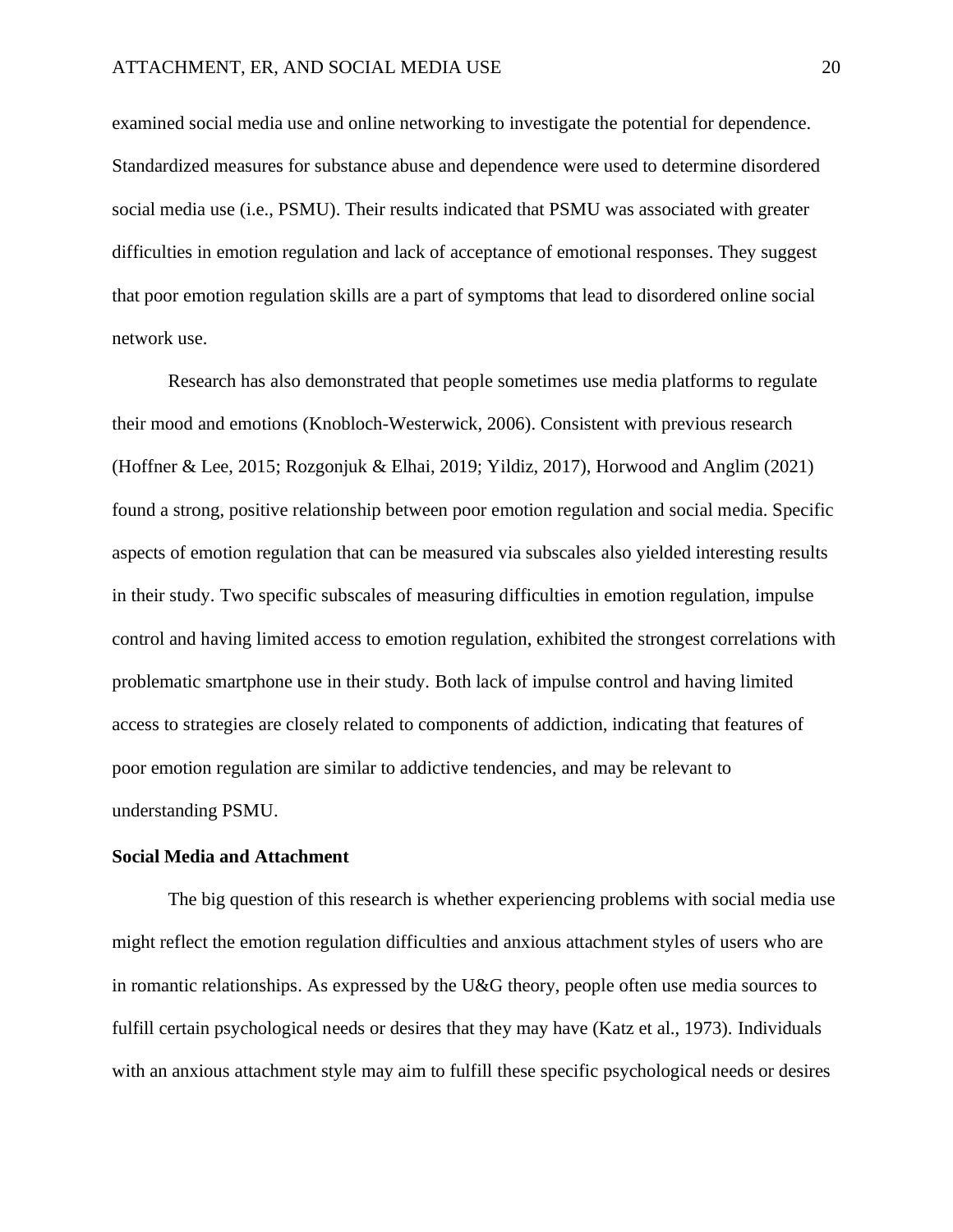by using social media in particular ways, particularly in the context of their romantic relationships.

In general, anxious attachment styles have been associated with more frequent Facebook use as a way of seeking comfort through the platform, primarily when experiencing negative emotions (Oldmeadow et al., 2013). Individuals with an anxious attachment demonstrated worry about how they would be socially evaluated by others on Facebook (Oldmeadow et al., 2013). This preoccupation with relationships found in anxious attachments is a significant risk factor for problematic internet use (Schimmenti et al., 2017). Similarly, in accordance with attachment theory, Worsley et al. (2018) found that there was a positive association between anxious attachment and PSMU. People with anxious attachment style exhibited a need for social connections, but the ability to create them in the real word was seemingly difficult for those with this kind of attachment. Therefore, an online presence and connection satisfied their need for social validation and belonging, where they can facilitate their own control over their digital identity or presentation (Worsley et al., 2018). Both with social media and face-to-face connections, people with anxious attachments often engage in behaviors that lead them to disclose intimacy early on in their relationships or disclose personal information about themselves early on when forming connections or relationships (Park et al., 2004; Srivastava & Beer, 2005), showing that attachment anxiety can influence specific relationship behaviors. Studying the application of attachment theory to web-based social network communications, Yaakobi and Goldenberg (2014) found support for their hypotheses that attachment anxiety scores positively predicted time spent on social media on the maintenance of relationships. This demonstrates that someone with an anxious attachment may spend more time on social media in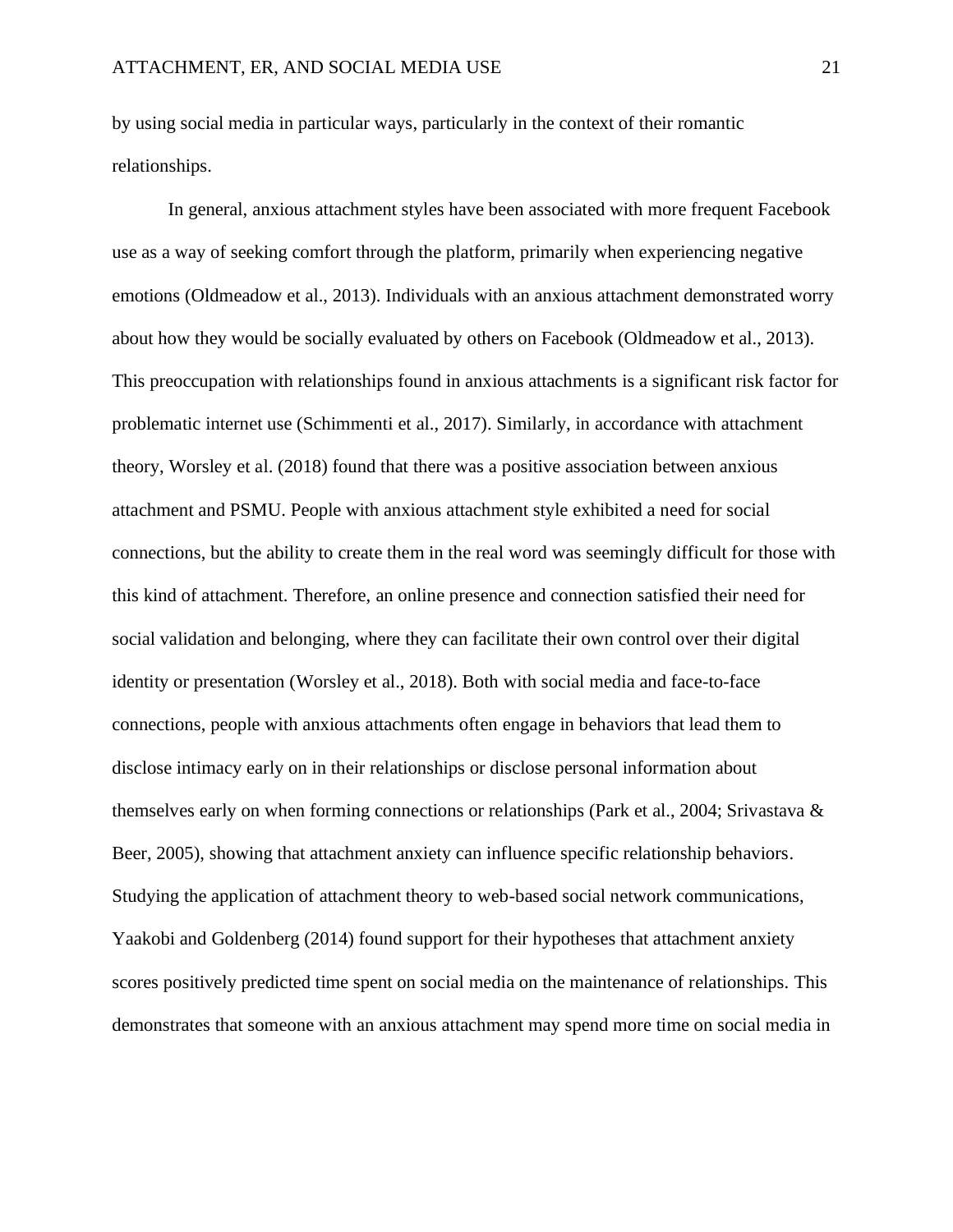efforts to maintain relationships and may also make it more likely that social surveillance could be happening.

In contrast to the behavior of people who have anxious attachment styles, individuals with an avoidant attachment tend to suppress their feelings and have a desire for self-reliance and exhibit social withdrawal tendencies. This preference to avoid others face-to-face interactions can lead to them avoiding social media as well (Worsley et al., 2018).

One difficulty of interpreting the effects of personal factors on social media use (and misuse) is that many of the factors reviewed here are interrelated. The interconnectedness of these factors is highlighted in recent results by Liu and Ma (2019), who wanted to explore if emotion regulation difficulty mediates the relationship between an insecure attachment and social media addiction (PSMU) in a college student sample based in China. Their results indicated that attachment anxiety positively predicted PSMU and that emotion regulation partially mediated this effect with greater difficulty associated with higher PSMU.

Thus, while there is ample research investigating attachment styles and how they influence social media use, not many studies have examined emotion regulation in relation to attachment and social media use, and PSMU in particular. Additionally, motivations for social media use have also mostly been examined in different academic avenues such as humancomputer interaction (HCI) or communications, but not specifically from a psychological perspective (Fox & Warber, 2014). To our knowledge, Liu and Ma (2019) is currently the only study that has so far attempted to measure these factors together, including considering emotion regulation difficulty as a mediating variable in the relationship between attachment and PSMU.

#### <span id="page-30-0"></span>**Current Study**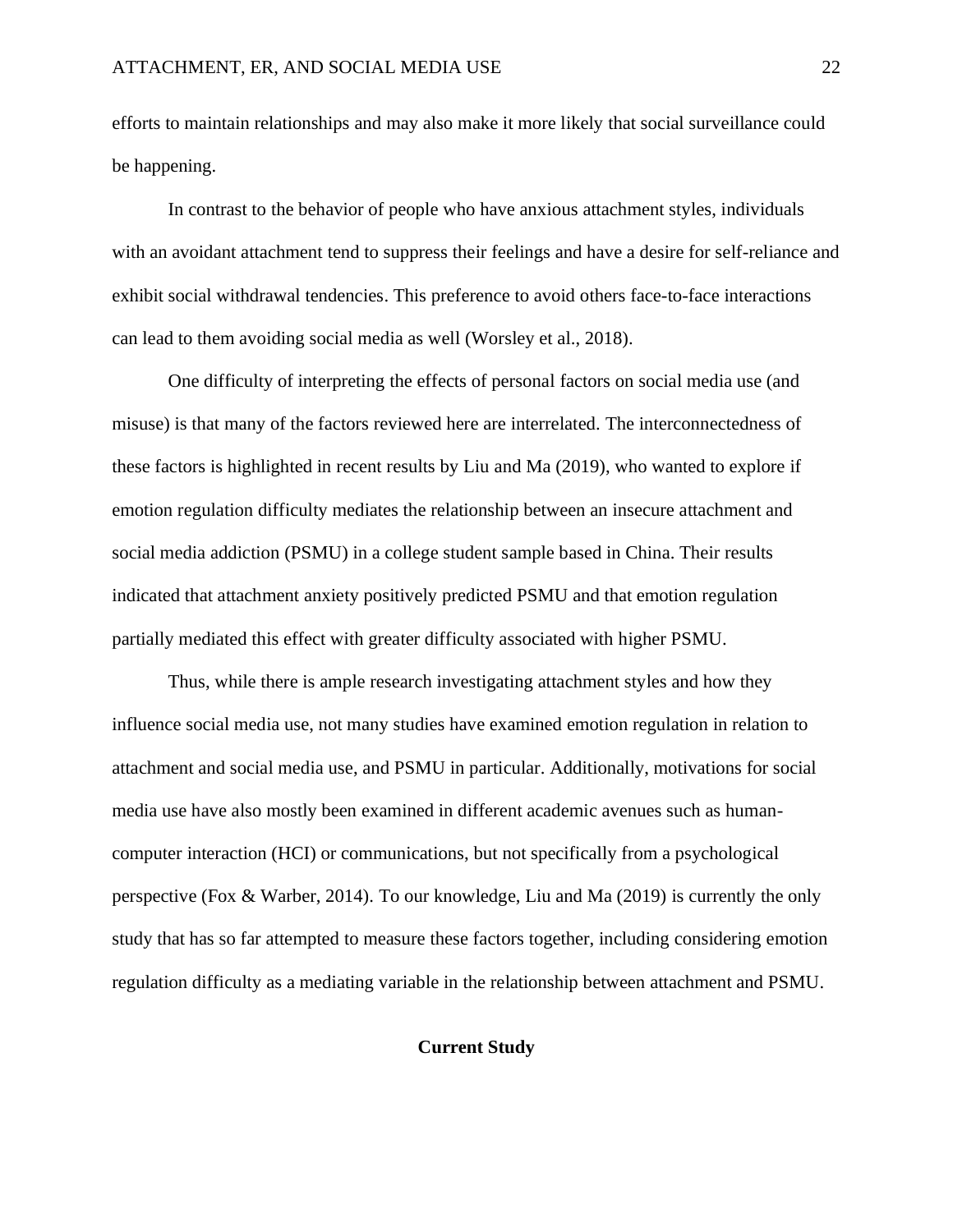Effects of attachment styles are complex and warrant further examination for how they may lead to PSMU in early adulthood among people who are currently in romantic relationships. The proposal motivating this research is that recognizing deficits in emotion regulation, and specific online behaviors, may be essential for understanding the way people with different attachment styles utilize social media, and whether they have negative outcomes like PSMU. In the current study, attachment theory, online behaviors, and emotion regulation processes (Gross, 2002; 2003) are examined to conceptualize how attachment styles expressed in current relationships may be related to young adult emotion regulation abilities and risk for PSMU. Few studies have brought together these related factors and focused on social media users who are actually in relationships. In addition, most previous studies have examined Facebook as the platform for problematic social media use and have not been inclusive of other social media platforms, which the current study will address.

The current study will expand upon the previous work in efforts to extend findings that anxious attachments will promote greater emotion dysregulation, leading to greater dependent social media use (Liu & Ma, 2019). I predict that emotion regulation may fully mediate or at least partially mediate the relationship between an anxious attachment style and problematic social media use. The current study offers unique contributions by adding new measures of social media usage and exploring additional constructs that may help inform social media dependence such as motivations for social media use, specifically social surveillance of a romantic partner. This study will also extend the work of Liu and Ma (2019) to a Western, sample of young adults residing in the United States - as both social media usage, exposure, and motivations may vary compared to other nations in which previous studies have been conducted.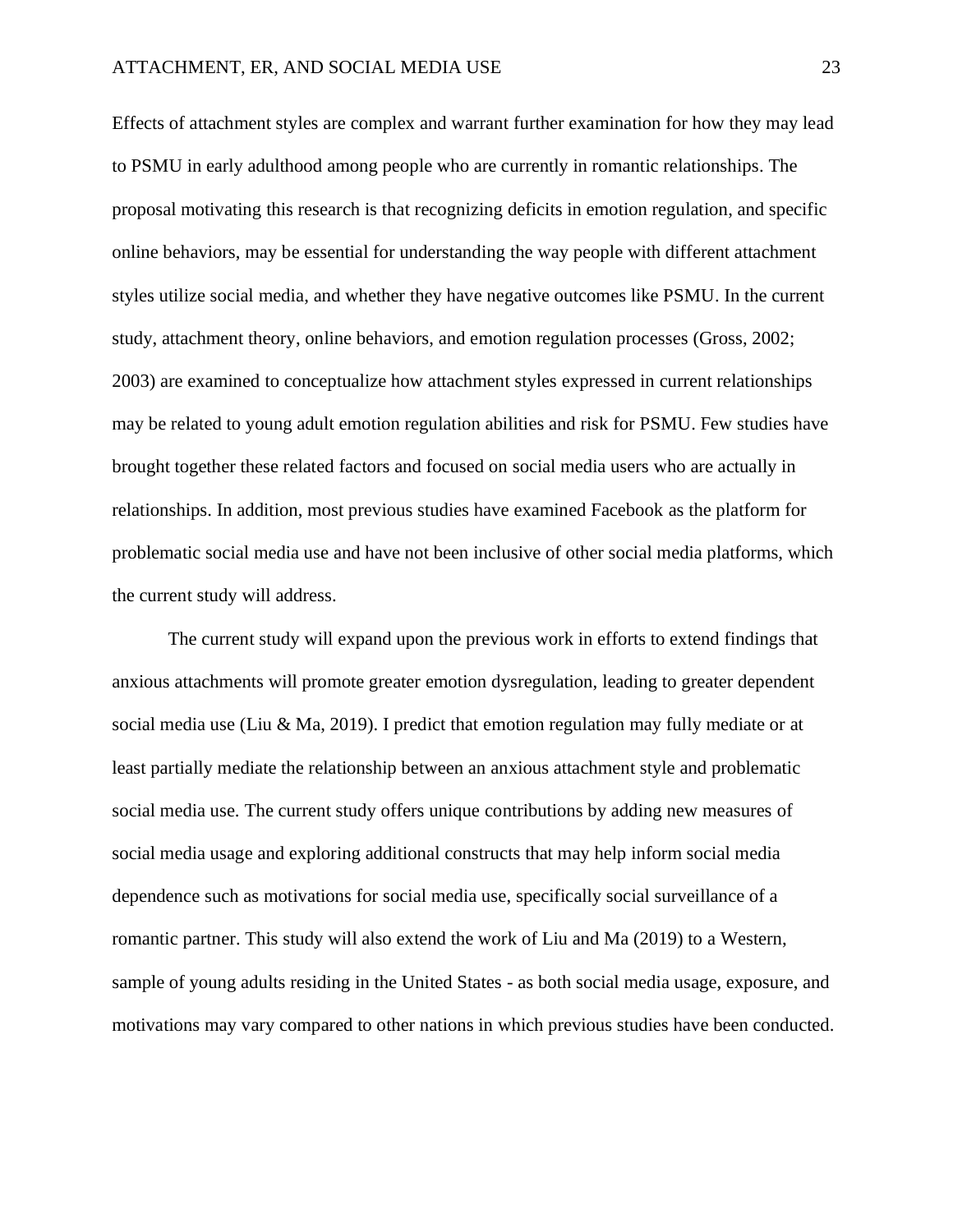#### <span id="page-32-0"></span>**Hypotheses**

*Research Question 1 (RQ1):* How are attachment anxiety and problematic social media use associated?

*Hypothesis 1 (H1):* Anxious attachment will be significantly, positively associated with increased problematic social media use.

*Research Question 2 (RQ2):* How does emotion regulation difficulty influence the relationship between attachment anxiety and problematic social media use?

*Hypothesis 2 (H2):* Emotion regulation difficulty will be a mediating variable in the association between anxious attachment and problematic social media use.

*Research Question 3 (RQ3):* How does social surveillance influence the relationship between attachment anxiety and problematic social media use?

*Hypothesis 3 (H3):* Social surveillance will be a mediating variable in the association between anxious attachment and problematic social media use.

*Research Question 4 (RQ4):* How does screen time influence problematic social media use?

*Hypothesis 4 (H4):* Screen time with be significantly, positively associated with problematic social media use.

#### **Methods**

#### <span id="page-32-2"></span><span id="page-32-1"></span>**Participants**

Data from a total of 234 young adult participants were collected through two different recruitment methods, but only a subset of these data were analyzed for the present research. Exclusionary criteria for this study consisted of anyone who was not currently in a romantic relationship, who did not actively use social media, who did not meet the age requirements, or who did not reside in the United States or U.S. territories.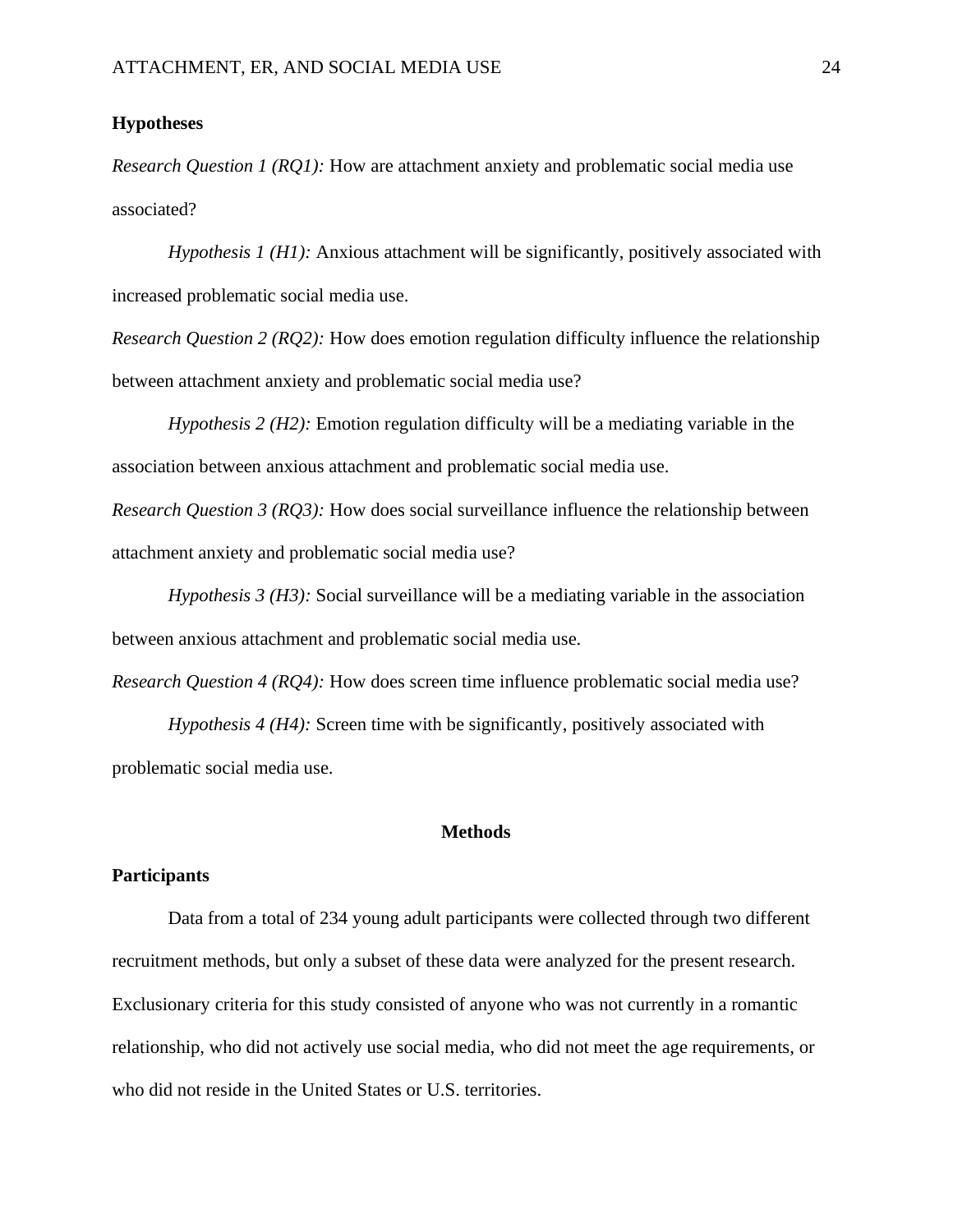A community sample of 51 young adults participated in the research, but their data were not analyzed. This sample was recruited from the general community through social media via link distribution and QR codes posted on various social media platforms (Twitter, Instagram, and Facebook). Using this method of recruitment, community participants were entered into a gift card raffle in thanks for their participation. In this community sample, age ranged from 20 to 30 years ( $M = 25.31$ ,  $SD = 2.69$ ), the majority identified as cisgender female (72.5%), followed by cisgender male (19.6%) and non-binary/other (7.8%). Thirty-one participants reported being in a romantic relationship (66.7%) and 17 participants reported being married (33.3%). Data from this community sample, however, were not included in the analyses. The main argument for not including these data is that they yielded the essential part 2 screen time data from very few participants  $(n = 14)$ , and many entries were partial or contained errors, so the screen time measure for this sample seemed unreliable. Because this community sample differed from the larger SONA sample in terms of age and relationship experience, it did not seem reasonable to combine them, and there were not enough data to analyze them as a separate group.

For the final sample, a total of 183 young adult participants were recruited from Rochester Institute of Technology (RIT) through the SONA system as partial fulfillment for psychology course credit. Ten participants out of 183 failed attention checks and therefore were excluded from the data, leaving 173 participants. When queried about their self-identified gender, 58 participants identified as cisgender male and 100 participants as cisgender female, 14 participants identified as non-binary, and 1 participant identified as 'other.' Because the planned analyses involved gender, and the participants identifying as non-binary and 'other' made too small of a group to consider them a separate sample, these 15 non-binary and other gender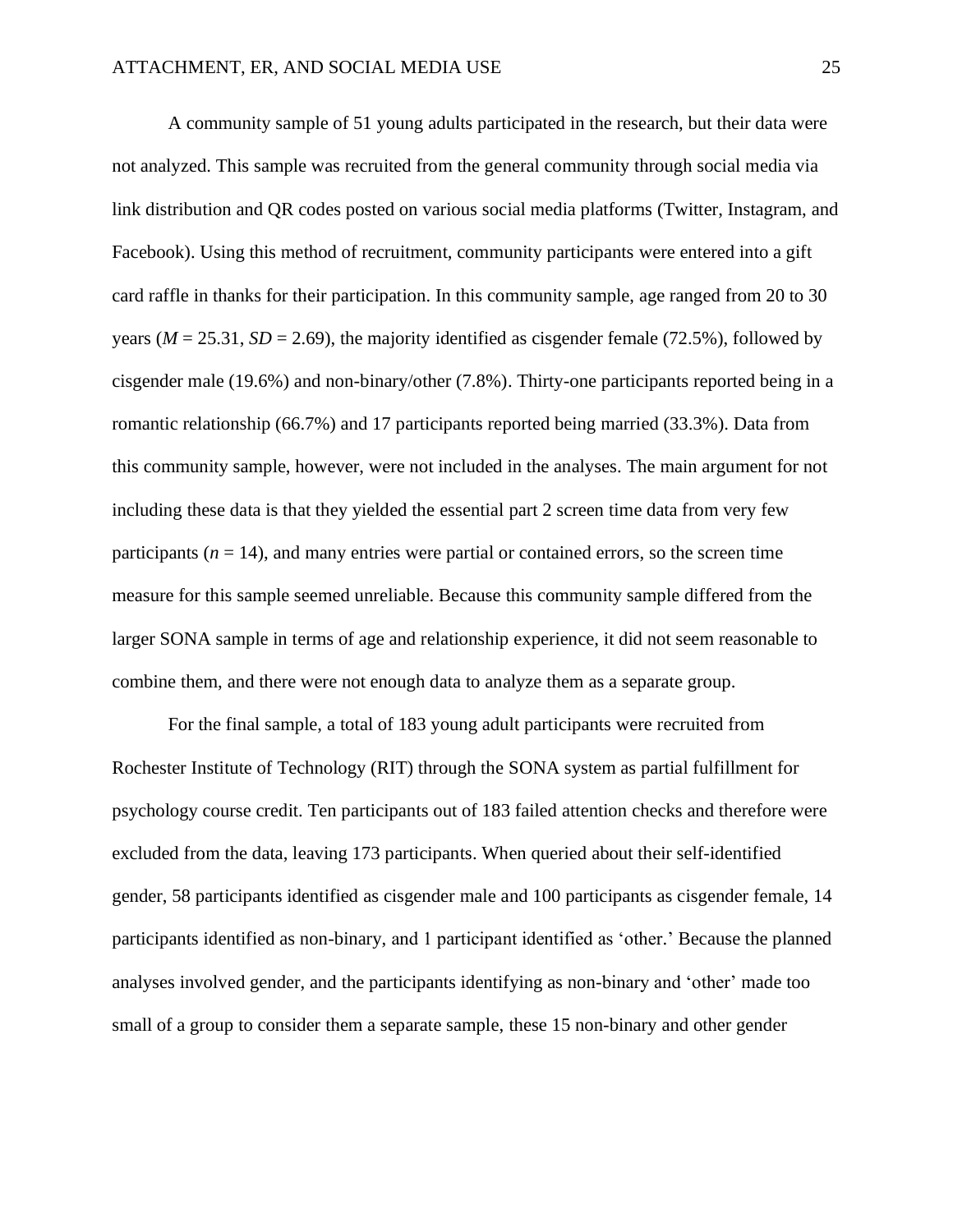participants were not included in the analyses, leaving a final sample of 158 cisgender male and female participants.

In the final sample of 158 participants, all participants were between the ages of 18 and 27 years ( $M = 19.47$ ,  $SD = 1.56$ ). Almost all participants reported being in an unmarried romantic relationship ( $n = 155$ ), while only a few reported being married ( $n = 3$ ). A subset of these final sample participants who were iPhone users also completed part 2 of the study. A total of 76 participants from part 1 completed the screen time measures of part 2. The demographics of these participants showed that the majority self-identified as cisgender female (63.3%,  $n =$ 100) and the remainder of the sample self-identified as cisgender male (36.7%, *n* = 58). The sample was primarily Caucasian  $(74\%, n = 117)$ , and the remainder of the participants identified as Asian (15.2%, *n* = 24), Hispanic/Latinx (5.7%, *n* = 9), Black/African American (3.2%, *n* = 5), and 'Other'  $(1.9\%, n = 3)$ . Participants who completed the first survey received 1 SONA credit for partial fulfillment of psychology course credit, and if they also completed part 2 of the study, they received 1 additional SONA credit.

#### <span id="page-34-0"></span>**Measures**

In part 1, participants completed an online survey consisting of a demographic questionnaire, the Bergen Social Media Addiction Scale (BSMAS; Andreassen et al., 2016), the Experiences in Close Relationship Scale – Revised (ECR-R; Fraley et al., 2000), the Difficulties in Emotion Regulation Scale (DERS; Gratz & Roemer, 2004), and lastly the Interpersonal Electronic Surveillance Scale for Social Network Sites (IESS; Tokunaga, 2011). The survey also contained two attention checks. In part 2, participants completed the Behavioral Screen Time measure which involved uploading screen shots of their logged social media time.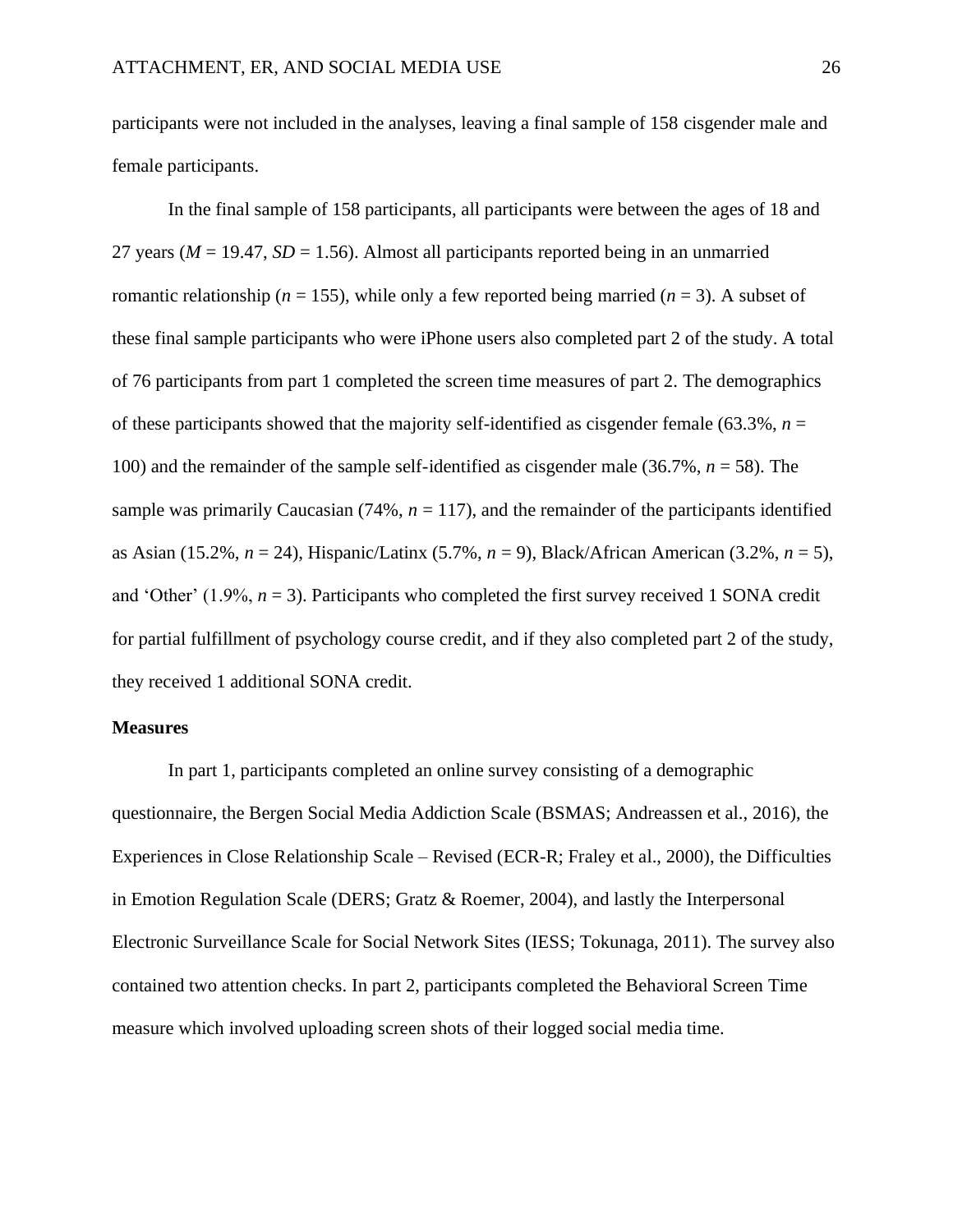*Attention Checks***.** Two attention checks were implemented throughout the survey to ensure maximum attention and accuracy in question response. At the beginning of the survey, participants were informed of the importance of remaining attentive while taking the survey and to respond as accurately as possible. They were also informed that if their responses indicate inattentiveness that they may be denied SONA credit or gift card raffle entries. Participants that failed attention checks were removed from the data  $(n=10)$ .

*Demographics***.** Participants answered questions about their age, relationship length, hearing status, gender, racial-ethnic background, as well as questions about their social media use (such as which social media platforms they use, which are their most preferred and least preferred, as well as if they have ever tried to quit using social media). Participants had to report that they actively use social media to continue the study.

*Social Media Use.* The Bergen Social Media Addiction Scale was used to measure problematic social media use (BSMAS; Andreassen et al. 2016a). This scale is designed to measure social media dependence and each of the 6 items reflect core addiction elements (e.g., withdrawal). The items are answered on a 5-point Likert scale ranging from very rarely (1) to very often (5) and may yield a total score from 6 to 30. The participants are asked to rate the items based on their experiences during the past year (e.g., "How often during the last year have you tried to cut down on the use of social media without success?"). The scale demonstrated adequate internal consistency in the study conducted by Andreassen et al. (2016b) with Cronbach's  $\alpha$  = .88. In the current study, Cronbach's  $\alpha$  was .76.

*Adult Attachment.* To measure adult attachment, the Experiences in Close Relationships Scale – Revise was administered (ECR-R; Fraley et al., 2000). This 36 item questionnaire measures adult attachment style and asks questions relevant to security in adult relationships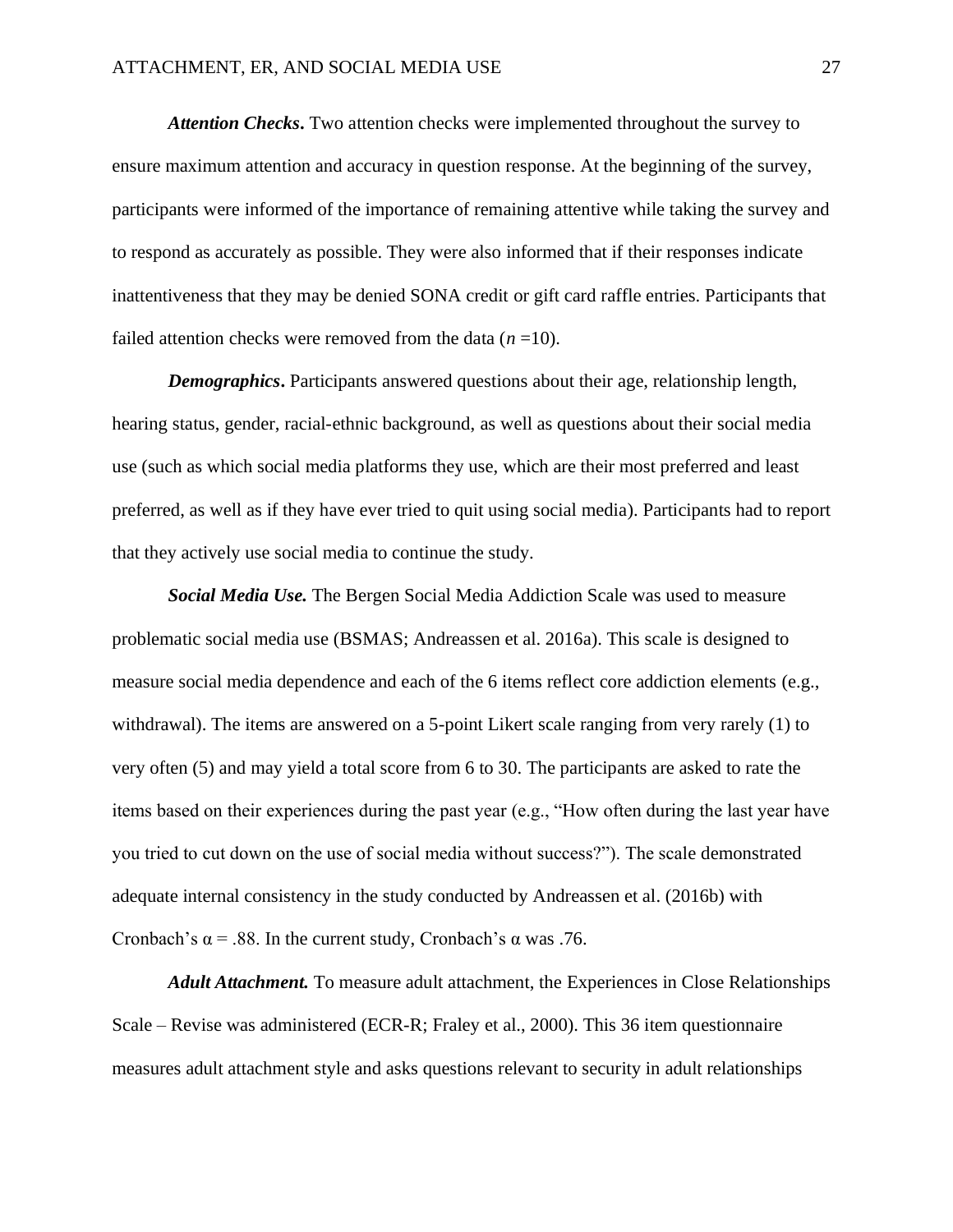(e.g., "I often worry that my partner will not want to stay with me"). Individuals are measured on two subscales of attachment: anxiety and avoidance. The items are answered on a 7-point Likert scale, ranging from strongly disagree (1) to strongly agree (7). Prior to analyses, items were reverse scored as appropriate. Higher scores indicate higher levels of attachment anxiety or attachment avoidance, both insecure attachment styles. Lower scores on these subdomains indicate a secure attachment. Since attachment anxiety was the main predictor, attachment avoidance was implemented as a covariate. Convergent and discriminant validity were assessed by Sibley et al. (2005) and it was determined that the ECR-R is one of the most appropriate measures of adult romantic attachment. Latent variable path analyses suggest that repeated measures of each subscale shared approximately 86% of their variance (Sibley & Liu., 2004). In the present study, the measure showed excellent internal consistency,  $\alpha = .94$ .

*Emotion Regulation Difficulty.* To measure emotion regulation difficulty or dysregulation, the Difficulties in Emotion Regulation Scale was used (DERS; Gratz & Roemer, 2004). It is a theoretically driven and widely used, comprehensive measurement of emotion regulation with 36 items assessing overall emotion regulation (e.g., "When I'm upset, I believe I will feel that way for a long time"). Participants indicated the extent to which each item applies to them on a 5-point Likert scale, ranging from almost never (1) to almost always (5). Higher scores indicate greater emotion regulation difficulty. The DERS demonstrated excellent psychometric properties, yielding a Cronbach's α of .95.

*Social Surveillance.* To measure social surveillance online in romantic relationships, the Interpersonal Electronic Surveillance Scale was used (IESS; Tokunaga, 2011). This 12-item scale was developed to examine functional domains of social media platforms and how an individual may pay close attention to their partner's social media activity (e.g., "I pay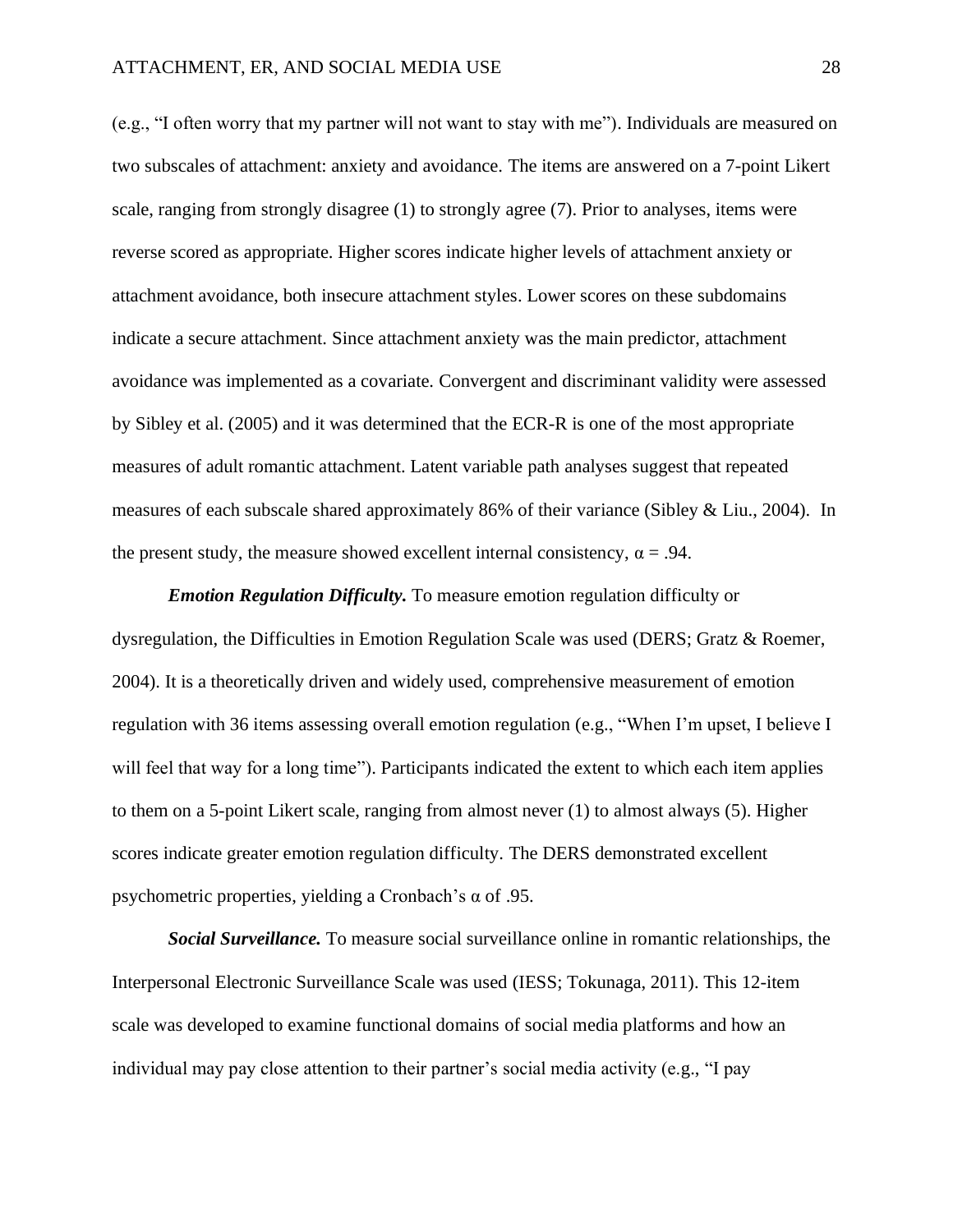particularly close attention to news feeds that concern my partner"). Each item was rated on a 5 point Likert scale ranging from never (1) to very frequently (5). The higher the overall score indicates greater use of interpersonal electronic surveillance in the relationship. Cronbach's  $\alpha$ was .90, demonstrating great internal consistency.

*Behavioral Screen Time.* Smartphone screen time usage of social media platforms were obtained through a secure file upload system on Qualtrics. Participants were instructed on how to access their screen time data using the screen time monitoring application that is built into their mobile device (iPhones only) and were asked to take screenshots of seven consecutive days of their screen time data, specifically of the social category where each social platform time is broken down into minutes and hours. The researcher recorded overall screen time for each day in addition to screen time spent on Instagram, Twitter, Facebook, Snapchat and TikTok per day. Behavioral screen time was examined as a covariate.

## **Procedure**

The study was approved by the Institutional Review Board at Rochester Institute of Technology. During part 1 of the study, participants were directed to Qualtrics, an online survey platform. At the beginning of the survey, participants were given instructions and a summary of the procedure. After providing informed consent, participants completed a demographic questionnaire. Participants then completed self-report measures in this specific order: BSMAS, ECR-R, DERS, and IESS. At the end, participants received a message acknowledging that they received credit for completing the first part of the study.

Part 2 of the study was open only to iPhone users and required the participant to view their screen time data monitoring app that is already installed on their mobile device and take screenshots of their social media usage. The protocol instructed them to navigate to "Settings" on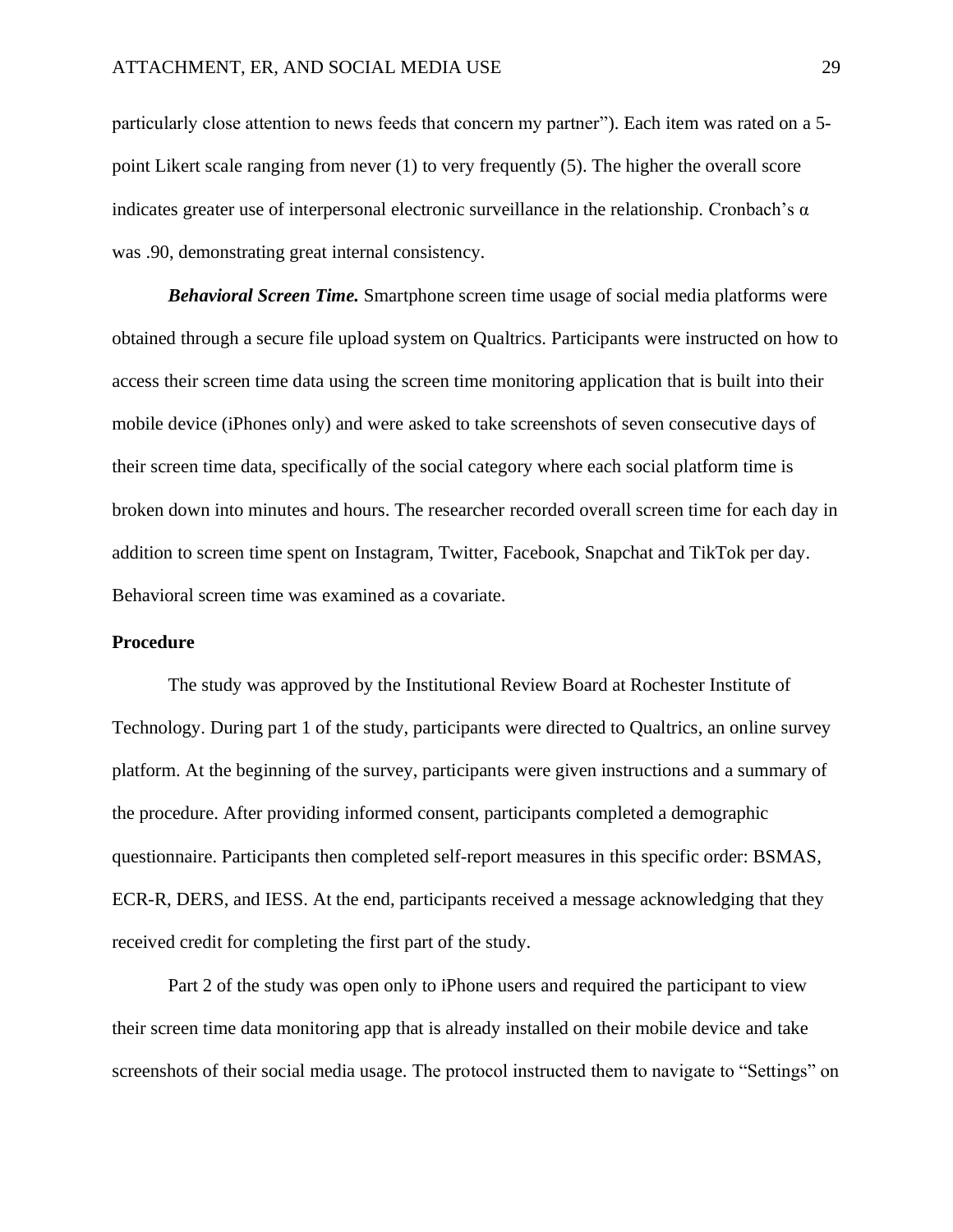their iPhone, select the "Screen Time" feature, select "Show All Categories", and finally to select the "Social" category, specifically. Participants were provided with a screenshot example on Qualtrics to better help them understand what was asked of them, and then they upload their 7 screenshots, resulting in data with a breakdown of social media platform usage for each of those 7 consecutive days. They had the option to de-identify their name before submitting the screenshot, and if they did not, we immediately de-identified each screenshot received. Upon completion of both parts of the study, participants were provided with a debriefing, describing the hypotheses and goal of the study, as well as presented with the contact information of the principal investigator if they had any questions or concerns.

# **Data Analytic Strategy**

The responses from the questionnaires were scored according to each measure's scoring guideline and assessed to determine and sort out any missing data. Data reduction was completed prior to testing the models in the analyses and all data underwent thorough examination and cleaning to ensure that all assumptions of the statistical tests were met as well as to assess for any outliers. Skewness (0.21 to 0.81) and kurtosis (-0.68 to 0.11) indices suggested that the assumption of multivariate normality was met by all predictor variables, respectively. Bivariate scatterplots were examined, suggesting that assumptions of linearity and homoscedasticity were met for the variables. Collinearity was also not found to be an issue among the predictor variables as evidenced with bivariate correlations (see Table 1 and Table 2). Lastly, no outliers were found after as the maximum Cook's distance value of the residuals was 0.026.

Gender was analyzed initially in the final sample of 158 participants to identify any differences in attachment anxiety, attachment avoidance, or emotion regulation difficulty. A series of independent samples t-test revealed that there were no significant differences by gender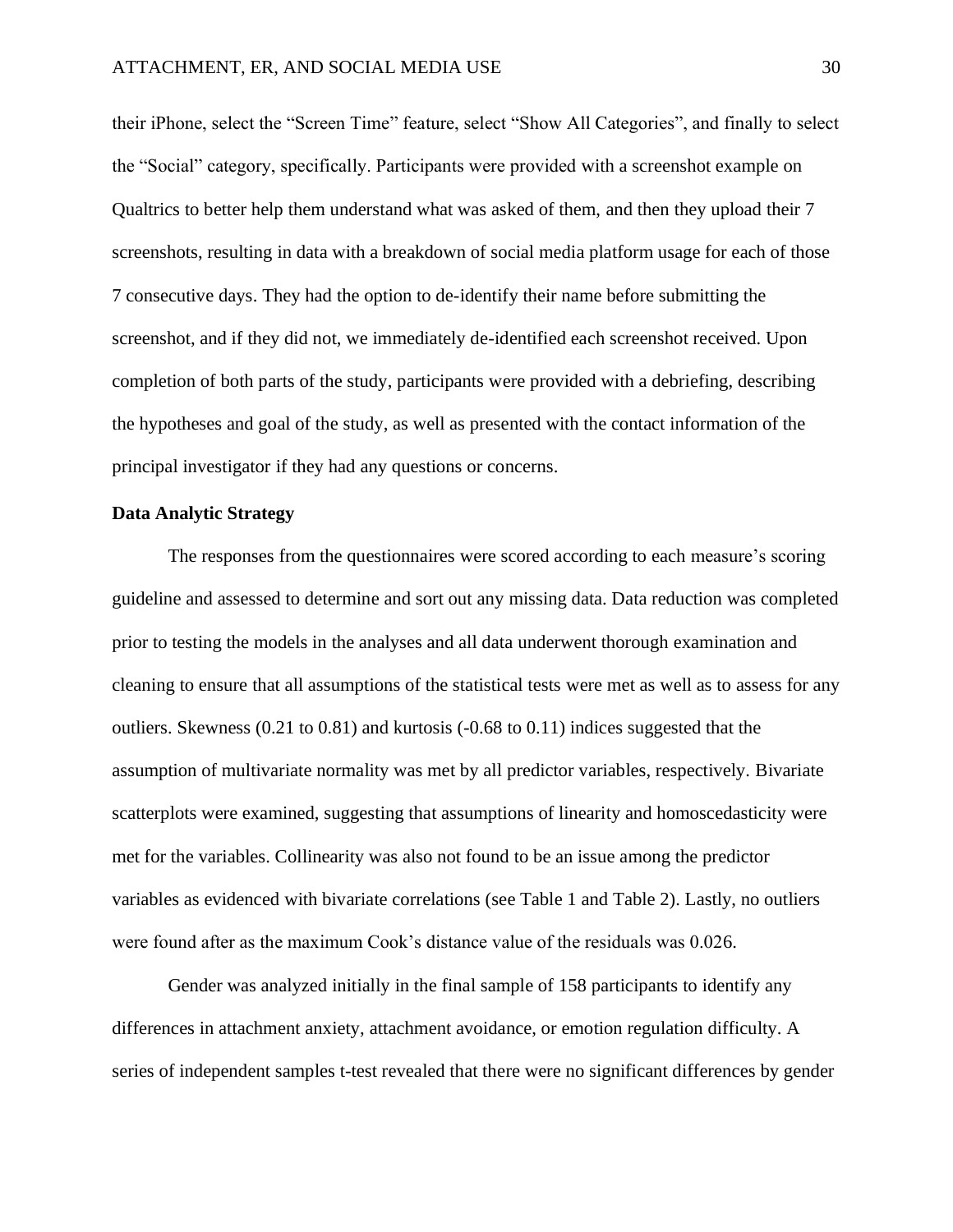on any of these factors between cisgender males and cisgender females (*t*'s ranged from -0.13 to 1.80). Since there were no significant differences on any key variables, gender was not included as a covariate in the primary analyses. To investigate whether age had any effect on the main variables, Pearson correlations were examined. Age was not significantly correlated with any of the main factors of interest (see Table 1). However, age was negatively, significantly correlated with screen time  $(r = -.28, p < .05)$ , which was expected (see Table 2).

All analyses were executed using IBM SPSS (IBM, 2020). Descriptive statistics were computed for all variables (see Table 3 and Table 4) and results from this sample were compared to expected norms and measurement ratings. Part 1 of the study was completed by 158 participants, and of those participants, a subsample of 76 participants completed the part 2 behavioral screen time measure in addition to the survey measures. To address if the part 2 subsample  $(n=76)$  differed from the subsample who completed only part 1  $(n=82)$ , we ran a series of independent samples t-tests to compare the two subgroups on the factors of interest. The scores of each key variable were compared for the two subgroups, and the results showed no significant differences (*t*'s ranged from -1.46 to .04). Because there were no statistically significant differences between the two subgroups, and both completed the part 1 surveys in the same way, we consider them to all one large sample for part 1 and analyzed them as a combined group  $(N=158)$  for the primary analyses.

To further examine the potential influence of emotion regulation and social surveillance, while also covarying for screen time, two parallel mediation models were analyzed using "Model 4" in Process Macro within SPSS (Hayes, 2017; Hayes, 2018). Attachment anxiety was entered as the independent variable in both models predicting problematic social media use (i.e., reported symptoms of social media addiction). Emotion regulation (i.e., reported difficulties with emotion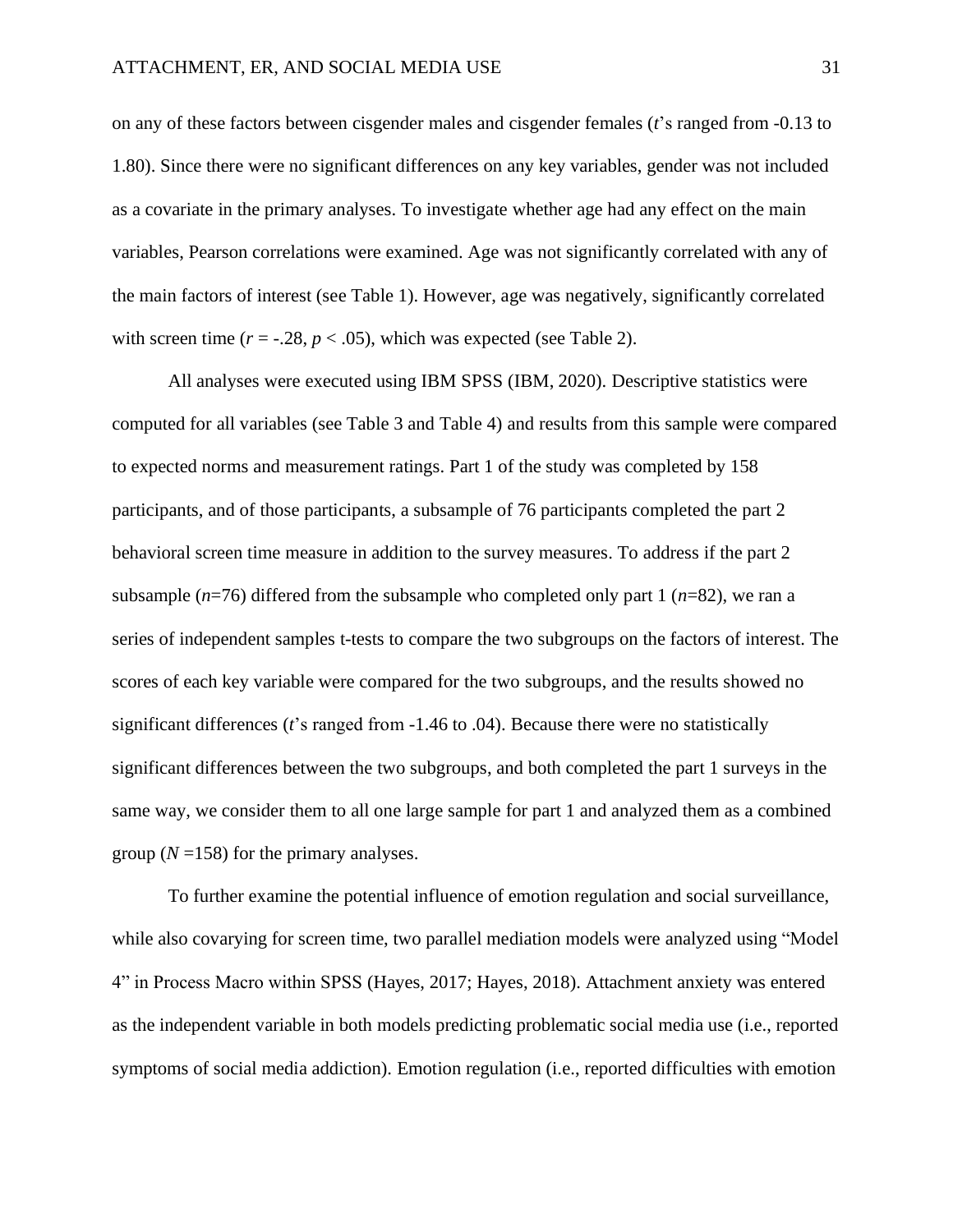regulation) and social surveillance (i.e., social media surveillance behaviors towards a romantic partners) were entered into the model as potential mediating variables for the association between attachment anxiety and problematic social media use. A total of 10,000 bootstrap samples were used as well as producing 95% bias-corrected confidence intervals to test these proposed mediators (Hayes, 2009), which was utilized instead of using a point estimate through the Sobel test, as this can be problematic with bootstrapping due to a loss of statistical power (Hayes, 2017). We ran two separate mediation models to ultimately examine the specific effects of anxious attachments while taking into account attachment avoidance as a covariate, while the second model has the addition of behavioral screen time as a covariate. By covarying for behavioral screen time in the second model, we sought to see the potential unique effects of both psychological effects for problematic use and behavioral effects as well.

*Missing Data Analysis.* For the people who completed the study, there were no missing data on survey responses. Participants who got past the demographic questionnaire answered all items.

#### **Results**

#### **Preliminary Analyses**

The results of the demographic social media questions and screen time data provide interesting information about social media and its users. Participants reported their most comfortable (see Figure 1) and least comfortable (see Figure 2) social media platforms when it comes to posting personal content. Results show that the most comfortable platform reported was Snapchat (53.16%) followed by Instagram (36.71%), while Facebook was ranked as one of the lowest (2.53%). From the demographic questions, approximately sixty percent of the sample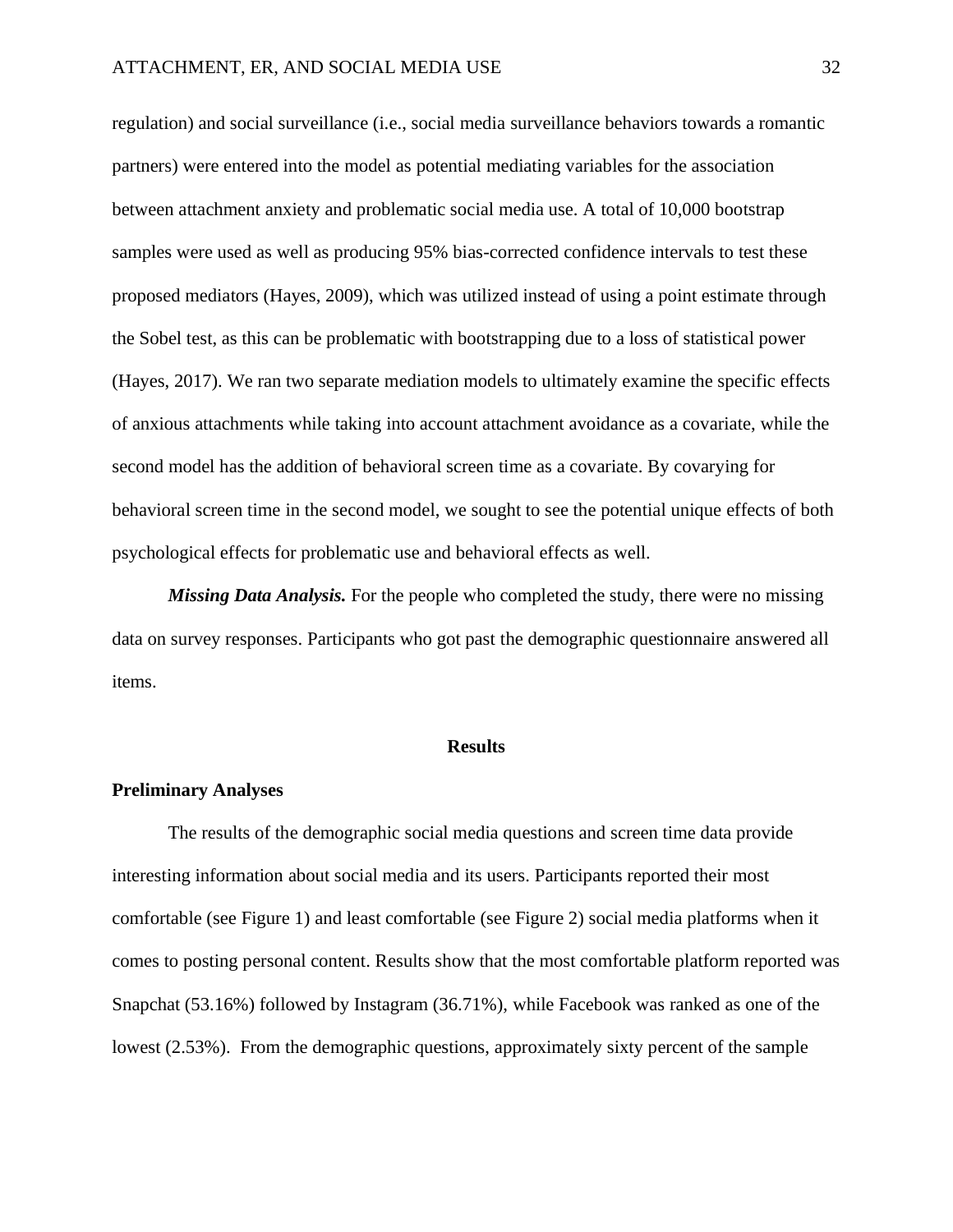$(58.9\%, n = 93$  users) reported that they have tried to quit using social media at least once, with a frequency ranging from 1-20 times ( $M = 2.84$ ,  $SD = 2.36$ ).

When assessing screen time, total time spent on Instagram, Snapchat, Twitter and TikTok for a week were calculated and averaged across participants (see Table 5 for weekly mean time spent online by platform). The total weekly time spent on these platforms averaged approximately 15.5 hours/week ( $M = 15:20$ ,  $SD = 11:07$ ) and ranged from 0 hours to approximately 58 hours/week total. This only accounts for the specific social media platforms measured, excluding other social platforms that users might engage with. Breaking it down further, the mean time spent on TikTok per week was 5.25 hours (maximum of 26 hours). Instagram weekly time averaged about 4.45 hours, in very similar range as TikTok, but the maximum was higher, at 35.5 hours. For Snapchat, the mean time spent per week was approximately 4 hours (maximum of 22 hours). Time spent on Facebook per week averaged less than 1 hour. Lastly, time spent on Twitter per week was the lowest, averaging about 20 minutes per week (maximum of 4.25 hours).

The overall responses from this sample were examined relative to expected norms and measurement ratings in the preliminary analyses. The DERS assessment of emotion regulation produces scores ranging from 36-180. While there is no standardized clinical cut-off for this measure, clinical ranges on this score from previous research have varied between 80 to 127 (Brockmeyer et al., 2012; Staples & Mohlman, 2012). As such, the overall mean score of 89.18 in the present sample suggests relatively poor emotion regulation on average, at the low end of the clinical range. The mean attachment scores obtained in this research fall fairly close to the norms established by previous studies (Fraley, 2012) as the normed mean for attachment anxiety is 3.56, and 2.92 for attachment avoidance in this age range overall, whereas mean scores for the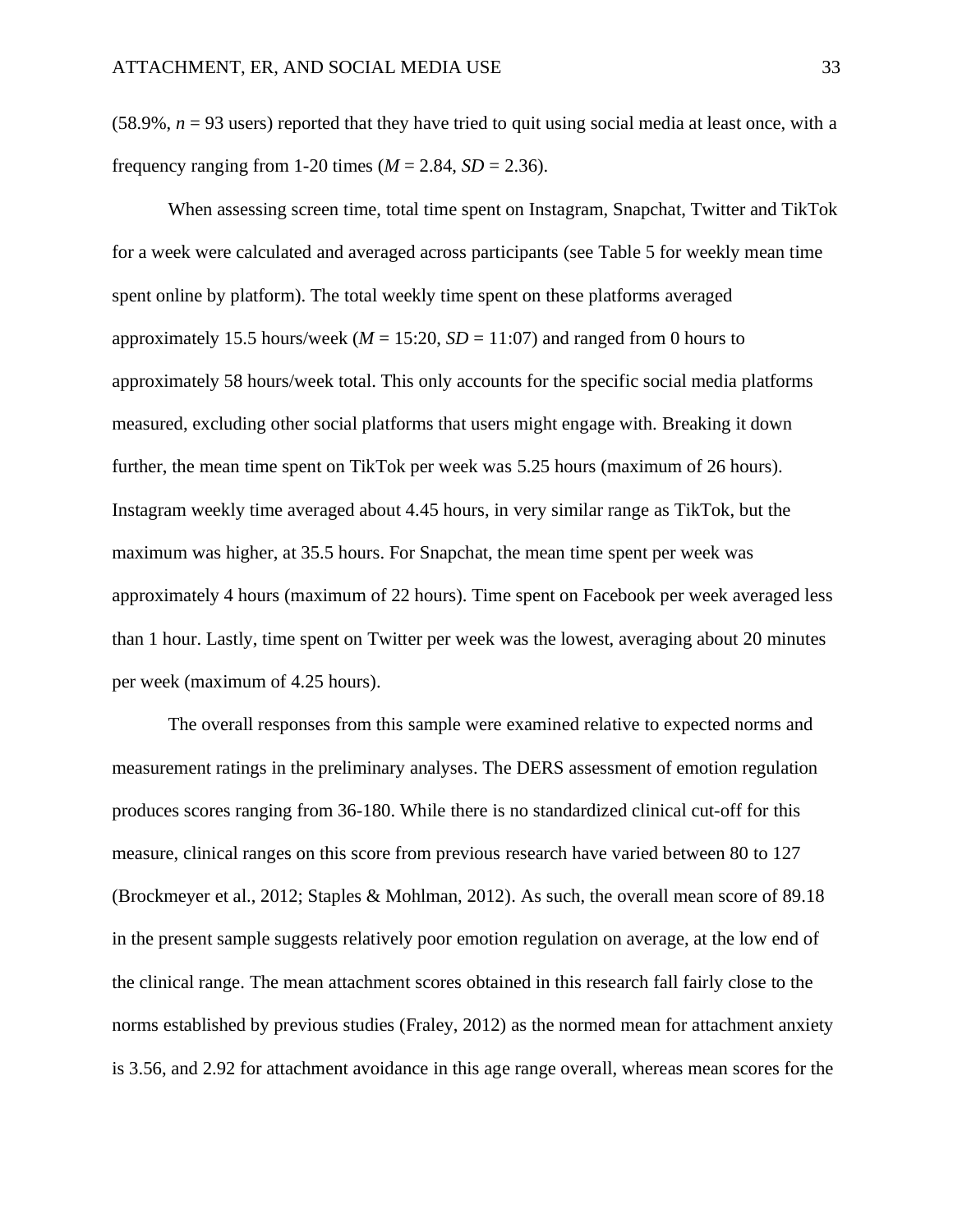current study were 3.16 for attachment anxiety and 2.51 for attachment avoidance. Electronic social surveillance has only appeared in a few studies in different forms so there are no comparable norms, however the current study mean score of 30.82 indicates a mid-range score for surveillance. As for problematic social media use, higher BSMAS scores indicate stronger social media addiction, and a score over 19 indicates that the individual is at risk for developing PSMU or an addiction (Bányai et al., 2017). In the current study, the mean score was 15.73 and the maximum score was 29. Thirty-seven participants (23.42%) scored 19 or greater, falling in the range of clinical scores for being at risk for addiction.

### **Primary Analyses**

The study was conducted to examine the impact of attachment anxiety on PSMU, and to see if both emotion regulation difficulties and social surveillance were mediating variables. Mediation analyses were carried out on the Part 1 sample  $(N=158)$  to examine the hypotheses 1 through 3 (see Figure 3). To examine the relationship between attachment anxiety and both emotion regulation and social surveillance, we examined the *a* paths. Greater attachment anxiety (X) demonstrated a significant, positive association with emotion regulation difficulties ( $a_1$ ;  $\beta$  = .64, standard error  $[SE] = 1.29$ ,  $t = 9.70$ ,  $p < .001$ ) and social surveillance (*a*<sub>2</sub>;  $\beta = .48$ ,  $SE = .57$ ,  $t = 6.21$ ,  $p < .001$ ). Additionally, avoidant attachment as a covariate was significant in its association with social surveillance ( $\beta$  = -.18, *SE* = .70, *t* = -2.26, *p* = .02). These associations show that people with greater attachment anxiety also reported greater difficulty with emotion regulation, as well as greater social surveillance activity on social media, compared to people with lower attachment anxiety. These proposed mediator variables were examined in their direct relationship (*b<sub>1</sub>* and *b*<sub>2</sub>) to the outcome variable (PSMU). Emotion regulation difficulties (*b<sub>1</sub>*;  $\beta$  = .27, *SE* = .02, *t* = 2.75, *p* < .01) and social surveillance (*b*<sub>2</sub>;  $\beta$  = .27, *SE* = 0.04, *t* = 3.27, *p* < .001)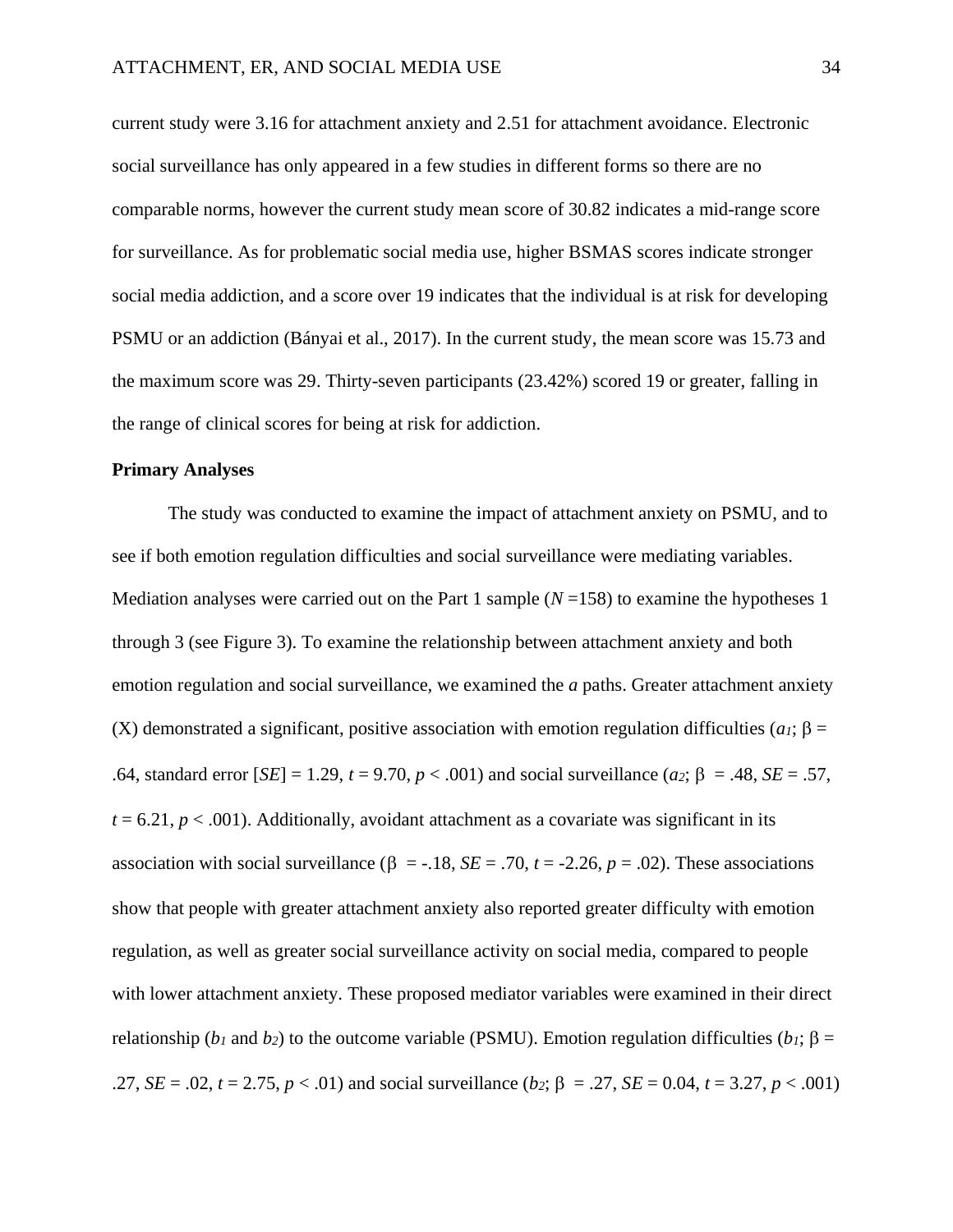demonstrated a significant, positive association with PSMU. This shows that people who have difficulty regulating emotion report more problematic use of social media, and that people who engage in more social surveillance activity report more problematic social media use as well. Overall, the predicted direct association between attachment anxiety  $(X)$  and PSMU  $(Y)$  in hypothesis 1 was not significant ( $\beta$  = .00, *SE* = .38, *t* = .00, *p* = .99; see Figure 4). The standardized indirect effect of X on Y through emotion regulation difficulties (.61,  $SE = .21$ , 95% C.I. [.21, 1.03]) and social surveillance (.46, *SE* = .17, 95% C.I. [.17, .83]) were both significant. All coefficients and values can be seen in Table 6. Overall, these results do not support hypotheses 2 and 3: because there is no direct relationship between attachment anxiety and PSMU, the factors of social surveillance and emotion regulation cannot be mediators. Instead, these factors appear to show indirect pathways between anxious attachment and PSMU.

The second model was examined, consisting of the same variables and proposed mediators with the addition of screen time as a covariate, in which the sample consisted of the subset of participants (*n=*76) who completed Part 2, providing screen time data. These results are shown in Figure 5. Greater attachment anxiety  $(X)$  demonstrated a significant, positive association with emotion regulation difficulties (*a<sub>1</sub>*;  $\beta = .62$ ,  $SE = 1.80$ ,  $t = 6.42$ ,  $p < .001$ ) and social surveillance (*a*<sup>2</sup>;  $\beta = .35$ ,  $SE = .84$ ,  $t = 2.87$ ,  $p < .01$ ). Additionally, avoidant attachment as a covariate was again marginally significant in its association with social surveillance ( $\beta = -0.24$ ,  $SE = 1.22$ ,  $t = -1.96$ ,  $p = .05$ ), showing a significant trend. These associations replicate the results from the larger sample in part 1 and show that people with greater attachment anxiety also reported greater difficulty with emotion regulation, as well as greater social surveillance activity on social media, compared to people with lower attachment anxiety. However, when these proposed variables were examined in their direct relationship (*b<sup>1</sup>* and *b2*) to the outcome variable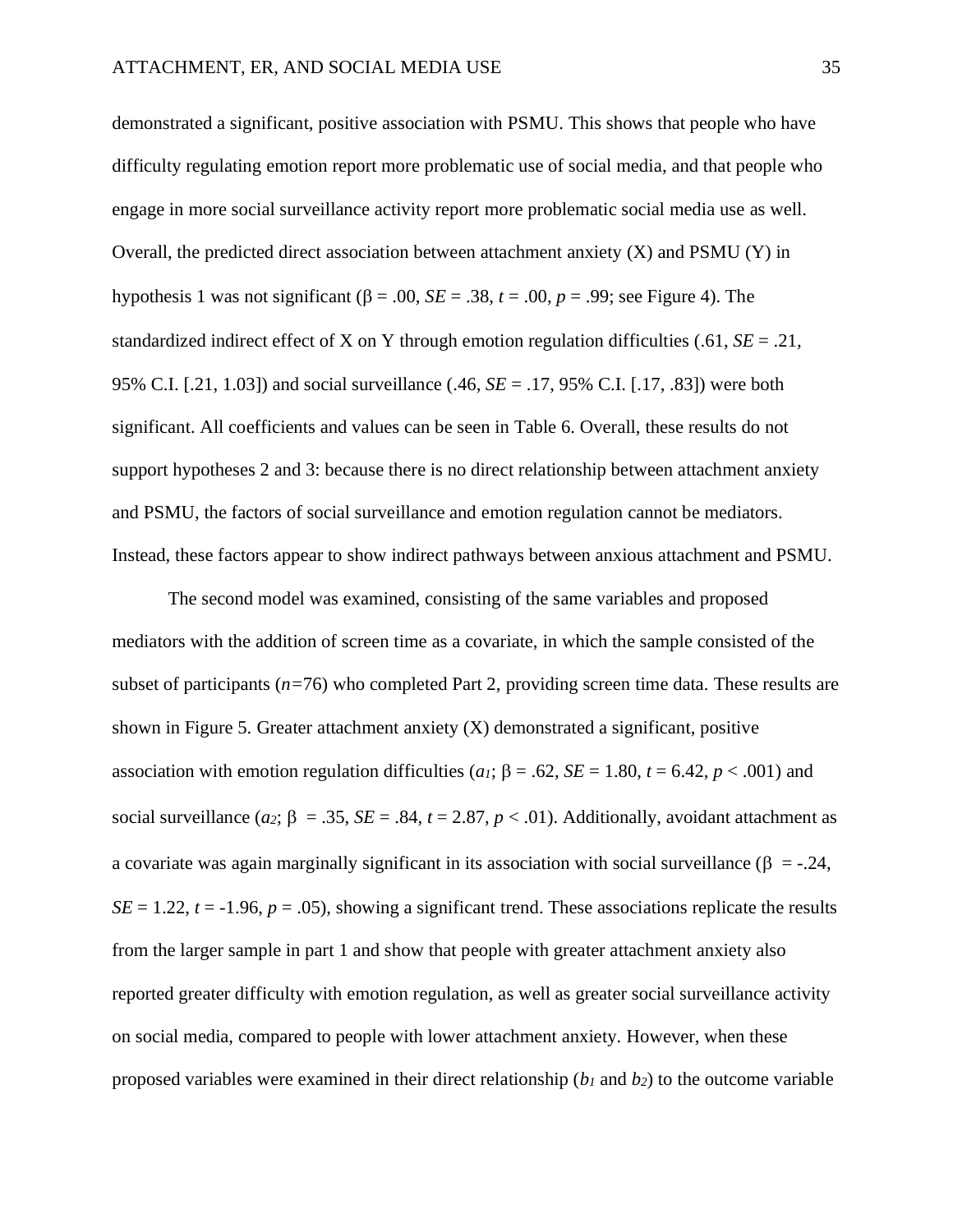(PSMU, it emerged that emotion regulation difficulties (*b<sub>1</sub>*;  $\beta = .18$ ,  $SE = .02$ ,  $t = 1.19$ ,  $p = .48$ ) and social surveillance (*b*<sub>2</sub>;  $\beta = 0.20$ ,  $SE = 0.06$ ,  $t = 1.69$ ,  $p = 0.09$ ) did not demonstrate a significant association with PSMU. Finally, in this analysis, screen time as a covariate was significant in predicting PSMU ( $\beta$  = .24, *SE* = .00,  $t$  = 2.13,  $p$  < .05), but was not significantly related to the other factors. Overall, the predicted direct association between attachment anxiety  $(X)$  and PSMU (Y) was not significant in this model either ( $\beta$  = -.11, *SE* = .53, *t* = -.71, *p* = .48; see Figure 5). The standardized indirect effect of X on Y through emotion regulation difficulties (.38, *SE* = .29, 95% C.I. [-.24, 1.20]) and social surveillance (.24, *SE* = .18, 95% C.I. [-.04, .66]) in this model were both not significant. All coefficients and values can be seen in Table 6. As in model 1, these results do not support the proposal that social surveillance and emotion regulation will be mediators between attachment anxiety and PSMU, as again there was no direct effect. In model 2, the only significant relationships were between attachment anxiety and the two additional factors (social surveillance and emotion regulation), replicating model 1. The second model did provide support for hypothesis 4, as the only factor significantly positively associated with PSMU was screen time.

The model 1 results were different from model 2 in finding a significant indirect pathway between attachment anxiety and PSMU via emotion regulation and social surveillance. By contrast, model 2 found no significant correlation between any factors with PSMU, except screen time. To further explore this difference of non-significance of key variables in model 2, the same model was run again with the same sample of 76 participants, and the screen time covariate was removed to test if the model obtained different results. The model remained almost identical with no changes in significant relationships.

#### **Discussion**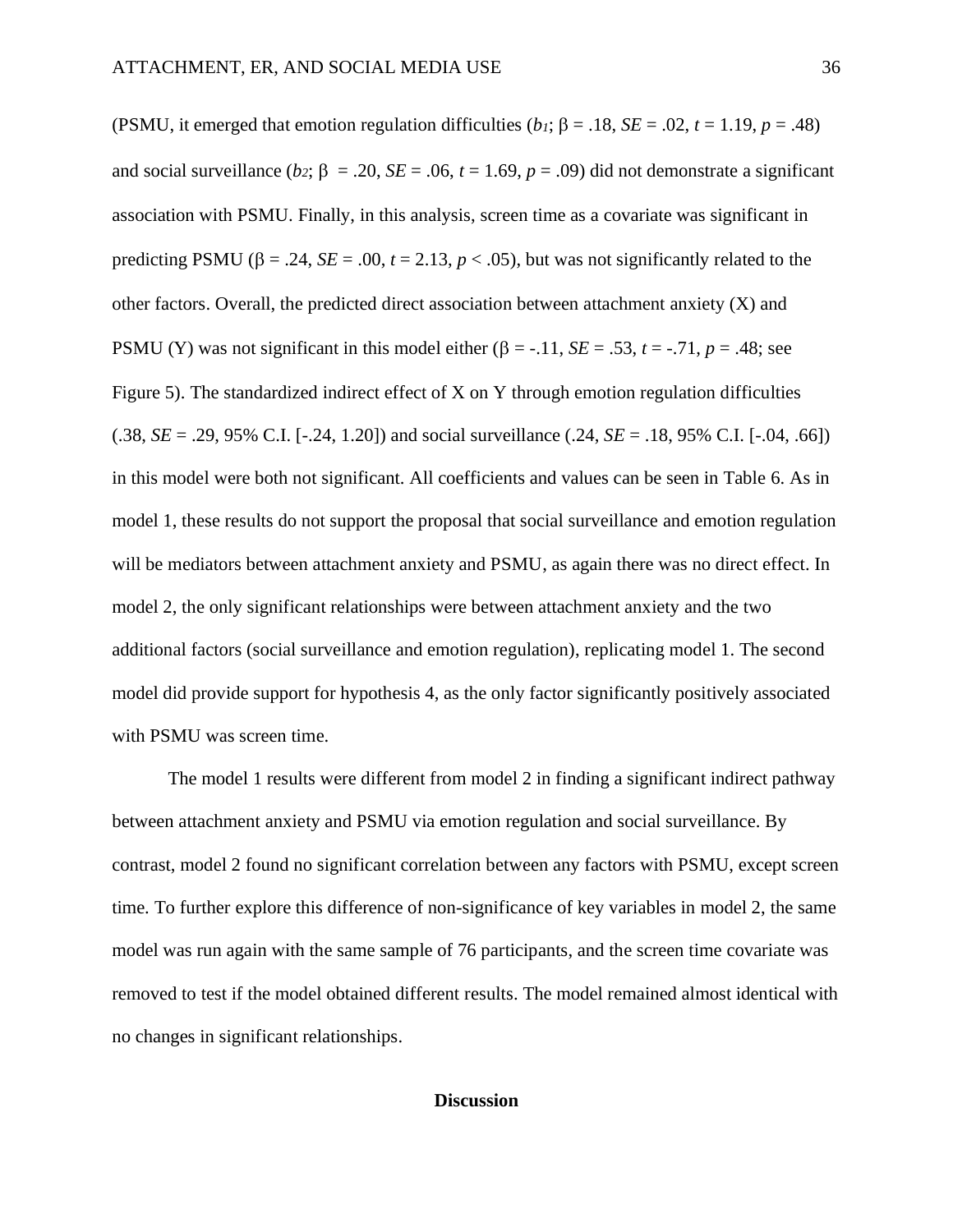The current study sought to provide a better understanding of the potential influences that psychological factors and specific online behaviors have on the way people in romantic relationships use social media, specifically people with anxious attachment styles. While the current study did not provide support for the hypotheses predicting either a direct effect of anxious attachment, nor for mediation of other factors in the link with PSMU, the results did find significant indirect paths among the factors. In particular, both emotion regulation and social surveillance were found to be correlated with anxious attachment, and with PSMU, as predicted from previous research.

In the first set of results with the large sample in part 1, the surprising and unpredicted result was that people with more attachment anxiety did not show higher levels of PSMU. Previous work has found that anxiously attached individuals are at higher risk for social media addiction or problematic use (e.g., Liu & Ma, 2019; Marino et al., 2019; Odacı & Çıkrıkçı, 2014; Oldmeadow et al., 2013; Worsley et al., 2018), but the possible interaction of related factors like emotion regulation and social surveillance have not been fully measured in most of these studies. Thus, while it was surprising that in the present research, PSMU was not related directly to attachment anxiety, there are several potential reasons that might be developed into future research.

One potential reason that this contradictory result emerged could be due to the previous research focus on Facebook and measuring PSMU in terms of Facebook use. We now see from this sample, and recent statistics, that very few young adults are electing to use Facebook and instead spend a lot of time on other platforms. Perhaps connections among factors found in earlier research, such as the significant association between attachment anxiety and PSMU, has changed with respect to these newer platforms. For example, since the features of each platform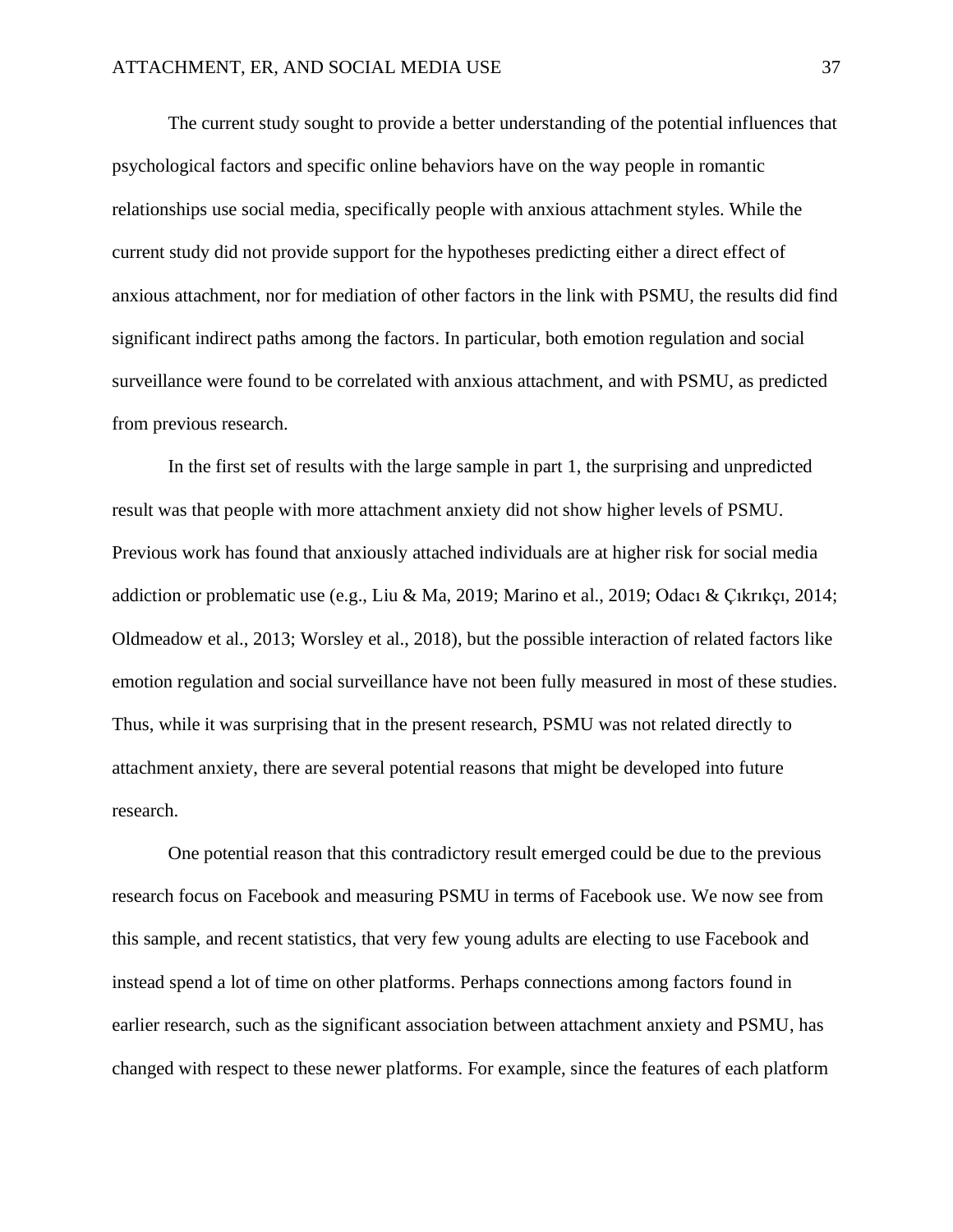differ, each platform may elicit different behaviors and gratify different motivations. Some research has found a correlation between specific functions of social media (e.g., posting selfies) and personality factors (e.g., grandiose narcissism; Carpenter, 2012). Future research should try to further isolate what the social media uses and motivations are for these newer platforms and interactive features and attempt to replicate the research on older platforms like Facebook, to extend the understanding of risks and benefits of social media.

While previous research has found a direct association between PSMU and attachment anxiety, the samples in many of those studies were not restricted to people who actually were in romantic relationships (e.g., Liu & Ma, 2019). When participants rate their attachment to romantic partners in terms of their general or hypothetical feelings, their attachment ratings might differ from participants who are rating their attachment to a real, current romantic partner. The present study only focused on people who are currently in romantic relationships, not hypothetical or past relationships, because we wanted to know if their relationship status and behaviors could be related to their social media use (i.e., social surveillance of that current partner). Therefore, one possibility is that the link found in previous research between attachment anxiety and PSMU is limited to samples that are not necessarily reporting about current relationships, and people who are in current relationships do not demonstrate the same link between higher attachment anxiety and more problematic social media use. As a general issue in understanding adult attachment styles, future research should examine whether asking these questions in the context of a current romantic relationship compared to a previous relationship or during the vulnerable time of a breakup would provide vastly different results, especially since social media behavior like surveillance activity might be much higher during or after a breakup. Future research should build on the advantage of this study that people's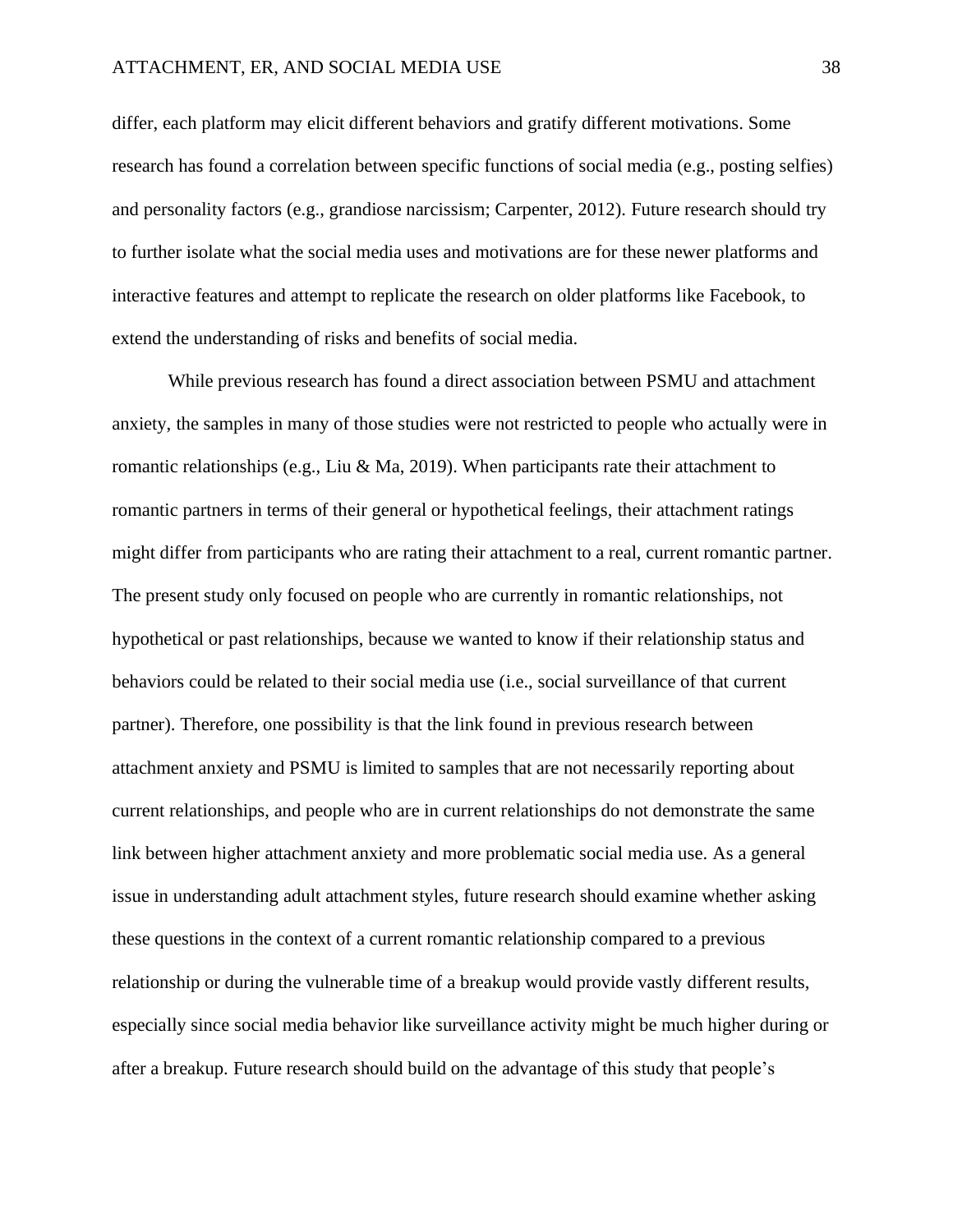attachment style and social surveillance behavior were assessed relative to their current, actual relationship and behaviors. This will continue to add knowledge to the few studies investigating these constructs in the context of relationships, for example with ex-partners or post-breakups with partners (e.g., Fox & Warber, 2014; Yaakobi & Goldenberg, 2014).

Similarly, when it comes to measuring social surveillance online in the present research, it was critically important to have a sample of people currently in relationships in order for the constructs to be more reliably and objectively measurable (i.e., participants reporting their actual surveillance, not their hypothetical or imagined surveillance). Given the differences between the present results and previous studies, clarifying the importance of rating real vs. hypothetical relationships is an area for future research.

On a related note, a possible limitation of the current study is that an assessment of relationship quality was not included, and this factor could potentially act as a moderating variable. For example, we might expect that people who are in poor quality relationships (perhaps with deception or cheating involved) might engage in behaviors like social surveillance more, regardless of their general attachment style. Future studies might want to assess the quality of the participants' current romantic relationship, outside of attachment, to get a more robust examination of what role romantic relationships play in these variables.

Another main goal of this research was to measure the possible mediating factors of emotion regulation and social surveillance in the relationship between attachment anxiety and PSMU. Here again the results were unexpected but provide an opportunity for interesting interpretation. Model 1 with the full sample demonstrates that both emotion regulation difficulty and social surveillance of one's romantic partner online are significant influences in determining the occurrence of PSMU among people in romantic relationships. This confirms previous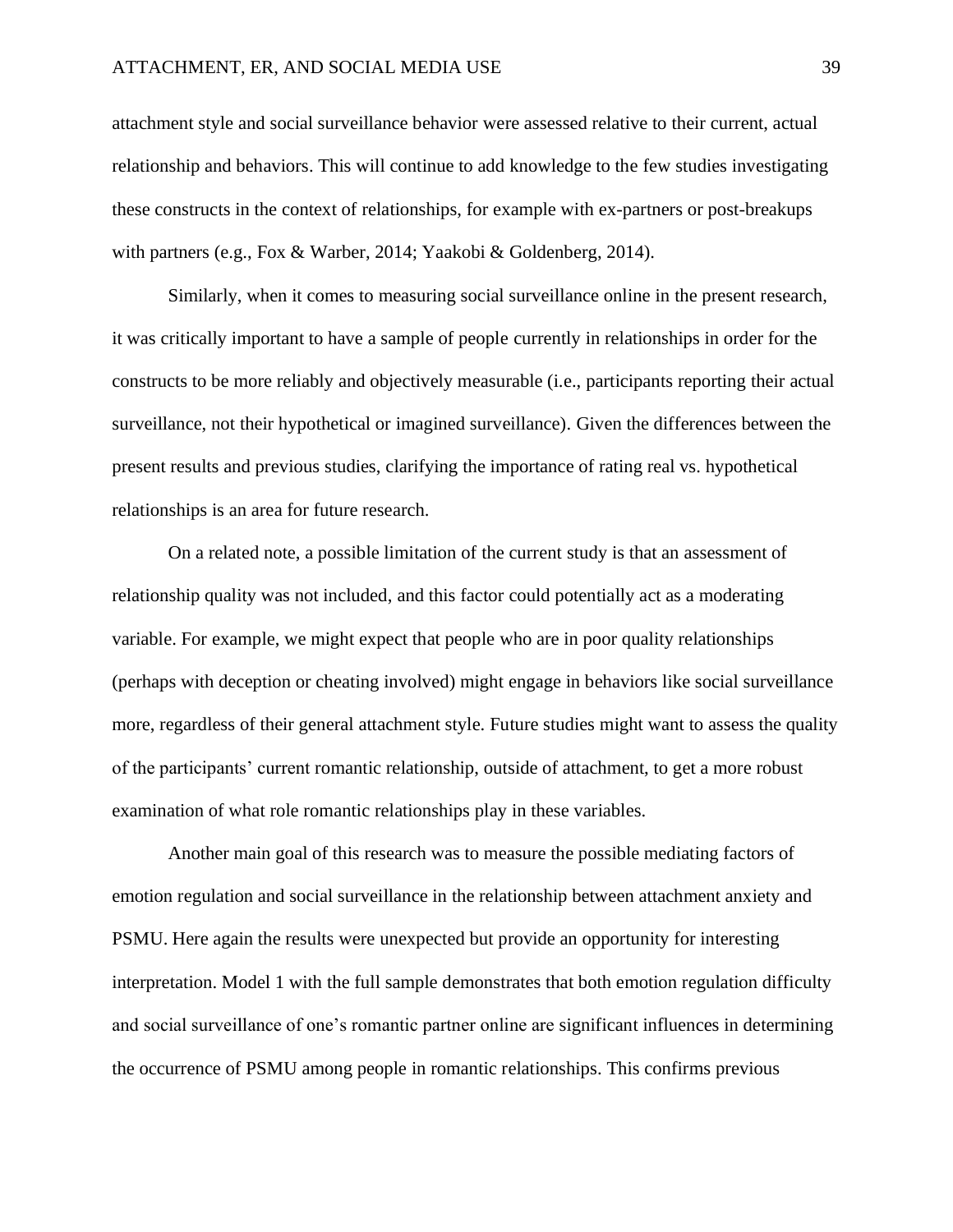research regarding emotion regulation (e.g., Hoffner & Lee, 2015; Hormes et al., 2014; Horwood & Anglim, 2021; Yildiz, 2017) and extends research on social surveillance (e.g., Fox & Warber, 2014; Tokunaga, 2011) and how these factors associate with PSMU. However, these results do not provide support for hypotheses 2 and 3 which predicted they would be mediating factors. Instead, this research suggests that emotion dysregulation forms an indirect path with both attachment anxiety and PSMU, and the same is true for social surveillance.

These results also confirm previous research that attachment anxiety is significantly, positively associated with poor emotion regulation (e.g., Murphy et al., 2015) among a group of social media users. In previous studies, the same association was found with social surveillance, as attachment anxiety was also positively, significantly correlated with social surveillance activity of one's partner (e.g., Fox & Warber, 2014; Marshall, 2012; Tokunaga, 2011).

However, the main question for this research was whether these individual factors of emotion regulation and social surveillance mediate the relationship between attachment anxiety and PSMU. In the present study, ultimately there was no overall relationship between attachment anxiety and PSMU, demonstrating no support for hypothesis 1, and this non-relationship precludes the possibility of finding mediating factors. Instead, significant indirect paths were found, indicating that people who had an anxious attachment style in the present study were more likely to have difficulty with emotion regulation, and more likely to engage in social surveillance. In addition, the people who had emotion regulation problems and engaged in social surveillance were more likely to have higher PSMU. Thus, while there was confirmation of previous research showing conceptual links between the factors of emotion regulation and social surveillance as related to both attachment anxiety and PSMU, they did not appear to mediate because in this sample there was no direct link between attachment anxiety and PSMU. While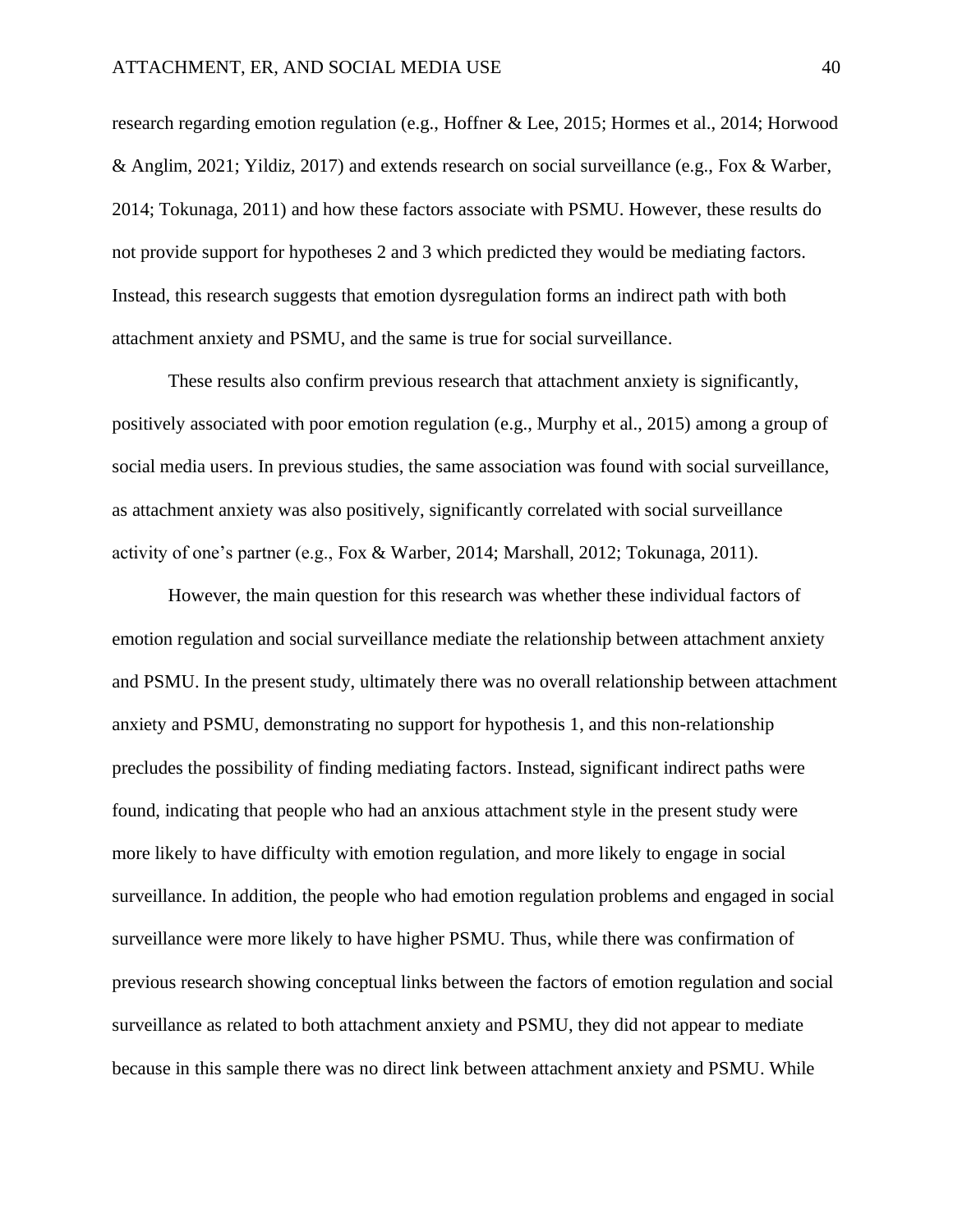there was no mediation as indicated in hypotheses 2 and 3, significant indirect paths were found. Future research should further examine the link between attachment anxiety and PSMU to try to identify why the present results differed from previous studies. It is possible that the indirect effects measured in this study might account for some of those previous findings.

An interesting aspect of this study was assessing young adults' social media behavior through a valid and reliable measure of screen time. By doing so, we were able to examine exactly where people were actually spending their time over the course of a week's social media use, instead of relying on self-report estimates. While research using novel methods like smartphone logged data collection on social media use is fairly recent and has mostly examined general smartphone use (e.g., Jones-Jang et al., 2020), results have consistently shown differences between self-report estimates and logged screen time measures like the one used in the present study.

The logged screen time measures in the current research provided interesting insight into current social media use by young adults in romantic relationships. Although results indicate that TikTok had the highest mean average time spent per week, it was also frequently nominated as a least comfortable platform for users to post personal content on (i.e., selfies, writing text, posting videos or photo), second only to Facebook in unpopularity. This indicates that while a large proportion of users prefer TikTok as a social media platform to engage in, most of them only prefer it for viewing but do not feel comfortable posting on the platform as they do on other platforms such as Snapchat and Instagram. This highlights some of the challenges of measuring and understanding social media use. Previous research on social media use often did not distinguish between different social media platforms (e.g., Marshall, 2012; Muench et al., 2015) or different behaviors on the platforms, mostly just considering time spent (e.g., Huang, 2017).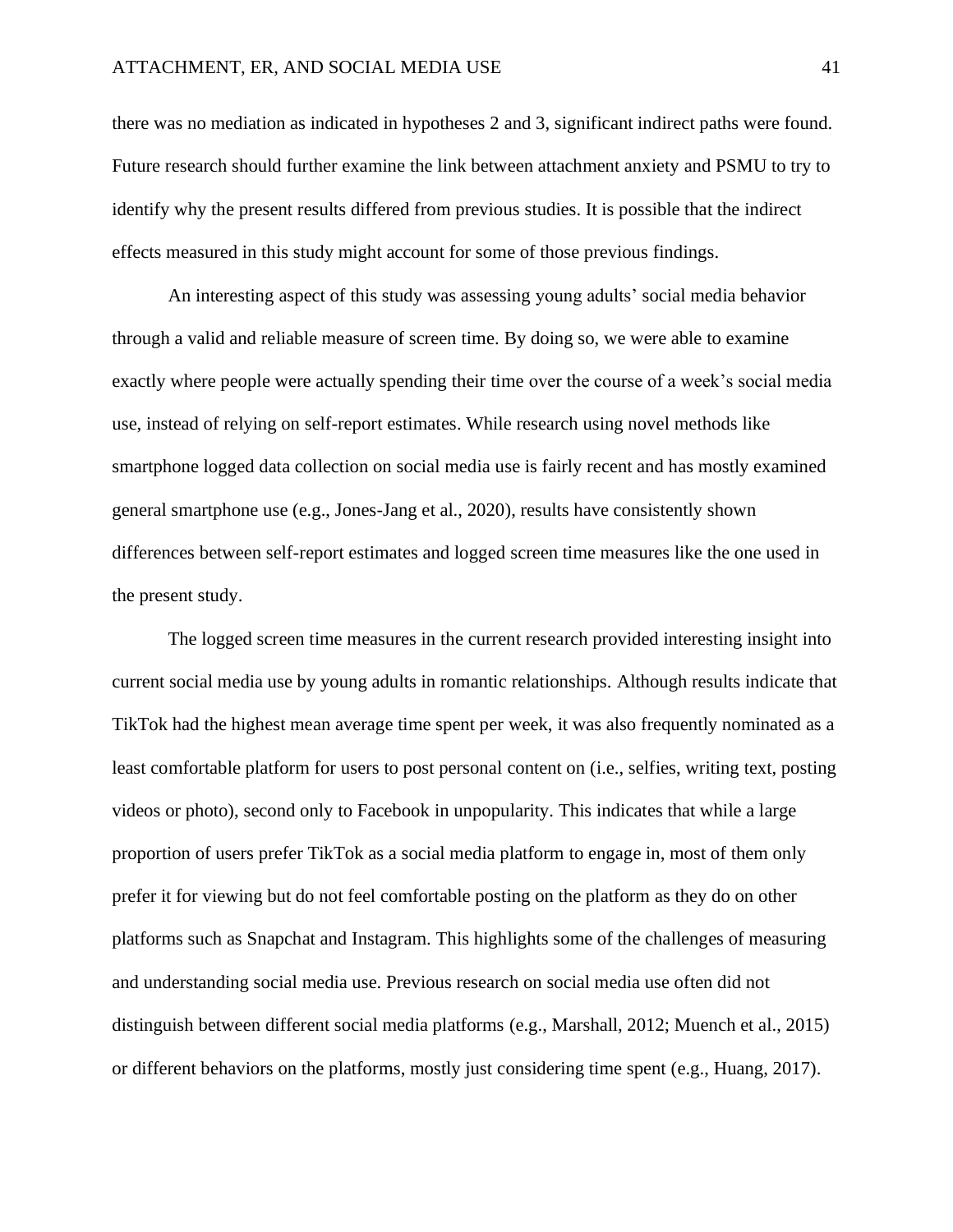For example, a user who spends 10 hours/week watching amusing TikTok videos might be expected to have different outcomes from a user who spends 10 hours/week attempting to do social surveillance of their romantic partner. Future research should distinguish among time spent on different platforms and specific behaviors on social media to more clearly examine how these factors are related to issues like PSMU.

While the present research focused on only young adults in a limited age range, there was a negative correlation between age and screen time overall. This result was expected, and might reflect a cohort effect, as each recent generation has had access to social media earlier in life (e.g., Twenge et al., 2019). This cohort effect would predict that individuals who are currently 18 years old are heavier media users than individuals who are now 24 were when they themselves were 18 years old. General screen time measures support this interpretation, as previous research found significant cohort differences in how adolescents spend their time, including spending less time with their friends in person and spending more time on internet communication (including social media) which suggests a possible consequence of the increasing rate of smartphone and social media use (Twenge et al., 2019). In addition to examining adolescent use, future work should expand to examine possible cohort differences in young adults. The present results showed support for hypothesis 4 that screen time was significantly, positively associated with PSMU, but the changes in screen time with age suggest the need for future research to confirm and explore this result.

The present study demonstrates some different results from the literature, which has been primarily focused on Facebook use (e.g., Flynn et al., 2018). The present results indicate that different platforms may be different in their effects on users, and research, at least on young adults, should start shifting the focus to other platforms that are more frequently used. The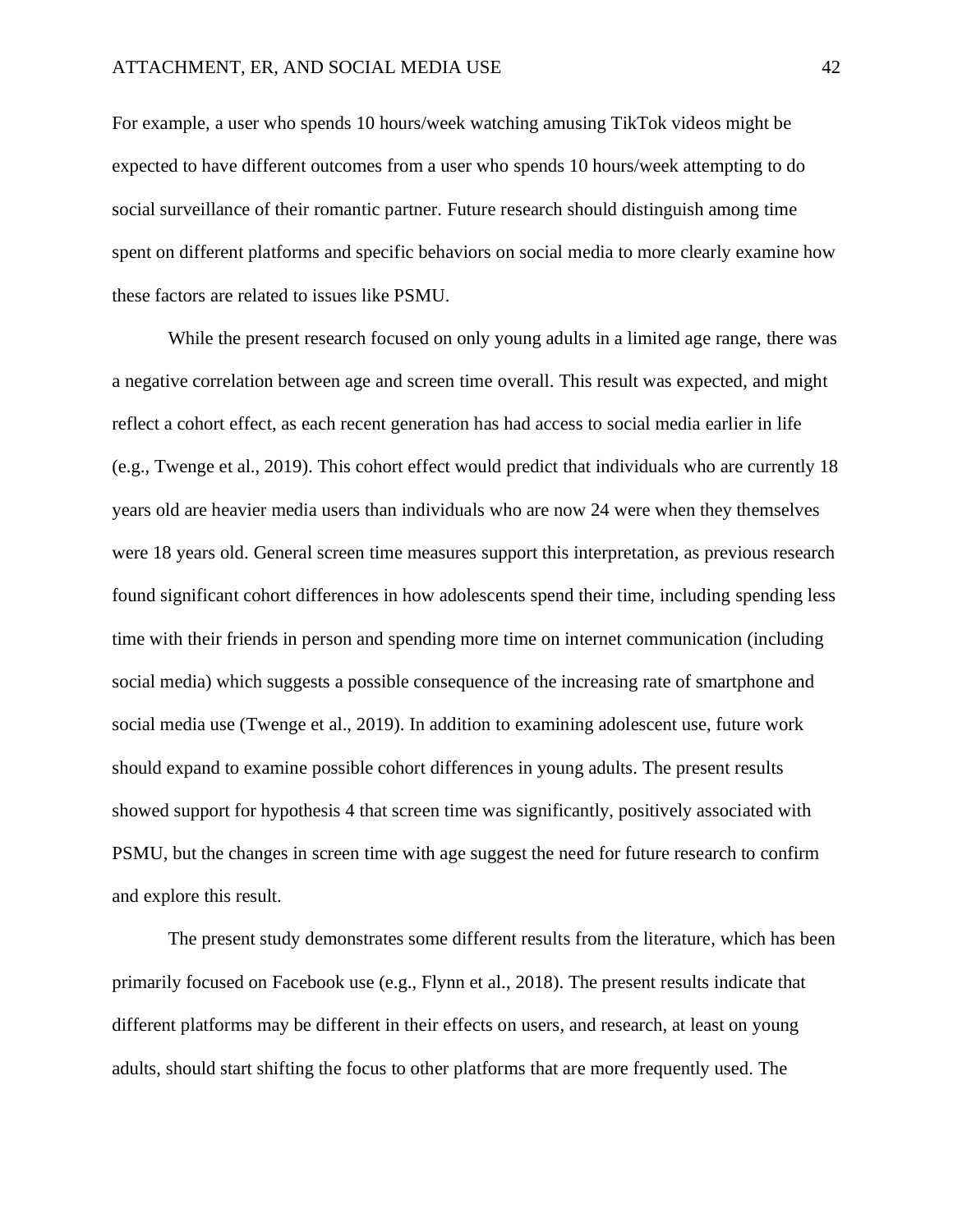change in platform popularity also raises the interesting question of whether the types of relationships between factors found in Facebook research are necessarily going to be generalizable to other platforms. For example, perhaps image-based social media platforms are more problematic for anxiously attached young adults because they promote social surveillance, subsequently increasing the likelihood of greater PSMU. The idea that young adults might be at great risk for PSMU, or feelings of being addicted to social media, is reflected in the self-report responses showing that approximately sixty percent of this sample tried to quit using social media at least once, and some users tried to quit up to twenty times. This response is clearly linked to the features of addictive behavior (e.g., substance abuse or other chemical addictions) where one attempts to quit the problematic behavior but fails (e.g., relapse). The fact that so many young adults in the present research tried to quit social media suggests that they may be noticing negative outcomes of social media in their own lives, perhaps at levels that do not reach clear PSMU.

Future research needs to examine new social media platforms from the perspective of what opportunities they provide, and how they are used, to ask whether their effects are the same as for older social media platforms. Careful analysis of both the features and actual uses of social media functions would clarify what the dangers or risks are that are relevant to each type of social media.

One clear outcome of the present research is that Facebook is no longer the premier social media platform for young adults, at least those measured in this study who were regular users and otherwise only distinguished by being college students who are in romantic relationships. When asked about preferred platforms, very few people chose Facebook, and in fact it was nominated to be the least desired and most uncomfortable platform among these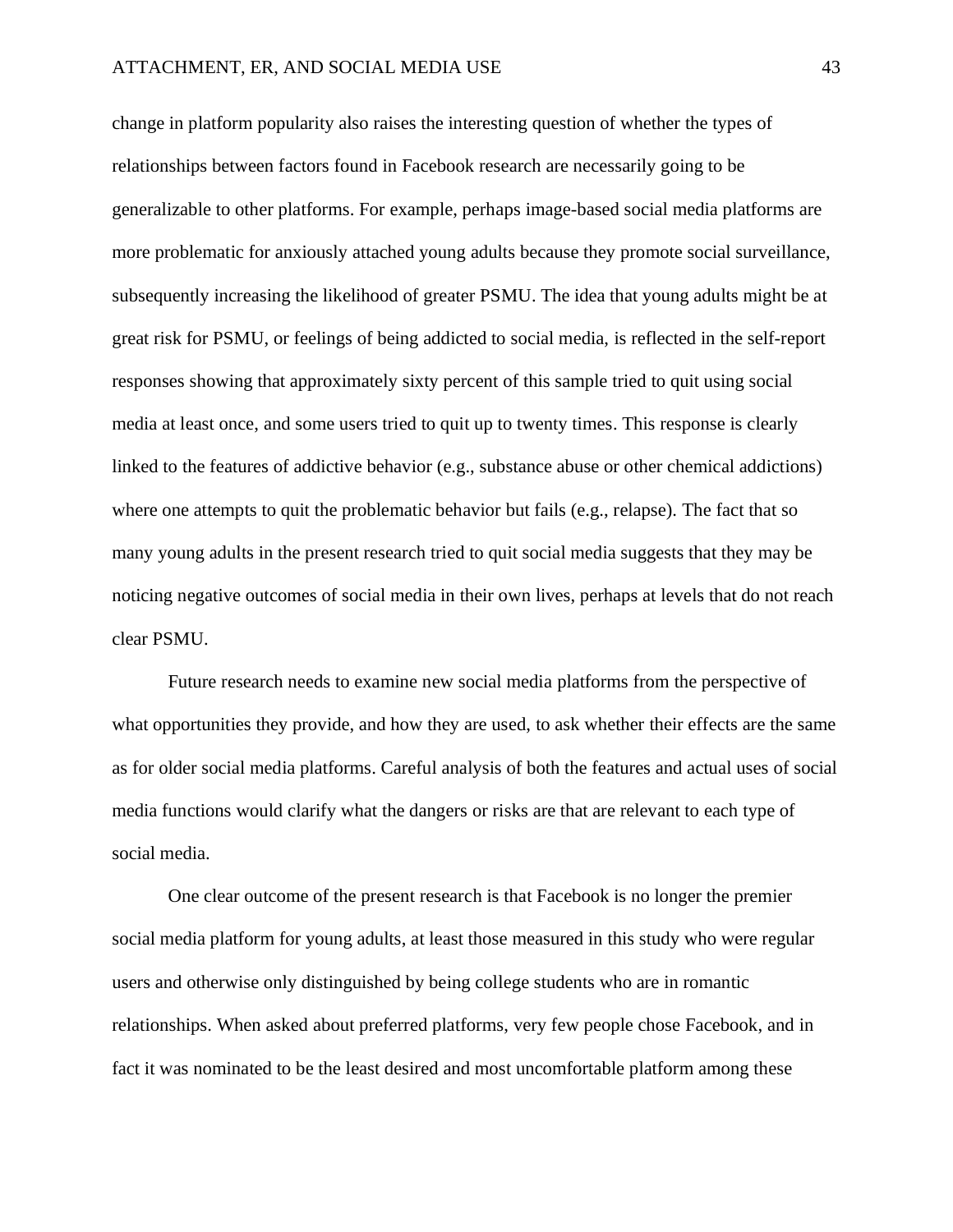young adults. It should be noted that Facebook use was extremely variable – it was ranked as the least comfortable platform for posting personal content, and the mean average weekly time was lower than most other platforms, but the range was rather large, indicating that some people spent a significant time on Facebook whereas the majority did not spend any time on it. Overall, the present results suggest a need to revisit some of the early research on social media to examine whether the factors related to Facebook use can be adapted to understanding newer platforms.

#### **Limitations and Future Directions**

This research is not without limitations and the results should be interpreted with caution. The small sample size of participants  $(n=76)$  who provided screen time data meant the second model test had limited statistical power and may not have allowed for the detection of true effects. Even the larger sample who completed part 1 might not be sufficiently large to identify effects given the variability of the factors. The study also solely relied on an online sample collection, which becomes inherently more difficult to control than if the data were collected in a laboratory setting (specifically the logged screen time data) or if the researcher could have directly accessed each participant's mobile device. However, a main advance of this research was improving the measure of screen time from self-reported overall averages, which are likely unreliable (Jones-Jang et al., 2020), to logged phone-data-collection. While the data collected here are difficult to compare to previous studies, because of the possible cohort differences and pandemic effects increasing general screen time as well as self-report issues, it is likely that the data in the present research provide a more reliable and valid picture of screen time among current young adults (Jones-Jang et al., 2020). Suggestions for future research would be to collect screen time data in the laboratory if possible, or with sufficient funding, to utilize an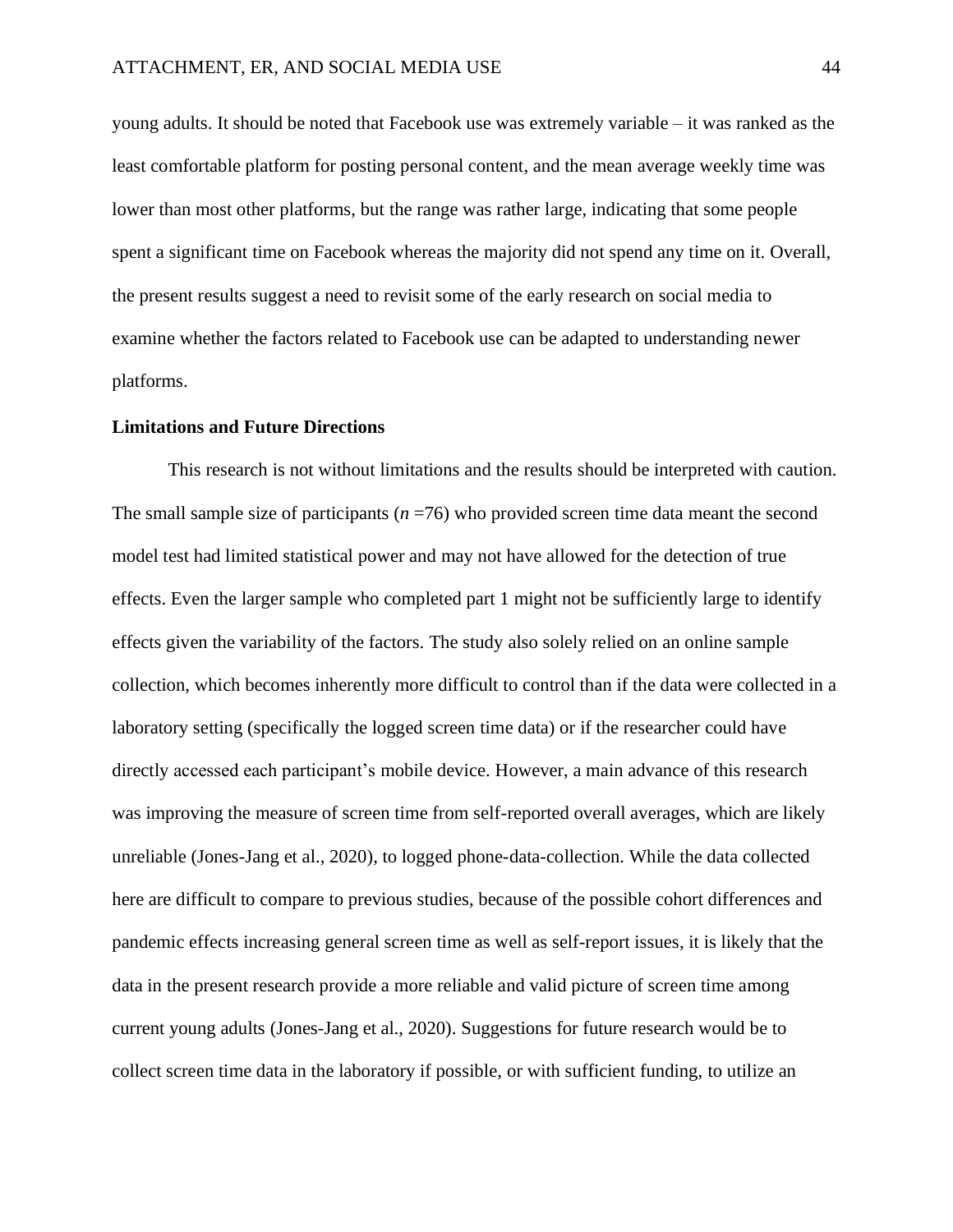external mobile application to automatically record social media screen time, to provide a more robust examination of time spent on social media platforms. This last idea would also help participants who had a difficult time following instructions for screen time collection, and a mobile app to record this data would be the most beneficial to eliminate this confusion or to collect this data in a laboratory to better guide the participant.

Another area for improvement would be finding or creating more robust tests of social surveillance that are relevant to current social media platforms. The measure adapted here (the IESS) and the very few other existing measures are all centered around Facebook, including some Facebook features in the questions such as references to "writing on walls" and other features that appear to be outdated or of little importance to current platforms. A more robust and specific measure of social surveillance activity, especially considering the possible online behaviors of people in romantic relationships, that is more geared towards current social media features will allow for a better measure of the construct of social surveillance activity.

Overall, the limitations of the current research warrant future work examining these constructs and their relationships. Research could compare individuals with anxious attachment styles who are single compared to those in relationships and how the constructs are affected by this difference. Future work specifically examining screen time behavior and social media use within a larger sample is integral to a better understanding of the impact of time spent on social media and PSMU in this population. In addition to a larger sample overall, obtaining more equal and diverse gender groups will be important for examining true gender differences. While we would have liked to include the participants identifying as non-binary and 'other' in the current study, the sample size was too small to yield a true effect, so future studies should try to recruit more participants with a range of gender identities other than cisgender individuals (especially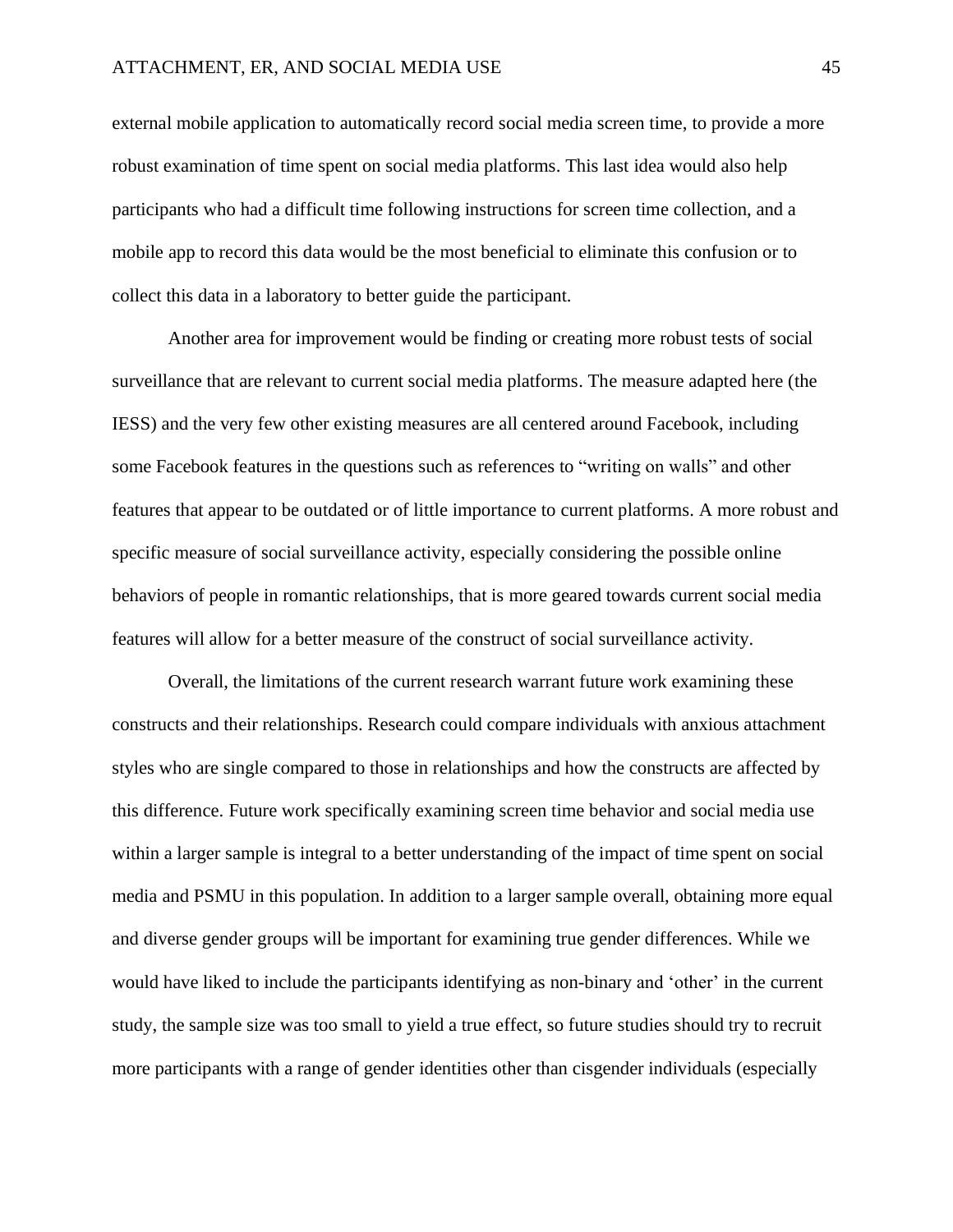considering that there is already a huge lack of research that is inclusive of other gender identities). Finally, this research pointed to the importance of understanding personal and motivation factors in identifying problematic social media use. Another factor to explore is the role of self-esteem in these key variable associations. Since individuals with anxious attachments and maladaptive behaviors (i.e., emotion dysregulation and social surveillance) do appear to use social media in a problematic way, this opens the possibility that self-esteem may potentially influence these relationships. Self-esteem may also link to insecure attachment styles and relationship behaviors (e.g., Sisi et al., 2021; Wongpakaran et al., 2012), as it is already known that there is a link between social media use and low self-esteem (e.g., Apaolaza et al., 2019; Vogel et al., 2014).

A challenge of social media research at the present time is that social media platforms and opportunities are rapidly advancing, so much so that every few months these mainstream platforms implement new features, specifically designed to keep people engaging on the platform longer. For example, features now allow for scrolling through Instagram reels or TikTok videos without a definite end, as the algorithm continuously provides suggestions, making it easy to spend more time doing it mindlessly. Therefore, more opportunities for the user are created, and users may be drawn into increased screen time, and these factors may directly or indirectly contribute to PSMU. This kind of interactive effect, where a user's response to the media actually changes the flow of the media to the user, is an indication of how theories of media influence have had to become more sensitive to the possible cyclical and bidirectional influences of media use. For example, consider how these changing algorithms could influence online behavior in the case of social surveillance. On Instagram, if a user who is in a relationship interacts with their partner's account frequently, Instagram will begin to provide suggestions of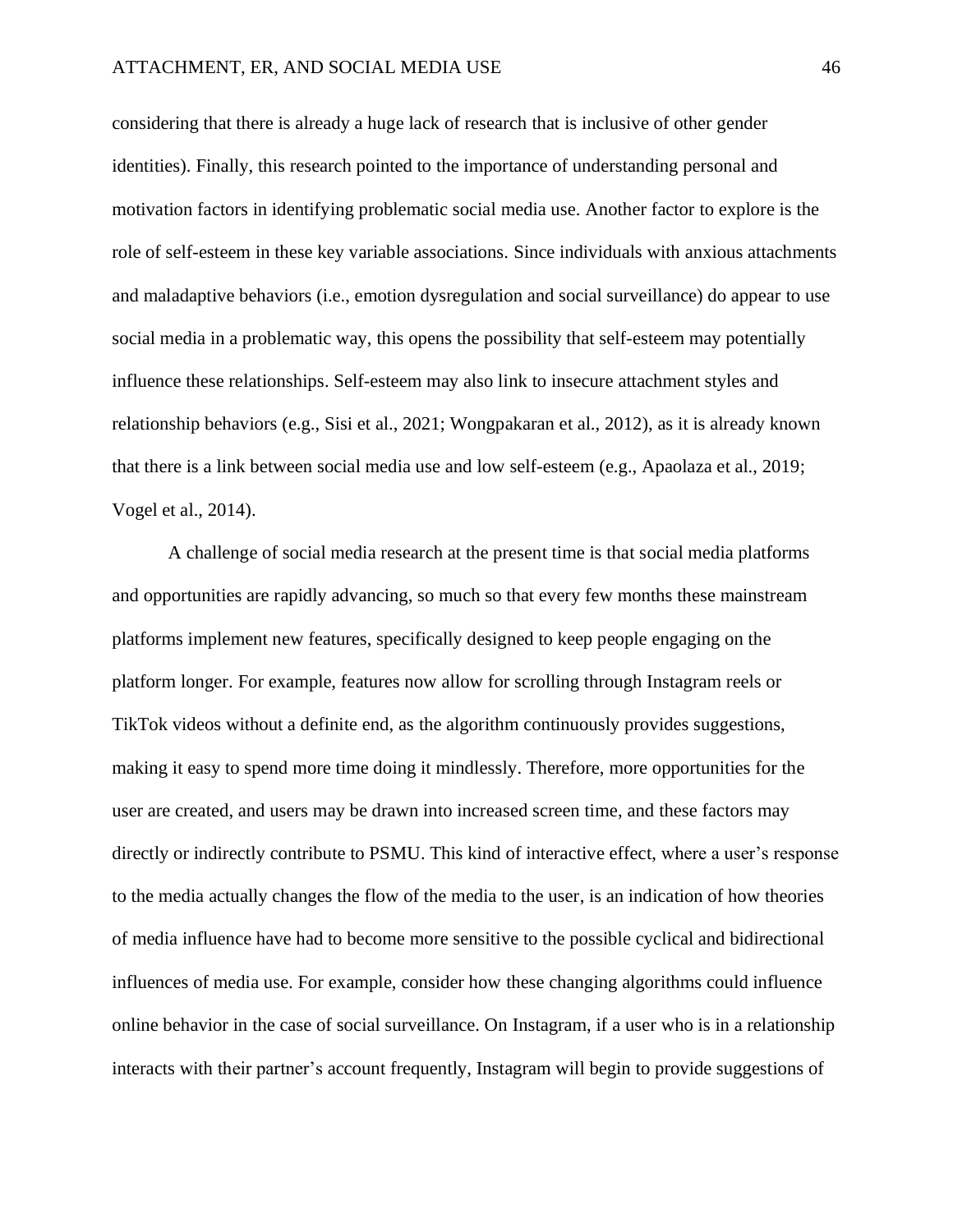posts in the user's own personal feed, showing posts that their partner has liked. Intentional social surveillance on Instagram might look like going to your partner's profile and looking through each account your partner follows and intentionally checking to see what posts your partner is "liking." This new algorithm means that simply interacting with a partner's account means that a user will be presented with this kind of surveillance information even without directly seeking it out, and it could become a vicious cycle if the user sees something that makes them feel unhappy or uncomfortable. This new feature - algorithms that provide information right into a user's feed – might influence some users by showing them information that previously they would have had to actively seek out. Additionally, if this information about a partner is not initially being sought out, and users are not expecting to see information about their partner that could potentially make them uncomfortable or anxious, they may need to find a way to regulate their emotions if distress is caused by the unwanted content. This extended example is meant to show how measures of media influence will have to carefully examine the features of the platforms themselves, as well as how users access and interact with those features.

This notion of a social media platform providing information to the user unprovoked links back to media theories. The U&G (uses and gratifications) theory emphasizes understanding a user's motivations and gratifications of engaging with certain types of media. The current study did measure motivations and use, looking how people with anxious attachments approach social media differently by examining the amount of time spent, behavior (i.e., social surveillance), and emotion regulation. However, media has become so interactive that when a user engages with media, the media itself changes for the user, and so continuing research is needed.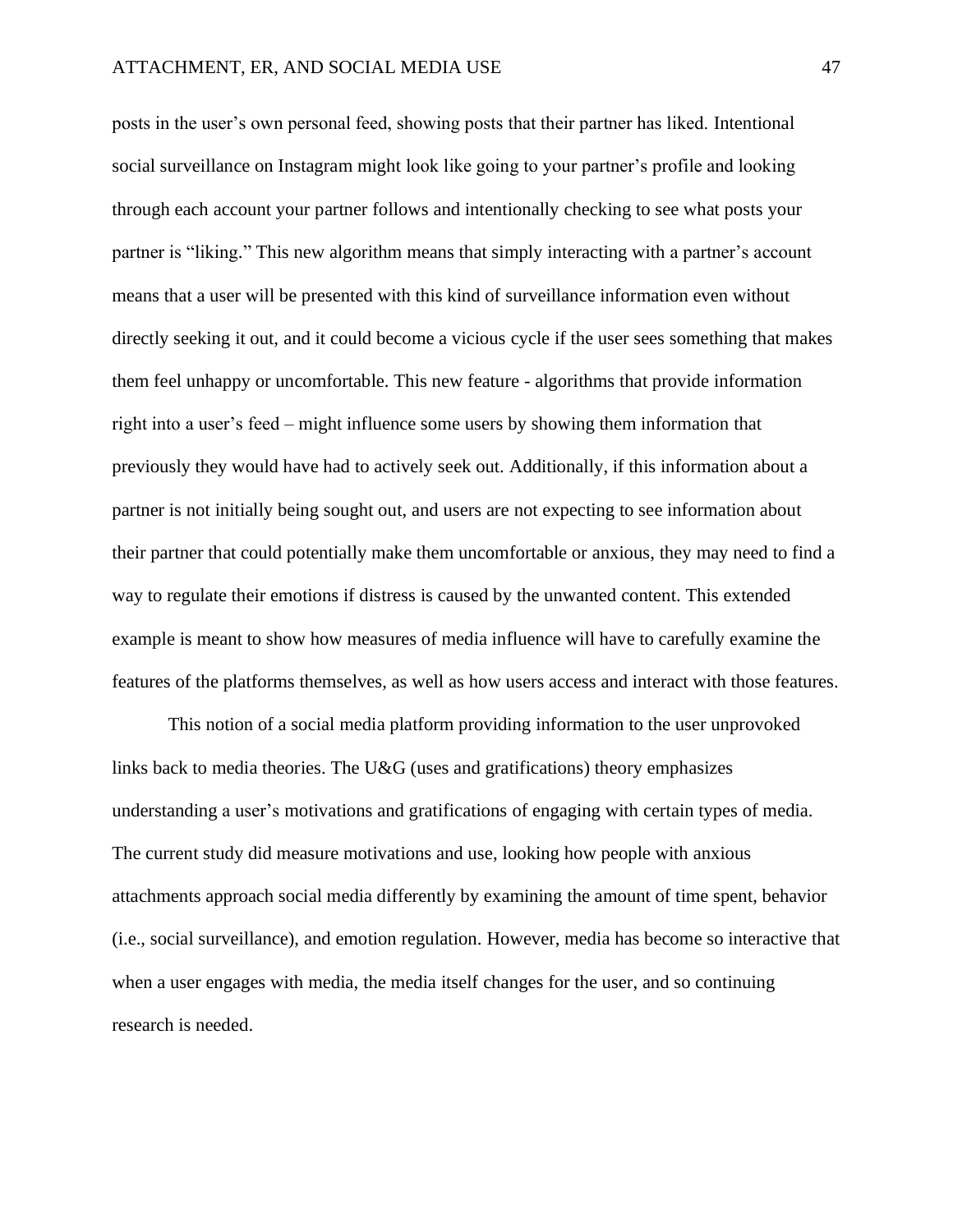Future studies should also examine specific platforms and both how and why they are used. As discussed, it is likely that Facebook use studies are no longer applicable in the sense that they may not yield the same interactions or outcomes as other platforms. While the majority of research thus far has focused on Facebook as the main platform for evaluating such psychological and behavioral constructs (e.g., Fox & Warber, 2014; Hormes et al., 2015; Marino et al., 2019; Oldmeadow et al., 2013; Papacharissi & Mendelson, 2011), it is important to expand the focus to other, newer types of media that are the current preference of young adults.

### **Conclusion**

Ultimately, this study examined the direct and indirect influences of attachment anxiety on problematic social media use. In contrast to previous research, attachment anxiety was not found to be a significant risk factor for PSMU. However, the results showed that attachment anxiety is directly associated with both poor emotion regulation and social surveillance activities, findings that are consistent with past research (e.g., Fox & Warber, 2014; Marshall, 2012). In addition, the present research also confirmed that there is a direct link between both poor emotion regulation and social surveillance, and PSMU (e.g., Hormes et al., 2015). The new, indirect pathways found in the present research need more study to fully interpret, as they were not significant in the smaller subsample who provided screen time information. So far, this study suggests that in the context of individuals in romantic relationships, emotion regulation capabilities and surveillance activity of one's partner online are linked to problematic social media use and to anxious attachment on their own and may show significant indirect paths. Future research on problematic social media use should consider implementing other measures of regulation and relationship behaviors in addition to examining each type of social media platform and its individual uses, motivations and features relative to the constructs discussed, as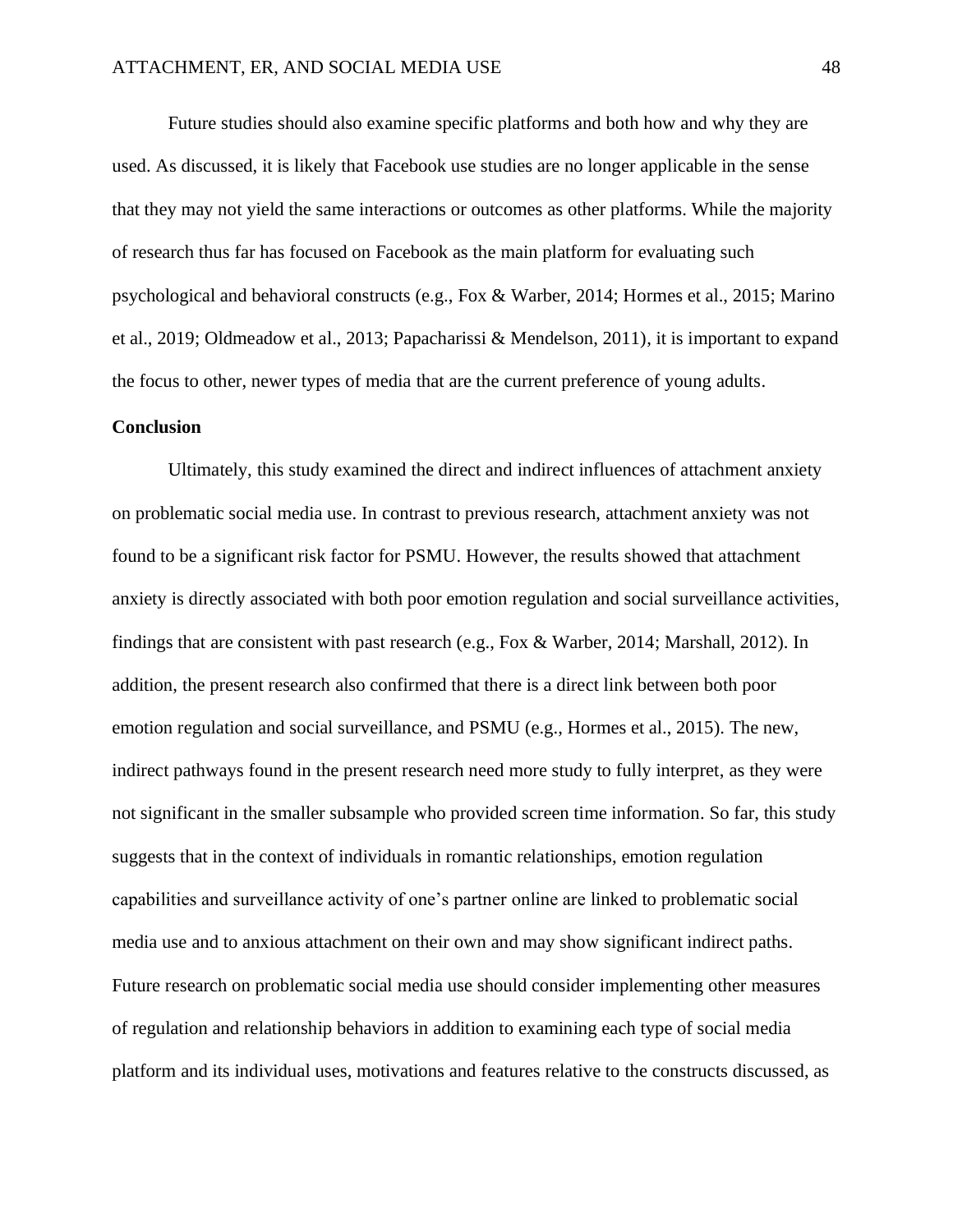well as a more robust test of social media screen time. The present results indicate significant changes in the types, and potentially the uses, of social media platforms that are relevant to young adults today, which calls into question the external validity of previous research that centered mostly on Facebook. This study also provided one of the first reliable and valid measures of actual social media screen time in this area of research, and this type of measure should be replicated and extended in future studies.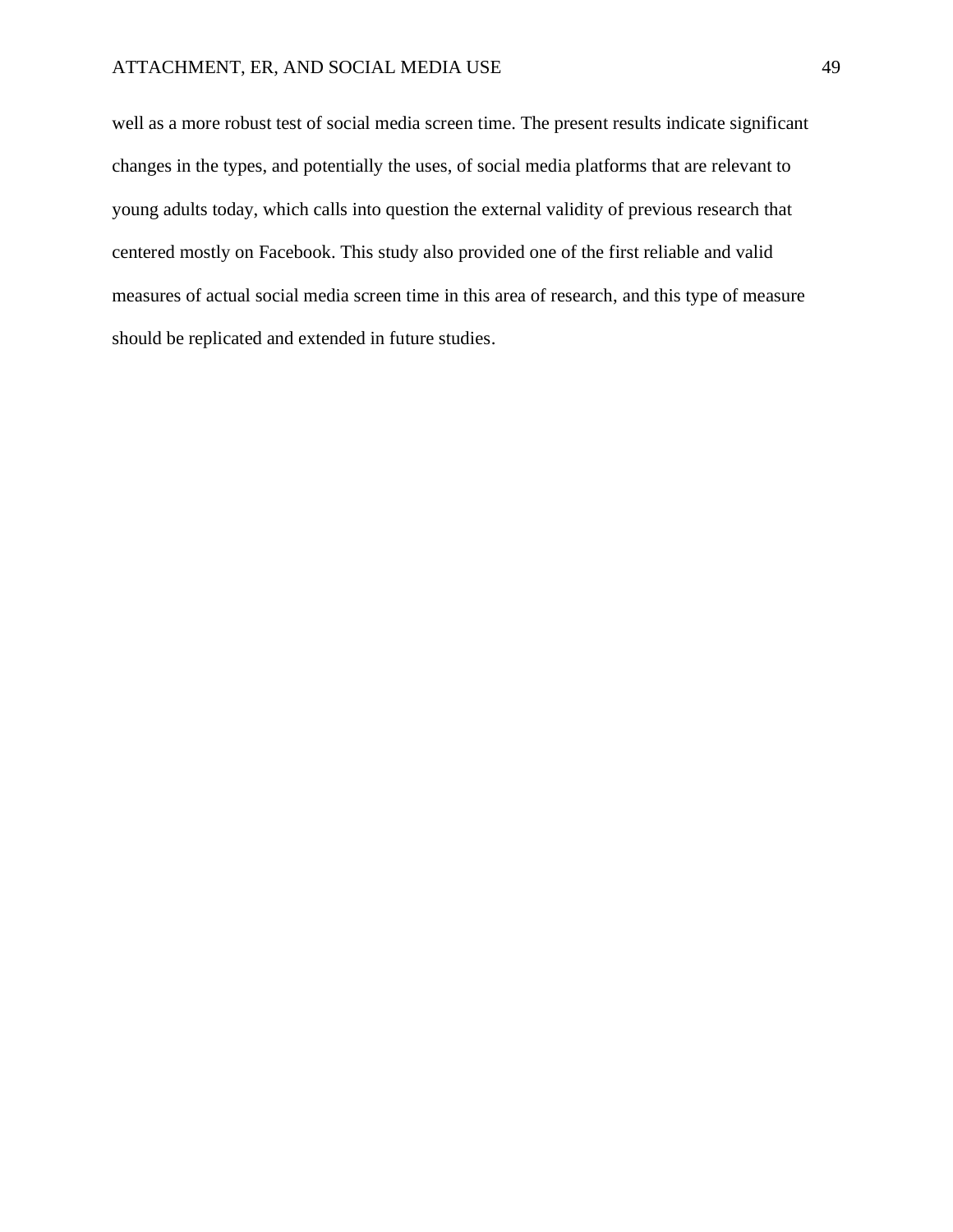### **References**

- Adamczyk, K., & Pilarska, A. (2012). Attachment style, relationship status, gender and relational competences among young adults. *Polish Psychological Bulletin, 43*(2), 59-69. http://dx.doi.org/10.2478/v10059-012-0007-4
- Aichner, T., Grünfelder, M., Maurer, O., & Jegeni, D. (2020). Twenty-five years of social media: A review of social media applications and definitions from 1994 to 2019. *Cyberpsychology, Behavior, and Social Networking,* <http://dx.doi.org.ezproxy.rit.edu/10.1089/cyber.2020.0134>
- Aldao, A., Nolen-Hoeksema, S., & Schweizer, S. (2010). Emotion-regulation strategies across psychopathology: A meta-analytic review. *Clinical Psychology Review, 30*(2), 217- 237. <https://doi.org/10.1016/j.cpr.2009.11.004>
- Andreassen, C. S., Billieux, J., Griffiths, M. D., Kuss, D. J., Demetrovics, Z., Mazzoni, E., & Pallesen, S. (2016a). Bergen Social Media Addiction Scale [Database record]. Retrieved from PsycTESTS. doi:https://dx.doi.org/10.1037/t74607-000
- Andreassen, C. S., Billieux, J., Griffiths, M. D., Kuss, D. J., Demetrovics, Z., Mazzoni, E., & Pallesen, S. (2016b). The relationship between addictive use of social media and video games and symptoms of psychiatric disorders: A large-scale cross-sectional study. *Psychology of Addictive Behaviors*, *30*(2), 252–262. https://doi.org/10.1037/adb0000160
- Andreassen, C. S., Torsheim, T., Brunborg, G. S., & Pallesen, S. (2012). Development of a Facebook Addiction Scale. *Psychological Reports*, *110*(2), 501–517. https://doi.org/10.2466/02.09.18.pr0.110.2.501-517
- Apaolaza, V., Hartmann, P., D'Souza, C., & Gilsanz, A. (2019). Mindfulness, compulsive mobile social media use, and derived stress: The mediating roles of self-esteem and social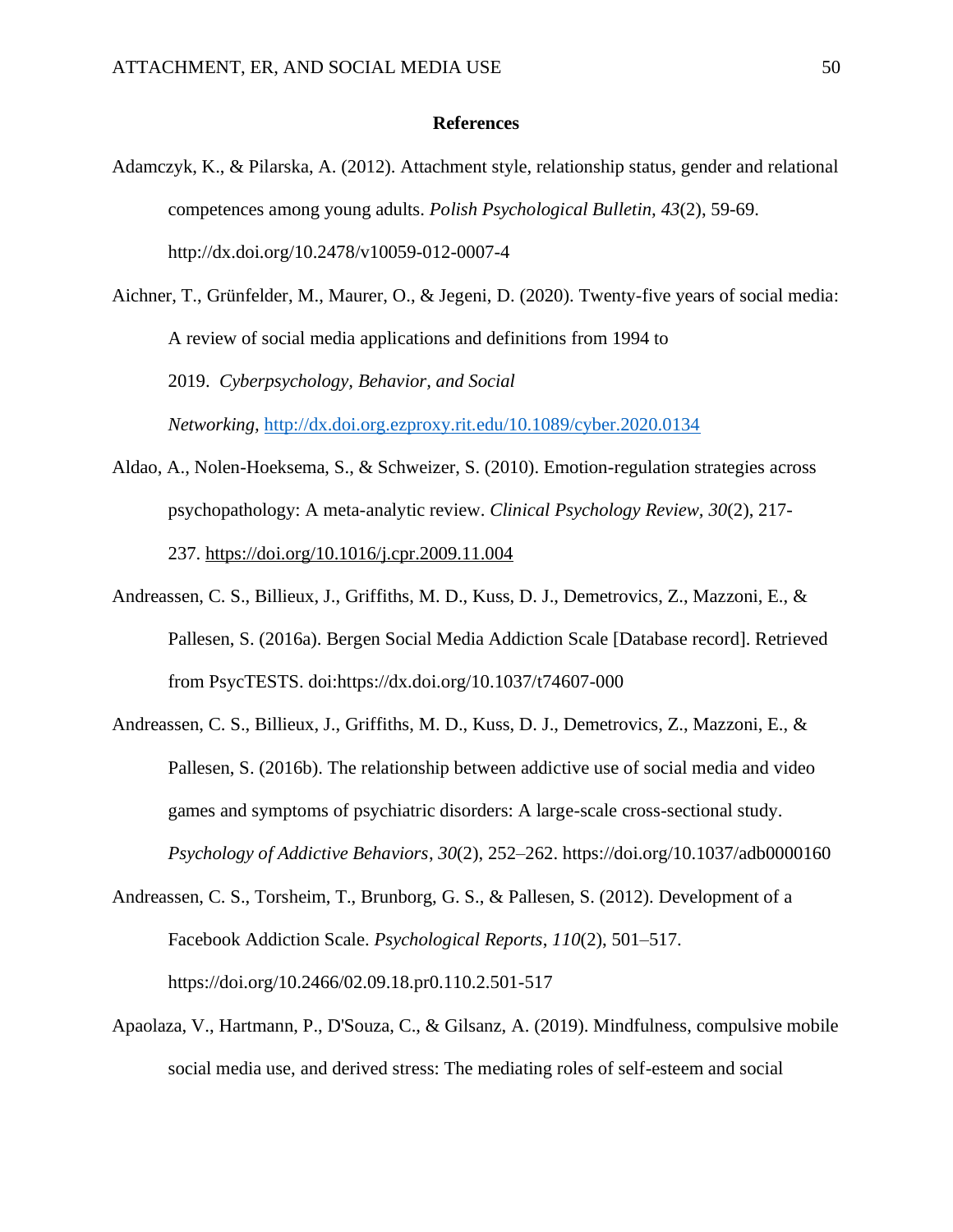anxiety. *Cyberpsychology, Behavior, and Social Networking, 22*(6), 388-396. http://dx.doi.org/10.1089/cyber.2018.0681

Aslam, S. (2021, January 6). *Instagram by the Numbers: Stats, Demographics & Fun Facts*. Omnicore. [https://www.omnicoreagency.com/instagram-statistics/.](https://www.omnicoreagency.com/instagram-statistics/)

Auxier, B., & Anderson, M. (2022, January 31). *Social media use in 2021*. Pew Research Center: Internet, Science & Tech. Retrieved from <https://www.pewrsearch.org/internet/2021/04/07/social-media-use-in-2021/>

- Bányai, F., Zsila, Á., Király, O., Maraz, A., Elekes, Z., Griffiths, M. D., ... & Demetrovics, Z. (2017). Problematic social media use: Results from a large-scale nationally representative adolescent sample. *PloS one*, *12*(1), e0169839.
- Bartholomew, K., & Horowitz, L. M. (1991). Attachment styles among young adults: A test of a four-category model. *Journal of Personality and Social Psychology, 61*(2), 226– 244. [https://doi.org/10.1037/0022-3514.61.2.226](https://psycnet.apa.org/doi/10.1037/0022-3514.61.2.226)
- Bartholomew, K. (1993). *From childhood to adult relationships: Attachment theory and research.* In S. Duck (Ed.), *Understanding relationship processes series, Vol. 2. Learning about relationships* (p. 30–62). Sage Publications, Inc.
- Barthorpe, A., Winstone, L., Mars, B., & Moran, P. (2020). Is social media screen time really associated with poor adolescent mental health? A time use diary study. *Journal of Affective Disorders, 274*, 864-870.

http://dx.doi.org.ezproxy.rit.edu/10.1016/j.jad.2020.05.106

Bayer, J. B., Ellison, N. B., Schoenebeck, S. Y., & Falk, E. B. (2016). Sharing the small moments: Ephemeral social interaction on snapchat. *Information, Communication & Society, 19*(7), 956-977. <https://doi.org/10.1080/1369118X.2015.1084349>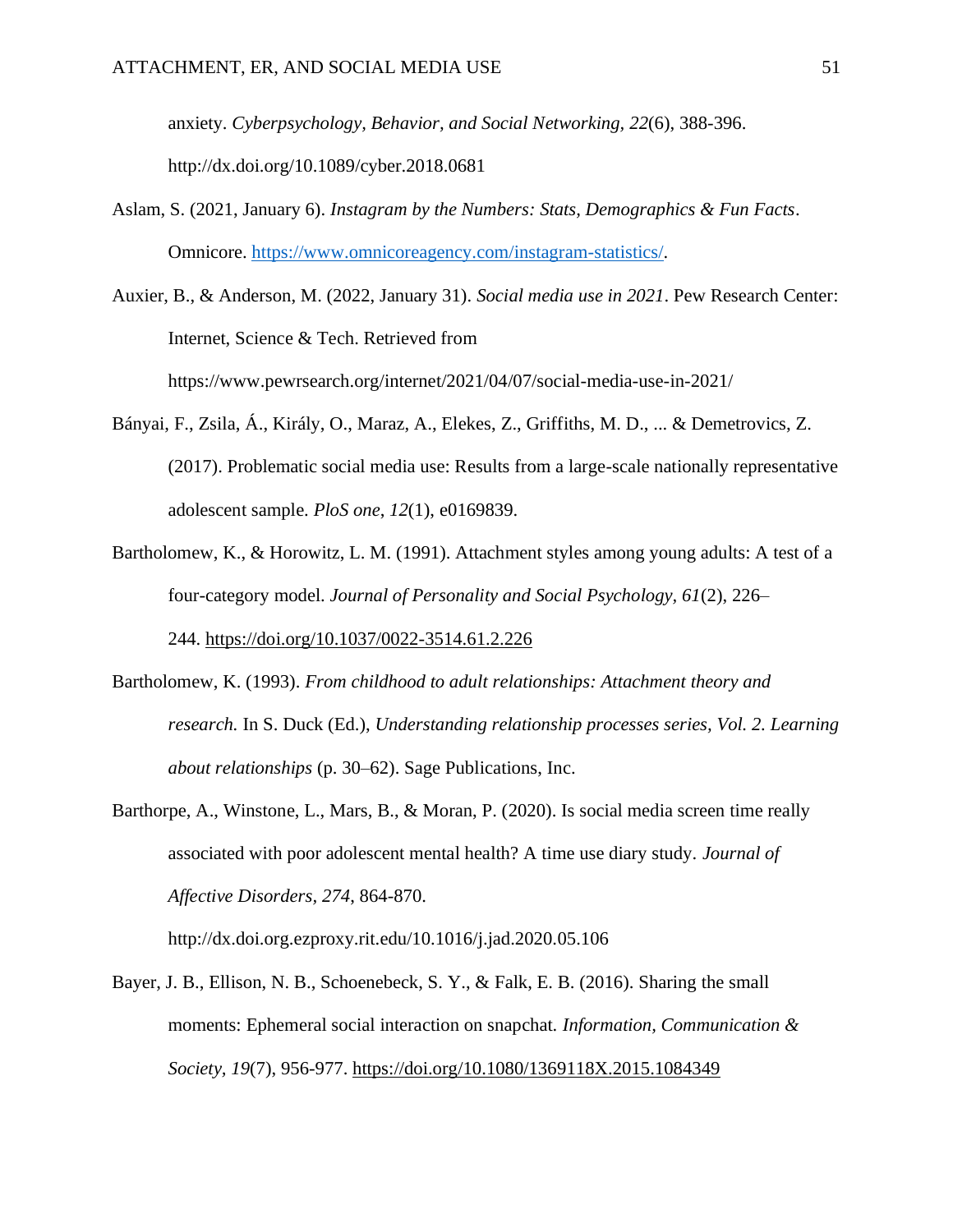Berking, M., Margraf, M., Ebert, D., Wupperman, P., Hofmann, S. G., & Junghanns, K. (2011). Deficits in emotion-regulation skills predict alcohol use during and after cognitivebehavioral therapy for alcohol dependence. *Journal of consulting and clinical psychology*, *79*(3), 307–318.<https://doi.org/10.1037/a0023421>

Bowlby, J. (1977). The making and breaking of affectional bonds: I. Aetiology and psychopathology in the light of attachment theory. *The British Journal of Psychiatry, 130*, 201-210.<http://dx.doi.org.ezproxy.rit.edu/10.1192/bjp.130.3.201>

Bowlby, J. (1980). *Attachment and loss.* Basic Books.

- Bowlby J. (1982). Attachment and loss: retrospect and prospect. *The American journal of orthopsychiatry*, *52*(4), 664–678. https://doi.org/10.1111/j.1939-0025.1982.tb01456.x
- Brandtzaeg, P. B. (2012). Social Networking Sites: Their Users and Social Implications A Longitudinal Study. *Journal of Computer-Mediated Communication*, *17*(4), 467–488. https://doi.org/10.1111/j.1083-6101.2012.01580.x
- Brenning, K. M., & Braet, C. (2013). The emotion regulation model of attachment: An emotionspecific approach. *Personal Relationships, 20*(1), 107-123.

<http://dx.doi.org.ezproxy.rit.edu/10.1111/j.1475-6811.2012.01399.x>

Brockmeyer, T., Holtforth, M. G., Bents, H., Kämmerer, A., Herzog, W., & Friederich, H. C. (2012). Starvation and emotion regulation in anorexia nervosa. *Comprehensive psychiatry*, *53*(5), 496-501.

Carpenter, C. J. (2012). Narcissism on Facebook: Self-promotional and anti-social behavior. *Personality and Individual Differences, 52*(4), 482– 486. [https://doi.org/10.1016/j.paid.2011.11.011](https://psycnet.apa.org/doi/10.1016/j.paid.2011.11.011)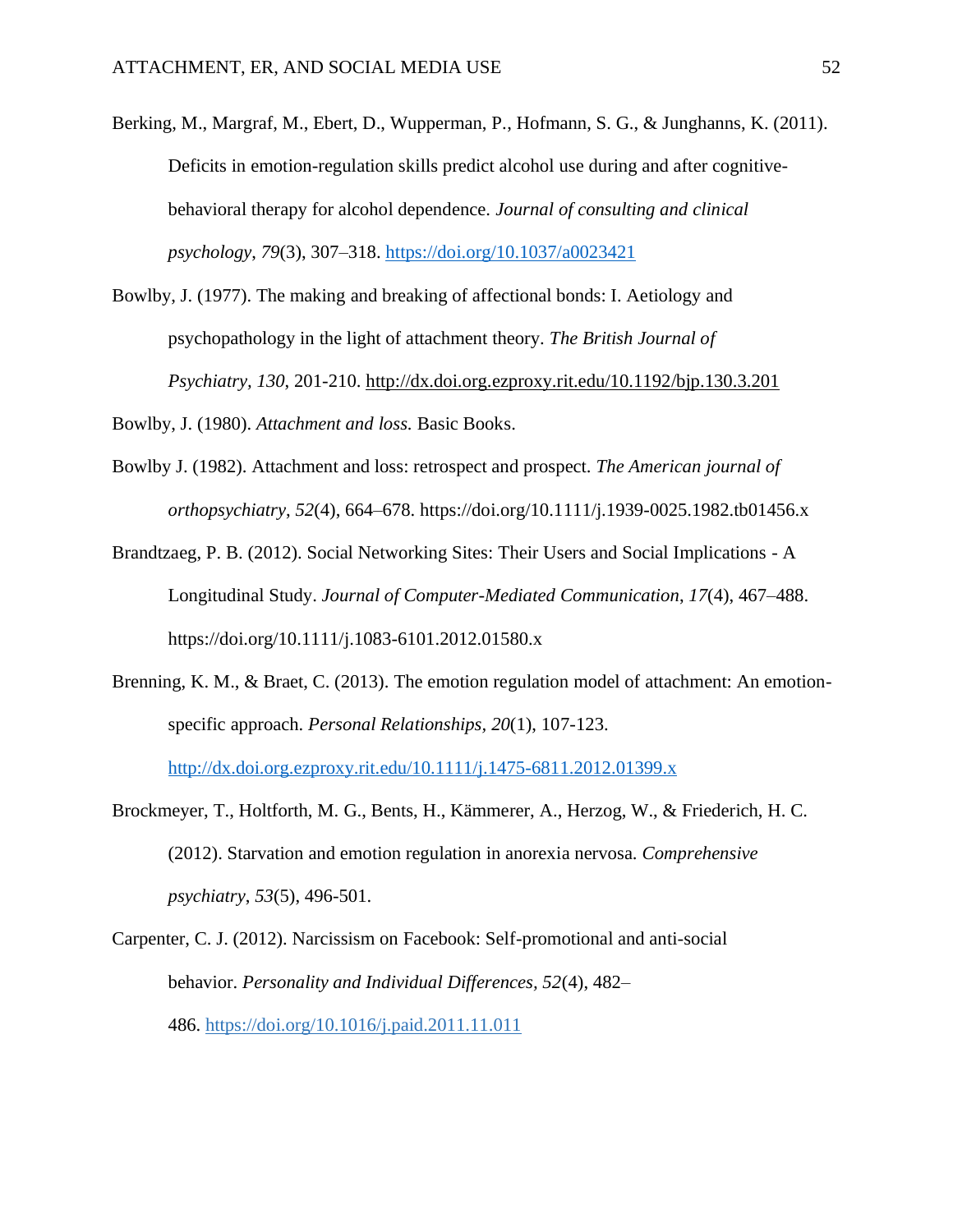- Cheung, C. M. K., Chiu, P.-Y., & Lee, M. K. O. (2011). Online social networks: Why do students use facebook? *Computers in Human Behavior*, *27*(4), 1337–1343. https://doi.org/10.1016/j.chb.2010.07.028
- Chou, W. S., Hunt, Y. M., Beckjord, E. B., Moser, R. P., & Hesse, B. W. (2009). Social media use in the united states: Implications for health communication. *Journal of Medical Internet Research, 11*(4), e48-e48. <https://doi.org/10.2196/jmir.1249>
- Coyne, S. M., Padilla-Walker, L. M., & Howard, E. (2013). *Emerging in a digital world: A decade review of media use, effects, and gratifications in emerging adulthood*. SAGE Publications. <https://doi.org/10.1177/2167696813479782>
- Coyne, S. M., Rogers, A. A., Zurcher, J. D., Stockdale, L., & Booth, M. (2020). Does time spent using social media impact mental health?: An eight year longitudinal study. *Computers in Human Behavior, 104*, 106160. <https://doi.org/10.1016/j.chb.2019.106160>
- Dhir, A., & Tsai, C. (2017). Understanding the relationship between intensity and gratifications of facebook use among adolescents and young adults. *Telematics and Informatics, 34*(4), 350-364. <https://doi.org/10.1016/j.tele.2016.08.017>
- Estévez, A., Jáuregui, P., Sánchez-Marcos, I., López-González, H., & Griffiths, M. D. (2017). Attachment and emotion regulation in substance addictions and behavioral addictions. *Journal of Behavioral Addictions, 6*(4), 534-544. <http://dx.doi.org/10.1556/2006.6.2017.086>
- Flynn, S., Noone, C., & Sarma, K. M. (2018). An exploration of the link between adult attachment and problematic Facebook use. *BMC psychology*, *6*(1), 34. https://doi.org/10.1186/s40359-018-0245-0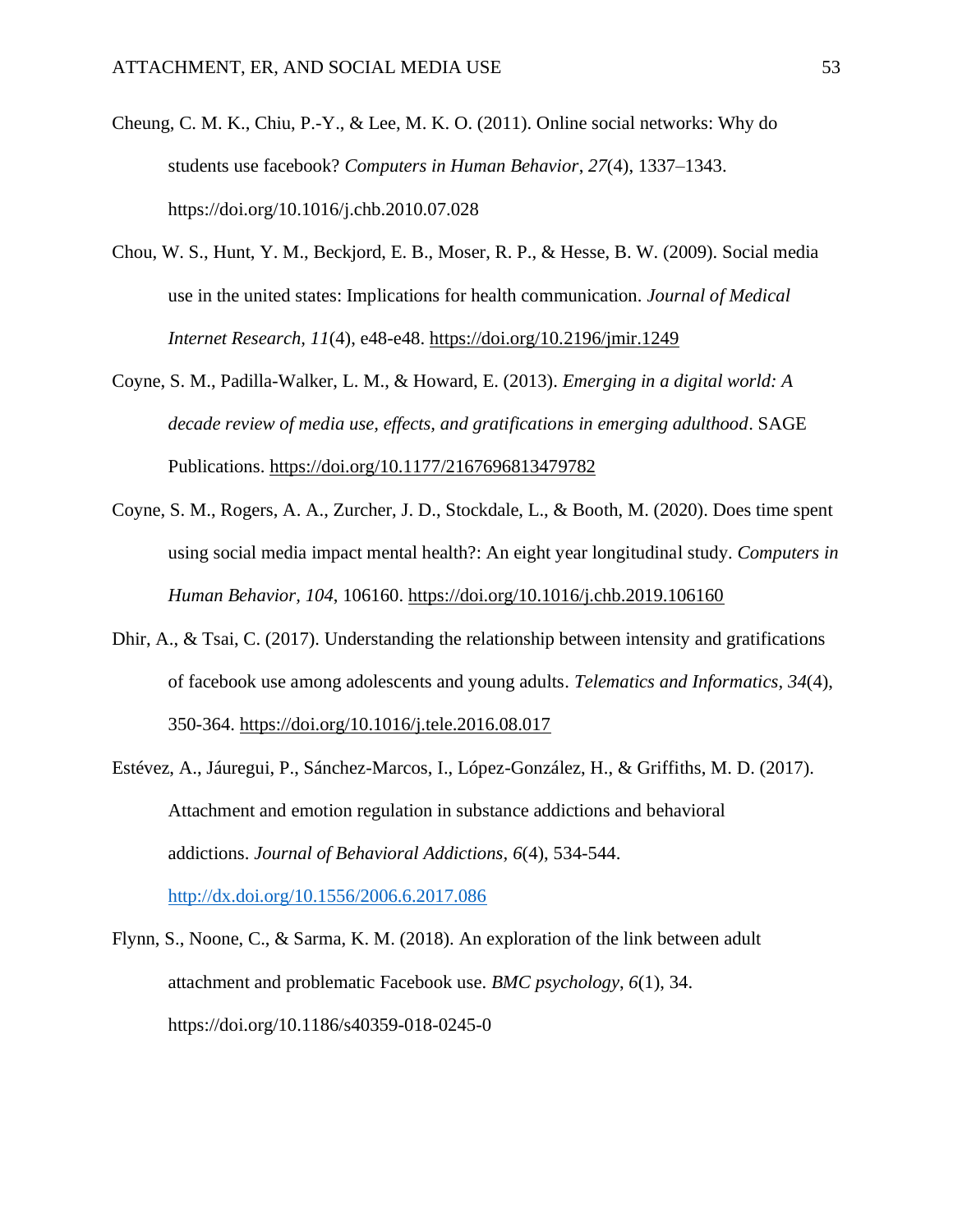- Fox, J., & Warber, K. M. (2014). Social Networking Sites in Romantic Relationships: Attachment, Uncertainty, and Partner Surveillance on Facebook. *Cyberpsychology, Behavior, and Social Networking*, *17*(1), 3–7.<https://doi.org/10.1089/cyber.2012.0667>
- Fraley, C. R. (2012). *Information on the experiences in close relationships-revised (ECR-R) adult attachment questionnaire*. Retrieved January 14, 2022, from http://labs.psychology.illinois.edu/~rcfraley/measures/ecrr.htm
- Fraley, R. C., Waller, N. G., & Brennan, K. A. (2000). An item-response theory analysis of selfreport measures of adult attachment. Journal of Personality and Social Psychology, 78, 350-365.
- Gratz, K. L., & Roemer, L. (2004). Multidimensional assessment of emotion regulation and dysregulation: Development, factor structure, and initial validation of the difficulties in emotion regulation scale. Journal of Psychopathology and Behavioral Assessment, 26(1), 41-54.
- Griffiths, M. (2005). A 'components' model of addiction within a biopsychosocial framework. *Journal of Substance Use, 10*(4), 191

197. [https://doi.org/10.1080/14659890500114359](https://psycnet.apa.org/doi/10.1080/14659890500114359)

- Griffiths, M. D., Kuss, D. J., & Demetrovics, Z. (2014). Social networking addiction: An overview of preliminary findings. *Behavioral Addictions*, 119–141. https://doi.org/10.1016/b978-0-12-407724-9.00006-9
- Gross, J. J. (1998). The Emerging Field of Emotion Regulation: An Integrative Review. Review of General Psychology, 2(3), 271–299. https://doi.org/10.1037/1089-2680.2.3.271
- Gross J. J. (2002). Emotion regulation: affective, cognitive, and social consequences. *Psychophysiology*, *39*(3), 281–291. https://doi.org/10.1017/s0048577201393198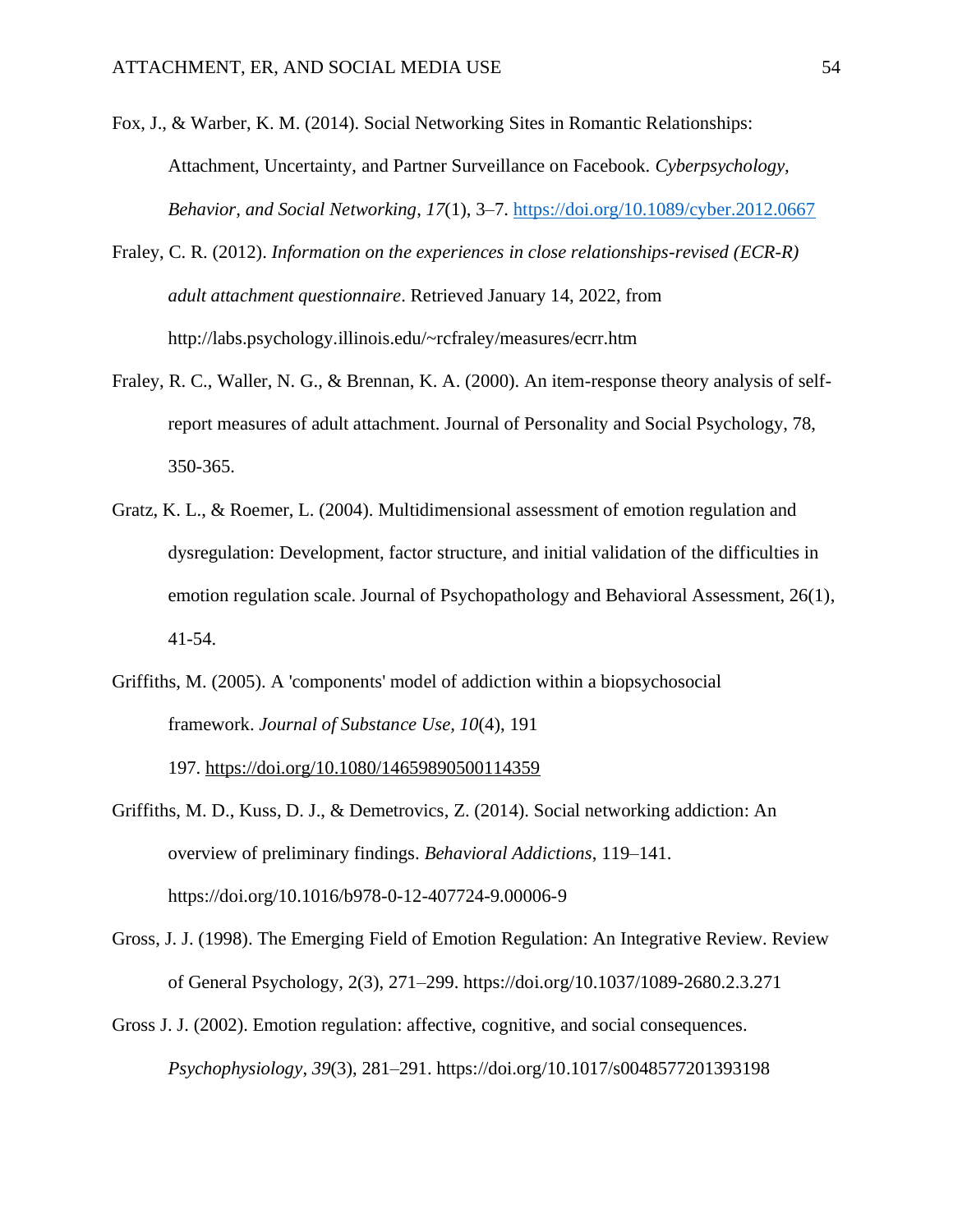- Gross, J. J., & John, O. P. (2003). Individual differences in two emotion regulation processes: Implications for affect, relationships, and well-being. *Journal of Personality and Social Psychology, 85*(2), 348-362. [http://dx.doi.org.ezproxy.rit.edu/10.1037/0022-](http://dx.doi.org.ezproxy.rit.edu/10.1037/0022-3514.85.2.348) [3514.85.2.348](http://dx.doi.org.ezproxy.rit.edu/10.1037/0022-3514.85.2.348)
- Hankin, B. L., Kassel, J. D., & Abela, J. R. (2005). Adult attachment dimensions and specificity of emotional distress symptoms: prospective investigations of cognitive risk and interpersonal stress generation as mediating mechanisms. *Personality & social psychology bulletin*, *31*(1), 136–151.<https://doi.org/10.1177/0146167204271324>
- Hayes, A. F. (2009). Beyond Baron and Kenny: Statistical mediation analysis in the new millennium. *Communication Monographs, 76*(4), 408–

420. [https://doi.org/10.1080/03637750903310360](https://psycnet.apa.org/doi/10.1080/03637750903310360)

- Hayes, A. F. (2017). Introduction to mediation, moderation, and conditional process analysis: A regression-based approach. Guilford publications.
- Hayes, A. F. (2018). Partial, conditional, and moderated moderated mediation: Quantification, inference, and interpretation. *Communication Monographs, 85*(1), 4-

40. <https://doi.org/10.1080/03637751.2017.1352100>

- Hazan, C., & Shaver, P. (1987). Romantic love conceptualized as an attachment process. *Journal of Personality and Social Psychology, 52*(3), 511–524. [https://doi.org/10.1037/0022-](https://psycnet.apa.org/doi/10.1037/0022-3514.52.3.511) [3514.52.3.511](https://psycnet.apa.org/doi/10.1037/0022-3514.52.3.511)
- Hoffner, C. A., & Lee, S. (2015). Mobile phone use, emotion regulation, and wellbeing. *Cyberpsychology, Behavior, and Social Networking, 18*(7), 411-416. <http://dx.doi.org.ezproxy.rit.edu/10.1089/cyber.2014.0487>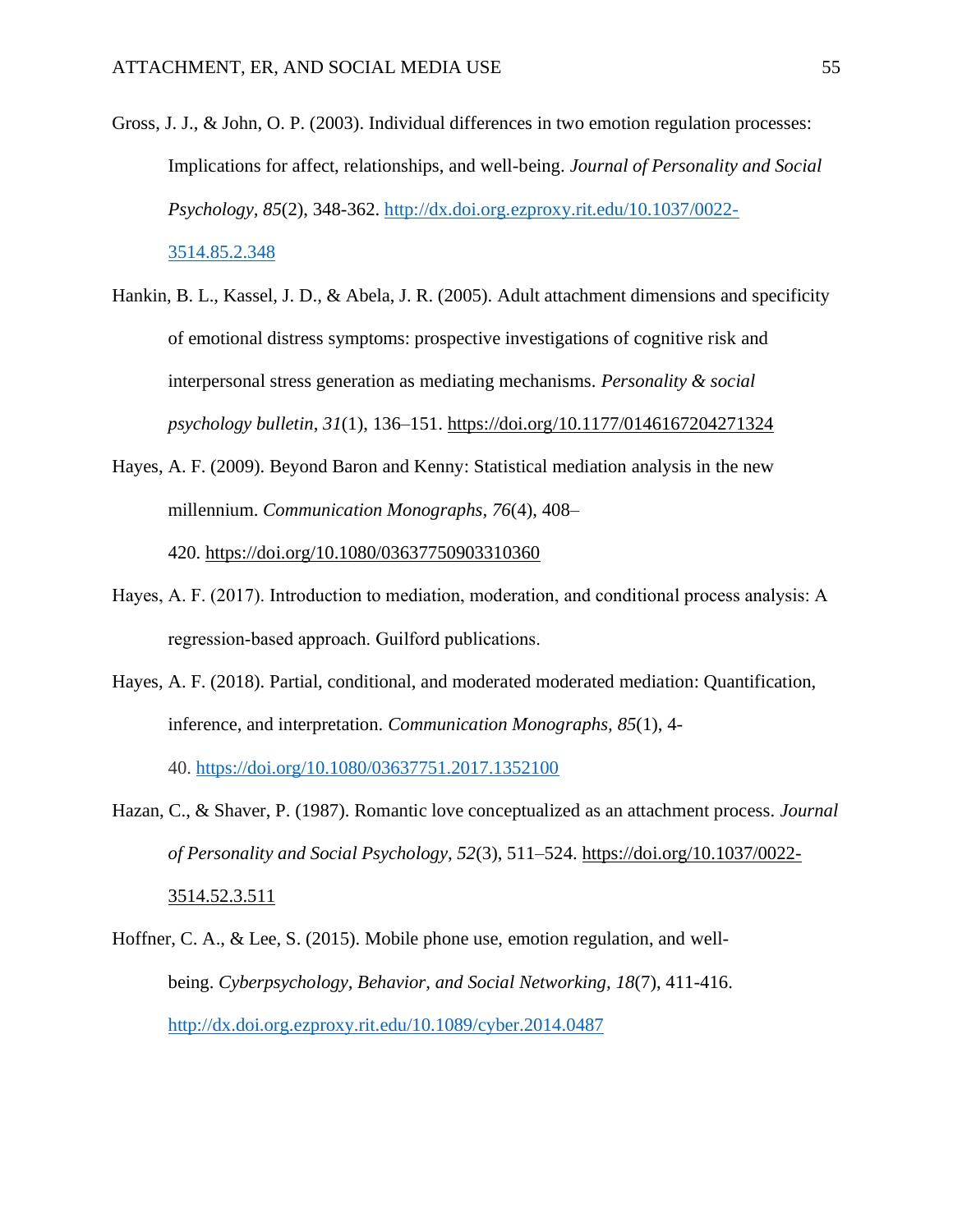- Hormes, J. M., Kearns, B., & Timko, C. A. (2014). Craving Facebook? Behavioral addiction to online social networking and its association with emotion regulation deficits. *Addiction*, *109*(12), 2079–2088. https://doi.org/10.1111/add.12713
- Horwood, S., & Anglim, J. (2021). Emotion Regulation Difficulties, Personality, and Problematic Smartphone Use. *Cyberpsychology, Behavior, and Social Networking*, *24*(4), 275–281. https://doi.org/10.1089/cyber.2020.0328
- Huang, C. (2017). Time spent on social network sites and psychological well-being: A metaanalysis. *Cyberpsychology, Behavior, and Social Networking*, *20*(6), 346–354. https://doi.org/10.1089/cyber.2016.0758
- Jones-Jang, S. M., Heo, Y.-J., McKeever, R., Kim, J.-H., Moscowitz, L., & Moscowitz, D. (2020). Good news! communication findings may be underestimated: Comparing effect sizes with self-reported and logged smartphone use data. *Journal of Computer-Mediated Communication*, *25*(5), 346–363. https://doi.org/10.1093/jcmc/zmaa009
- Kaplan, A. M., & Haenlein, M. (2010). Users of the world, unite! The challenges and opportunities of Social Media. *Business Horizons*, *53*(1), 59–68. https://doi.org/10.1016/j.bushor.2009.09.003
- Katz, E., Blumler, J. G., & Gurevitch, M. (1973). Uses and gratifications research. *Public Opinion Quarterly, 37*(4), 509–523.

Katz, E., Blumler, J. G., & Gurevitch, M. (1974). Utilization of mass communication by the individual. In J. G. Blumler, & E. Katz (Eds.), *The uses of mass communications: Current perspectives on gratifications research* (pp. 318–330). Beverly Hills, CA: Sage.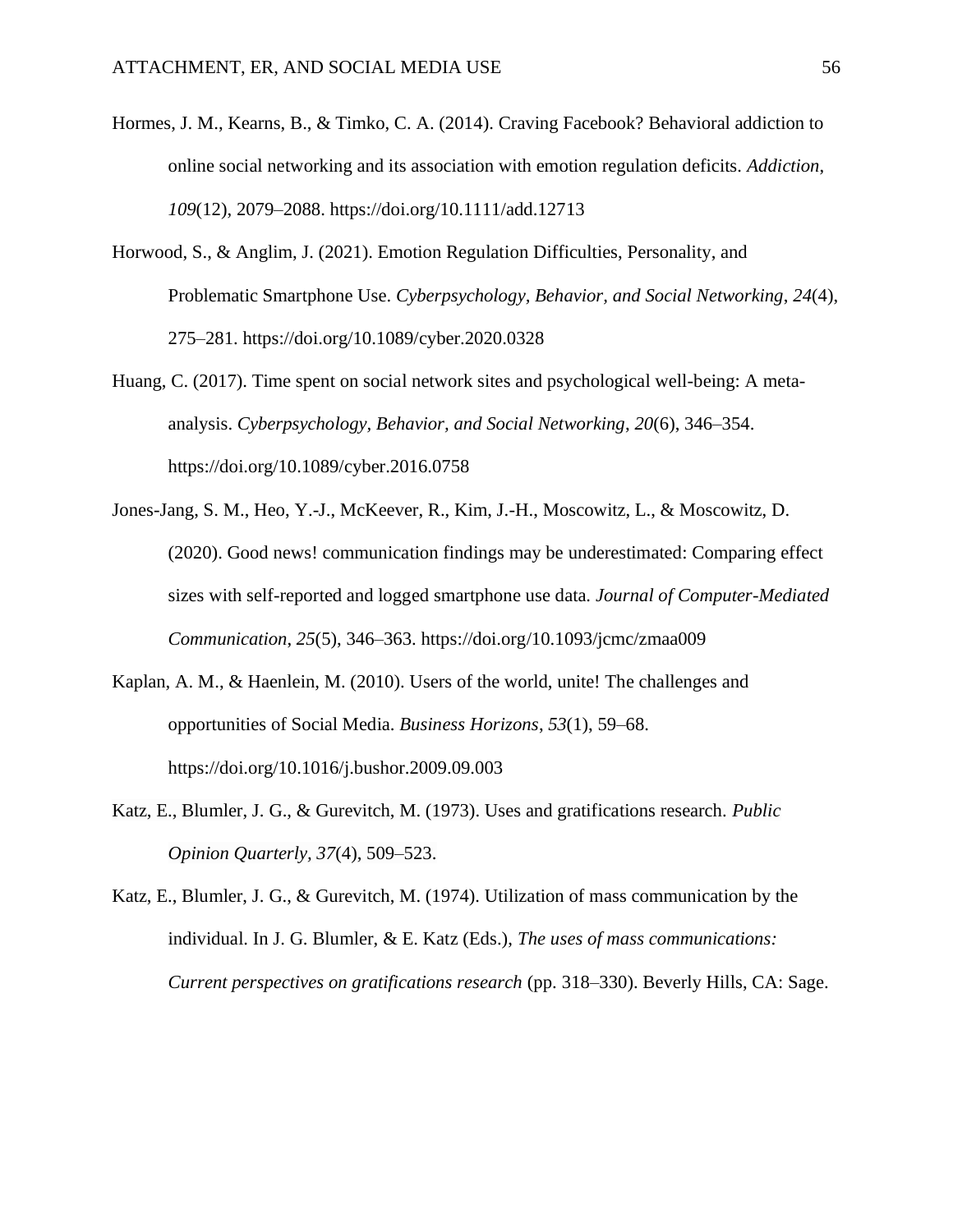- Keles, B., McCrae, N., & Grealish, A. (2019). A systematic review: the influence of social media on depression, anxiety and psychological distress in adolescents. *International Journal of Adolescence and Youth*, *25*(1), 79–93.<https://doi.org/10.1080/02673843.2019.1590851>
- Kim, J., & Cicchetti, D. (2010). Longitudinal pathways linking child maltreatment, emotion regulation, peer relations, and psychopathology. *Journal of Child Psychology and Psychiatry, 51*(6), 706–716. [https://doi.org/10.1111/j.1469-7610.2009.02202.x](https://psycnet.apa.org/doi/10.1111/j.1469-7610.2009.02202.x)
- Kirkpatrick, L. A., & Davis, K. E. (1994). Attachment style, gender, and relationship stability: A longitudinal analysis. *Journal of Personality and Social Psychology, 66*(3), 502-512. http://dx.doi.org/10.1037/0022-3514.66.3.502
- Knobloch-Westerwick, S. (2006). Mood Management: Theory, Evidence, and Advancements. In J. Bryant & P. Vorderer (Eds.), *Psychology of entertainment* (pp. 239–254). Lawrence Erlbaum Associates Publishers.
- Kuss, D., & Griffiths, M. (2017). Social Networking Sites and Addiction: Ten Lessons Learned. *International Journal of Environmental Research and Public Health*, *14*(3), 311. https://doi.org/10.3390/ijerph14030311
- Liu, C., & Ma, J. (2019). Adult attachment style, emotion regulation, and social networking sites addiction. *Frontiers in Psychology, 10*, 7.<http://dx.doi.org/10.3389/fpsyg.2019.02352>
- Loman, M. M., & Gunnar, M. R. (2010). Early experience and the development of stress reactivity and regulation in children. *Neuroscience & Biobehavioral Reviews*, *34*(6), 867– 876. https://doi.org/10.1016/j.neubiorev.2009.05.007
- Marino, C., Marci, T., Ferrante, L., Altoé, G., Vieno, A., Simonelli, A., Caselli, G., & Spada, M. M. (2019). Attachment and problematic Facebook use in adolescents: The mediating role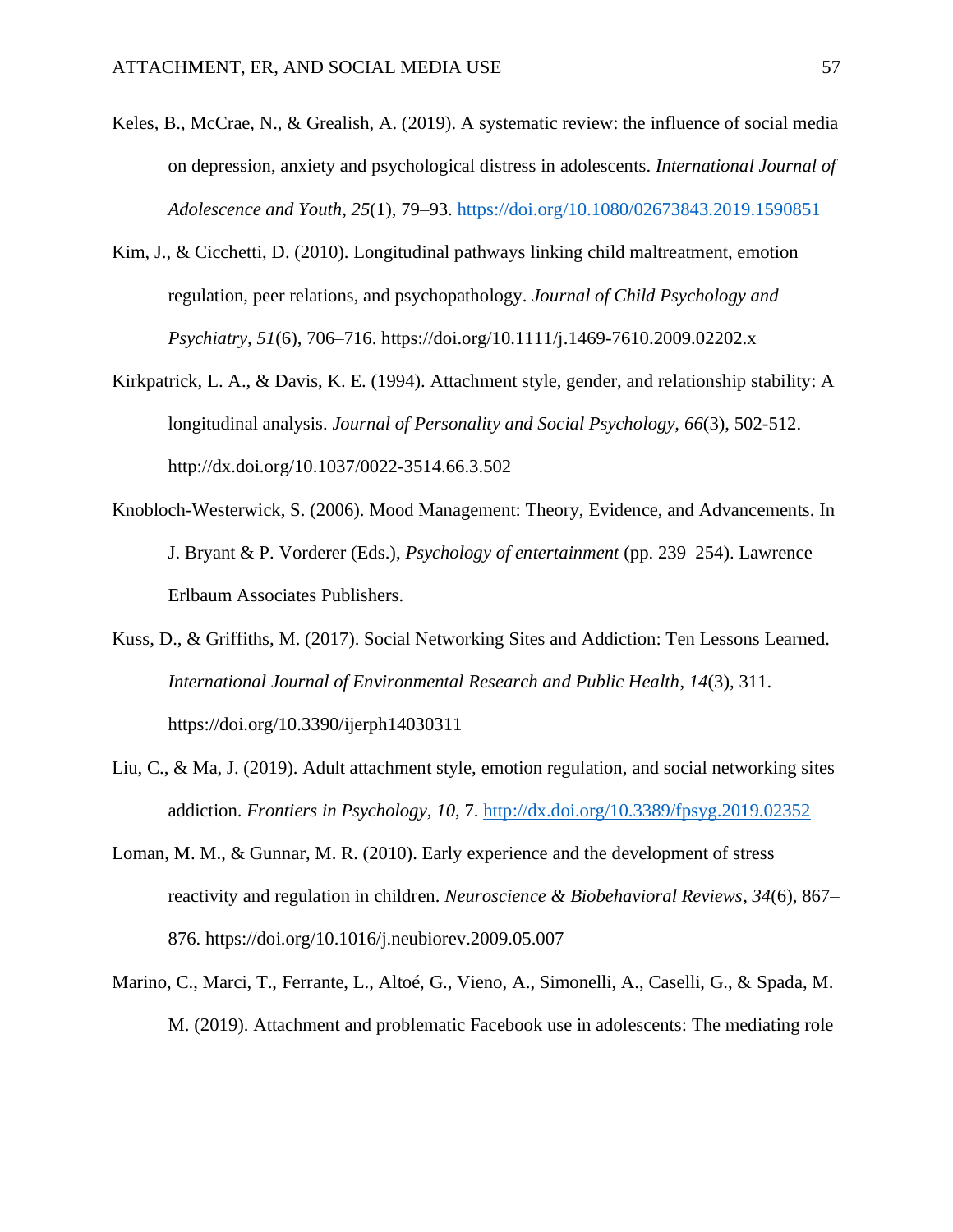of metacognitions. *Journal of Behavioral Addictions, 8*(1), 63-78.

<http://dx.doi.org/10.1556/2006.8.2019.07>

Marshall T. C. (2012). Facebook surveillance of former romantic partners: associations with postbreakup recovery and personal growth. *Cyberpsychology, behavior and social networking*, *15*(10), 521–526. https://doi.org/10.1089/cyber.2012.0125

McQuail, D. (1972). *Sociology of mass communication*. Middlesex, England: Penguin.

- McQuail, D. (2010). *McQuail's mass communication theory*. London: Sage Publications.
- Muench, F., Hayes, M., Kuerbis, A., & Shao, S. (2015). The independent relationship between trouble controlling Facebook use, time spent on the site and distress. *Journal of behavioral addictions*, *4*(3), 163–169. https://doi.org/10.1556/2006.4.2015.013
- Murphy, T. P., Laible, D. J., Augustine, M., & Robeson, L. (2015). Attachment's Links With Adolescents' Social Emotions: The Roles of Negative Emotionality and Emotion Regulation. *The Journal of genetic psychology*, *176*(5), 315–329. https://doi.org/10.1080/00221325.2015.1072082
- Odacı, H., & Çıkrıkçı, Ö. (2014). Problematic internet use in terms of gender, attachment styles and subjective well-being in university students. *Computers in Human Behavior*, *32*, 61– 66. https://doi.org/10.1016/j.chb.2013.11.019
- Oldmeadow, J. A., Quinn, S., & Kowert, R. (2013). Attachment style, social skills, and Facebook use amongst adults. *Computers in Human Behavior, 29*(3), 1142– 1149. [https://doi.org/10.1016/j.chb.2012.10.006](https://psycnet.apa.org/doi/10.1016/j.chb.2012.10.006)
- Orben, A. (2020). Teenagers, screens and social media: a narrative review of reviews and key studies. *Social Psychiatry and Psychiatric Epidemiology*, *55*(4), 407–414. https://doi.org/10.1007/s00127-019-01825-4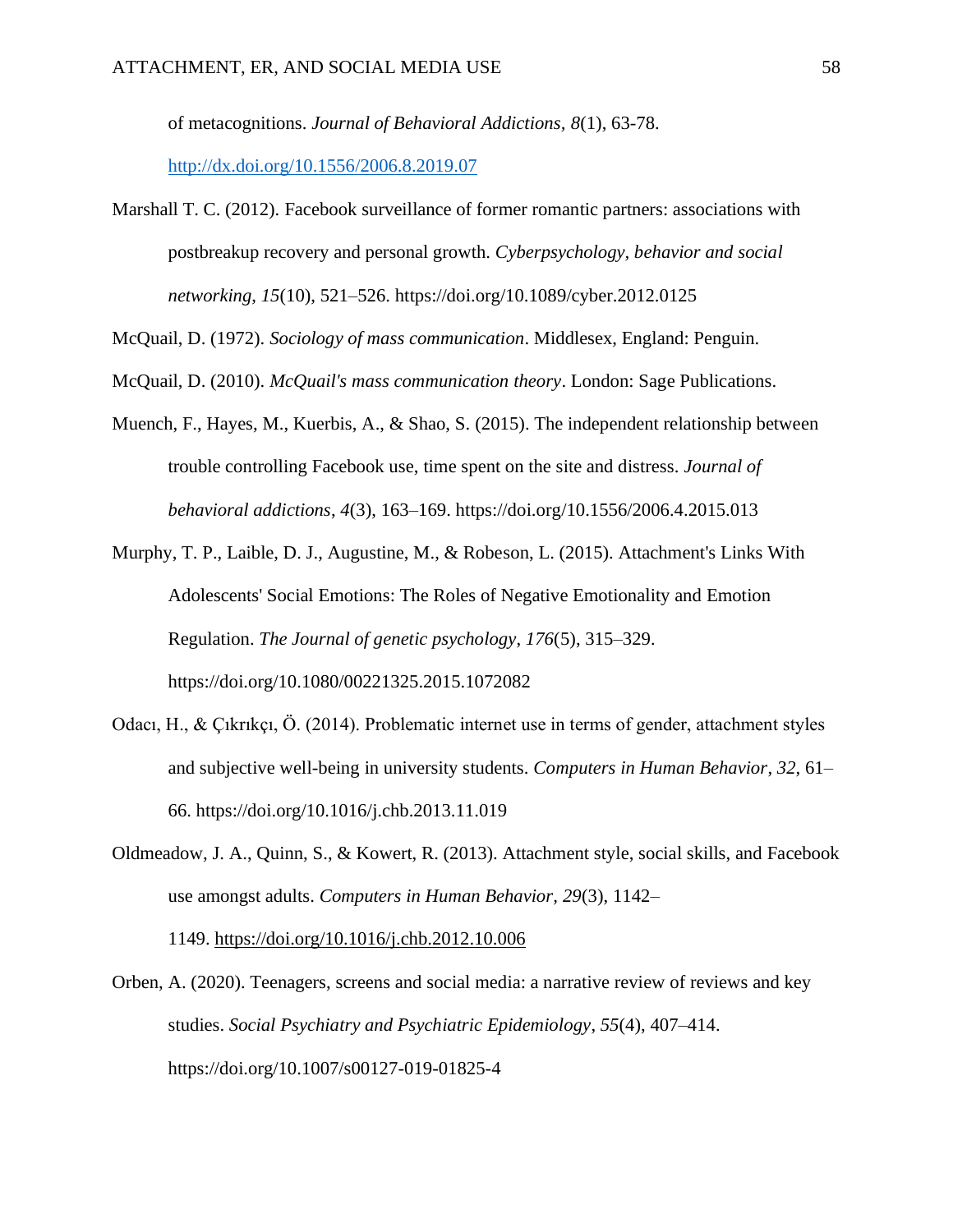Ozimek, P., & Bierhoff, H.-W. (2016). Facebook use depending on age: The influence of social comparisons. *Computers in Human Behavior, 61,* 271–

279. [https://doi.org/10.1016/j.chb.2016.03.034](https://psycnet.apa.org/doi/10.1016/j.chb.2016.03.034)

- Papacharissi, Z., & Mendelson, A. (2011). Toward a new(er) sociability: Uses, gratifications, and social capital on Facebook. *Media Perspectives for the 21st Century*, 212–230. https://doi.org/10.4324/9780203834077-21
- Park, L. E., Crocker, J., & Mickelson, K. D. (2004). Attachment styles and contingencies of selfworth. *Personality & social psychology bulletin*, *30*(10), 1243–1254. https://doi.org/10.1177/0146167204264000
- Perrin, A., & Anderson, M. (2020, July 31). Share of U.S. adults using social media, including Facebook, is mostly unchanged SINCE 2018. Retrieved from [https://www.pewresearch.org/fact-tank/2019/04/10/share-of-u-s-adults-using-social](https://www.pewresearch.org/fact-tank/2019/04/10/share-of-u-s-adults-using-social-media-including-facebook-is-mostly-unchanged-since-2018/)[media-including-facebook-is-mostly-unchanged-since-2018/](https://www.pewresearch.org/fact-tank/2019/04/10/share-of-u-s-adults-using-social-media-including-facebook-is-mostly-unchanged-since-2018/)
- Rozgonjuk, D., & Elhai, J. D. (2019). Emotion regulation in relation to smartphone use: Process smartphone use mediates the association between expressive suppression and problematic smartphone use. *Current Psychology*. https://doi.org/10.1007/s12144-019-00271-4
- Schimmenti, A., Passanisi, A., Caretti, V., La Marca, L., Granieri, A., Iacolino, C., et al. (2017). Traumatic experiences, alexithymia, and internet addiction symptoms among late adolescents: A moderated mediation analysis. *Addictive Behaviors, 64*, 314–320.
- Schreiber, L. R., Grant, J. E., & Odlaug, B. L. (2012). Emotion regulation and impulsivity in young adults. *Journal of psychiatric research*, *46*(5), 651-658.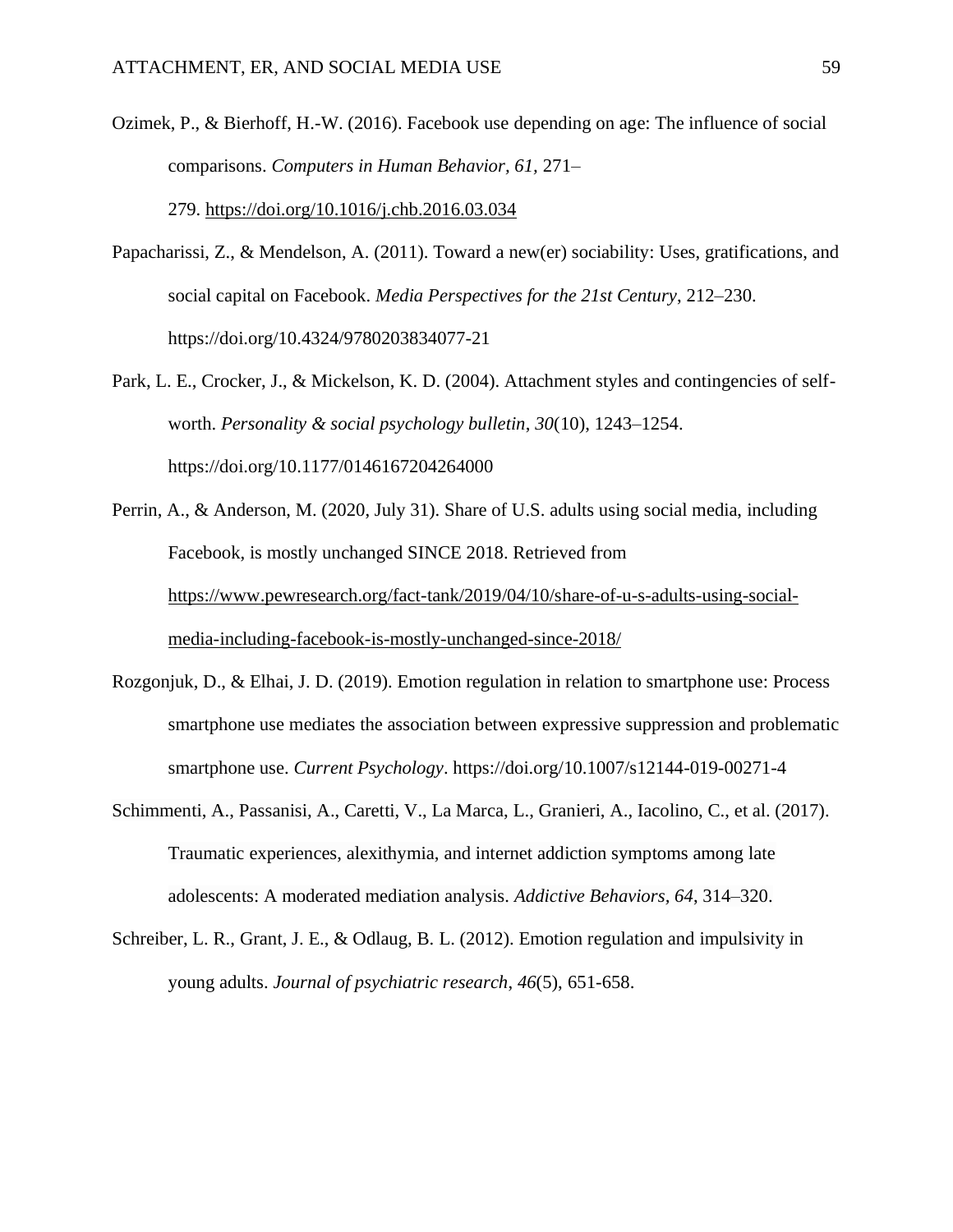- Shields, A., & Cicchetti, D. (2001). Parental maltreatment and emotion dysregulation as risk factors for bullying and victimization in middle childhood. *Journal of clinical child psychology*, *30*(3), 349–363. https://doi.org/10.1207/S15374424JCCP3003\_7
- Sibley, C. G., Fischer, R., & Liu, J. H. (2005). Reliability and validity of the revised experiences in close relationships (ECR-R) self-report measure of adult romantic attachment. *Personality & social psychology bulletin*, *31*(11), 1524–1536. <https://doi.org/10.1177/0146167205276865>
- Sisi, Q., Jinfeng, Z., Lili, W., & Jianxin, Z. (2021). Attachment styles, self-esteem, flexible goal adjustment, and intimate relationship satisfaction in women: A moderated mediation model. *The Journal of Psychology: Interdisciplinary and Applied,* http://dx.doi.org/10.1080/00223980.2021.1896463
- Srivastava, S., & Beer, J. S. (2005). How self-evaluations relate to being liked by others: integrating sociometer and attachment perspectives. *Journal of personality and social psychology*, *89*(6), 966–977.<https://doi.org/10.1037/0022-3514.89.6.966>
- Staples, A. M., & Mohlman, J. (2012). Psychometric properties of the GAD-Q-IV and DERS in older, community-dwelling GAD patients and controls. *Journal of Anxiety Disorders*, *26*(3), 385-392.
- Statista. (2021a, January 27). *Instagram Stories daily active users 2019*. Statista. https://www.statista.com/statistics/730315/instagram-stories-dau/.
- Statista. (2021b, January 27). *Twitter: monthly active users worldwide*. Statista. https://www.statista.com/statistics/282087/number-of-monthly-active-twitter-users/.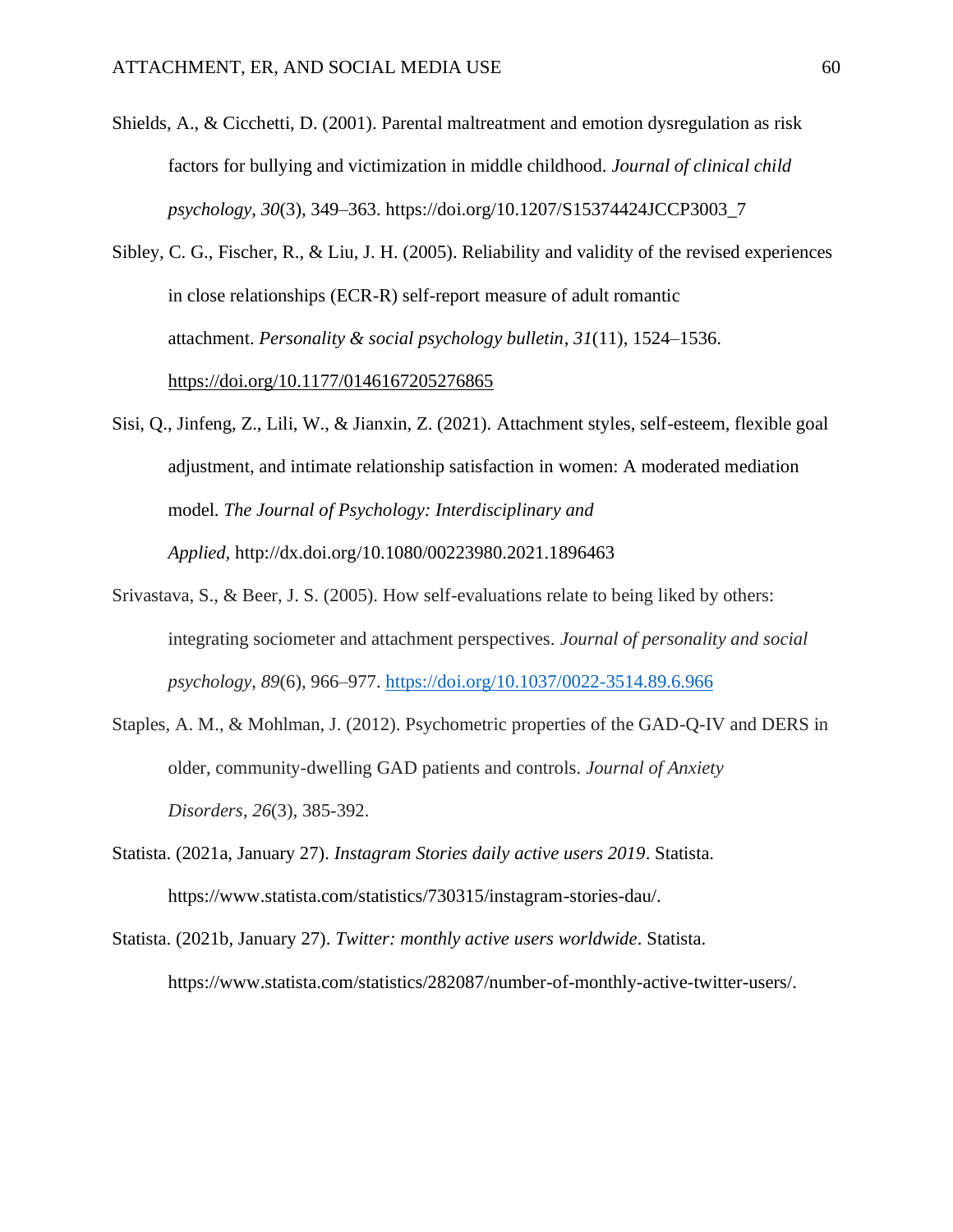Statista. (2021c, March 19). *Distribution of Facebook users worldwide as of January 2021, by age and gender*. Statista. [https://www.statista.com/statistics/376128/facebook-global](https://www.statista.com/statistics/376128/facebook-global-user-age-distribution/)[user-age-distribution/.](https://www.statista.com/statistics/376128/facebook-global-user-age-distribution/)

Statista. (2021d, April 15). *U.S. TikTok users by age 2021*. Statista. https://www.statista.com/statistics/1095186/tiktok-us-users-age/.

- Statista. (2021e, May 21). *Number of monthly active Facebook users worldwide as of 1st quarter 2021 (in millions)*. Statista. https://www.statista.com/statistics/264810/number-ofmonthly-active-facebook-users-worldwide/.
- Thompson, R. A. (1991). Emotional regulation and emotional development. *Educational Psychology Review, 3*(4), 269–307. [https://doi.org/10.1007/BF01319934](https://psycnet.apa.org/doi/10.1007/BF01319934)
- Tokunaga, R. S. (2011). Social networking site or social surveillance site? understanding the use of interpersonal electronic surveillance in romantic relationships. *Computers in Human Behavior, 27*(2), 705-713. <https://doi.org/10.1016/j.chb.2010.08.014>
- Twenge, J. M., Spitzberg, B. H., & Campbell, W. K. (2019). Less in-person social interaction with peers among U.S. adolescents in the 21st century and links to loneliness. *Journal of Social and Personal Relationships, 36*(6), 1892–1913.

<https://doi.org/10.1177/0265407519836170>

- Valkenburg, P. M., Peter, J., & Walther, J. B. (2016). Media effects: Theory and research. *Annual Review of Psychology*, *67*, 315–338. https://doi.org/10.1146/annurevpsych-122414-033608
- Vannucci, A., Flannery, K. M., & Ohannessian, C. M. (2017). Social media use and anxiety in emerging adults. *Journal of Affective Disorders, 207*, 163-166. <http://dx.doi.org.ezproxy.rit.edu/10.1016/j.jad.2016.08.040>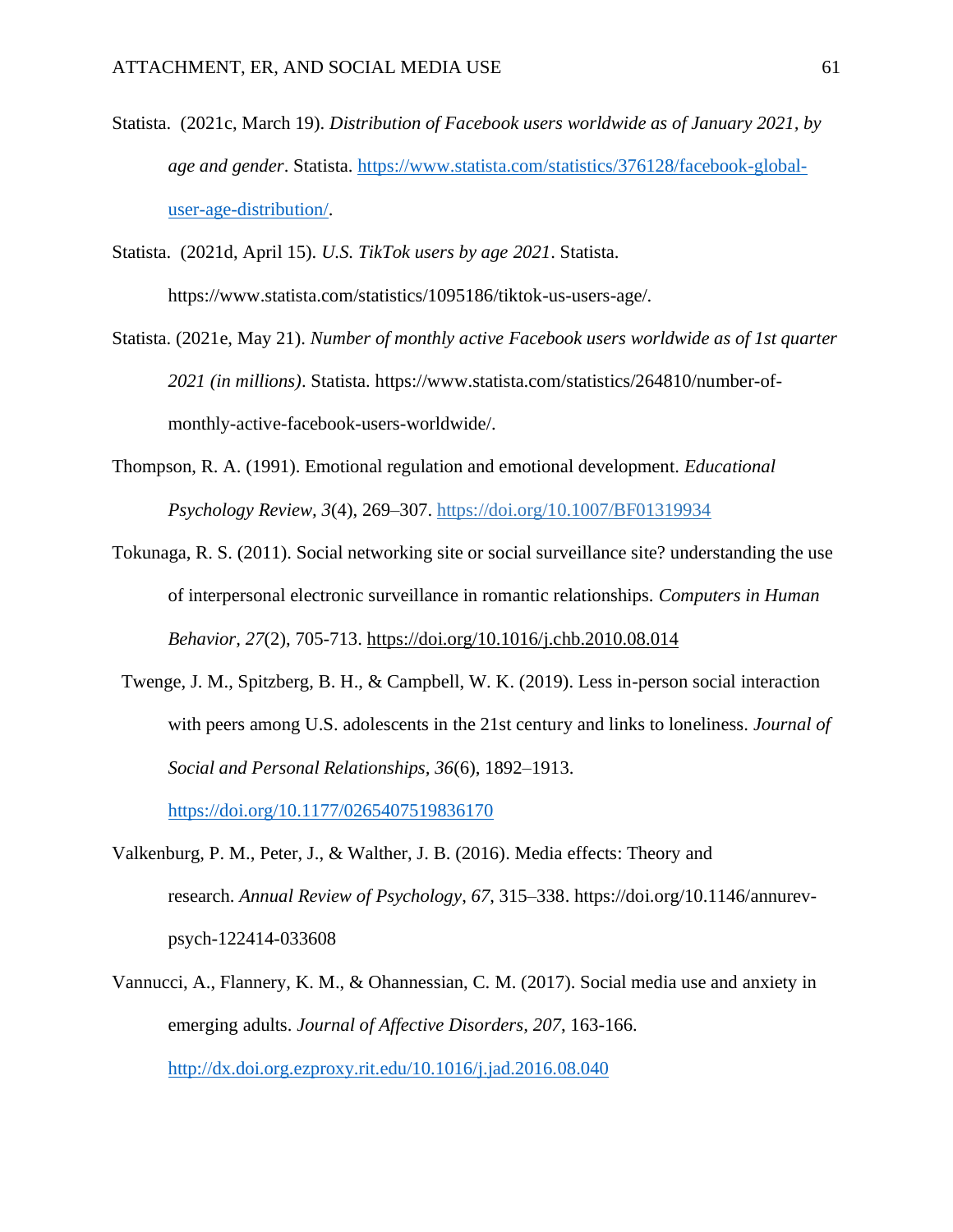- Vogel, E. A., Rose, J. P., Roberts, L. R., & Eckles, K. (2014). Social comparison, social media, and self-esteem. *Psychology of Popular Media Culture*, *3*(4), 206–222. https://doi.org/10.1037/ppm0000047
- Wang, Z., Tchernev, J. M., & Solloway, T. (2012). A dynamic longitudinal examination of social media use, needs, and gratifications among college students. *Computers in Human Behavior, 28*(5), 1829-1839. <https://doi.org/10.1016/j.chb.2012.05.001>
- Wongpakaran, T., Wongpakaran, N., & Wedding, D. (2012). Gender differences, attachment styles, self-esteem and romantic relationships in Thailand. *International Journal of Intercultural Relations, 36*(3), 409-417. http://dx.doi.org/10.1016/j.ijintrel.2011.12.001
- Worsley, J. D., McIntyre, J. C., Bentall, R. P., & Corcoran, R. (2018). Childhood maltreatment and problematic social media use: The role of attachment and depression. *Psychiatry research*, *267*, 88–93.<https://doi.org/10.1016/j.psychres.2018.05.023>
- Yaakobi, E., & Goldenberg, J. (2014). Social relationships and information dissemination in virtual social network systems: An attachment theory perspective. *Computers in Human Behavior, 38*, 127-135.<http://dx.doi.org.ezproxy.rit.edu/10.1016/j.chb.2014.05.025>
- Yildiz, M. A. (2017). Emotion regulation strategies as predictors of internet addiction and smartphone addiction in adolescents. *Journal of Educational Sciences and Psychology*, *7*, 66–78.
- Zhao, X., Zhang, R., & Zheng, K. (2014). Gender differences in emotion regulation strategies in adolescents. *Chinese Journal of Clinical Psychology, 22*(5), 849-854. [https://ezproxy.rit.edu/login?url=https://www.proquest.com/scholarly-journals/gender](https://ezproxy.rit.edu/login?url=https://www.proquest.com/scholarly-journals/gender-differences-emotion-regulation-strategies/docview/1660464010/se-2?accountid=108)[differences-emotion-regulation-strategies/docview/1660464010/se-2?accountid=108](https://ezproxy.rit.edu/login?url=https://www.proquest.com/scholarly-journals/gender-differences-emotion-regulation-strategies/docview/1660464010/se-2?accountid=108)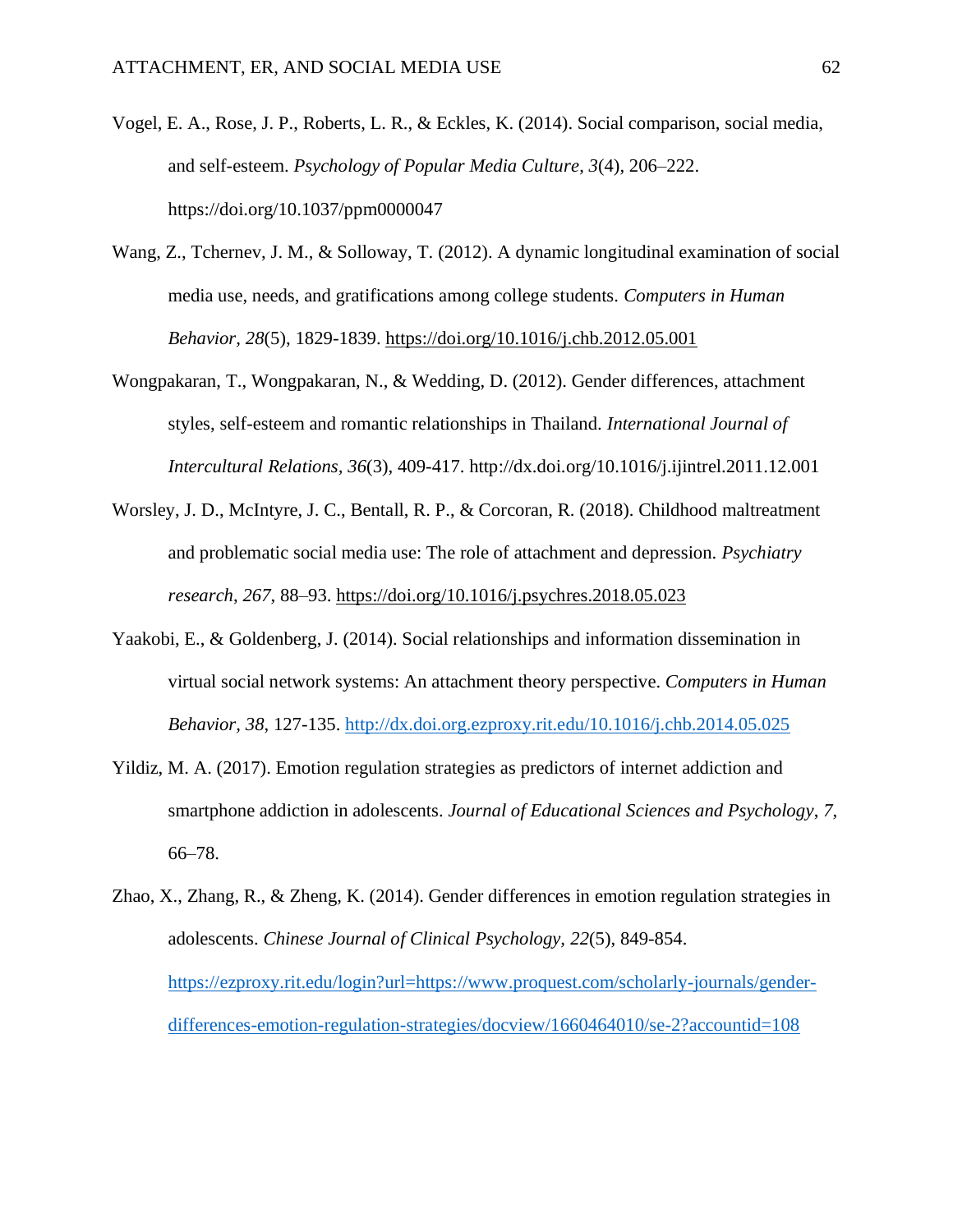Zimmermann, P., & Iwanski, A. (2014). Emotion regulation from early adolescence to emerging adulthood and middle adulthood: Age differences, gender differences, and emotionspecific developmental variations. *International Journal of Behavioral Development, 38*(2), 182-194.<http://dx.doi.org/10.1177/0165025413515405>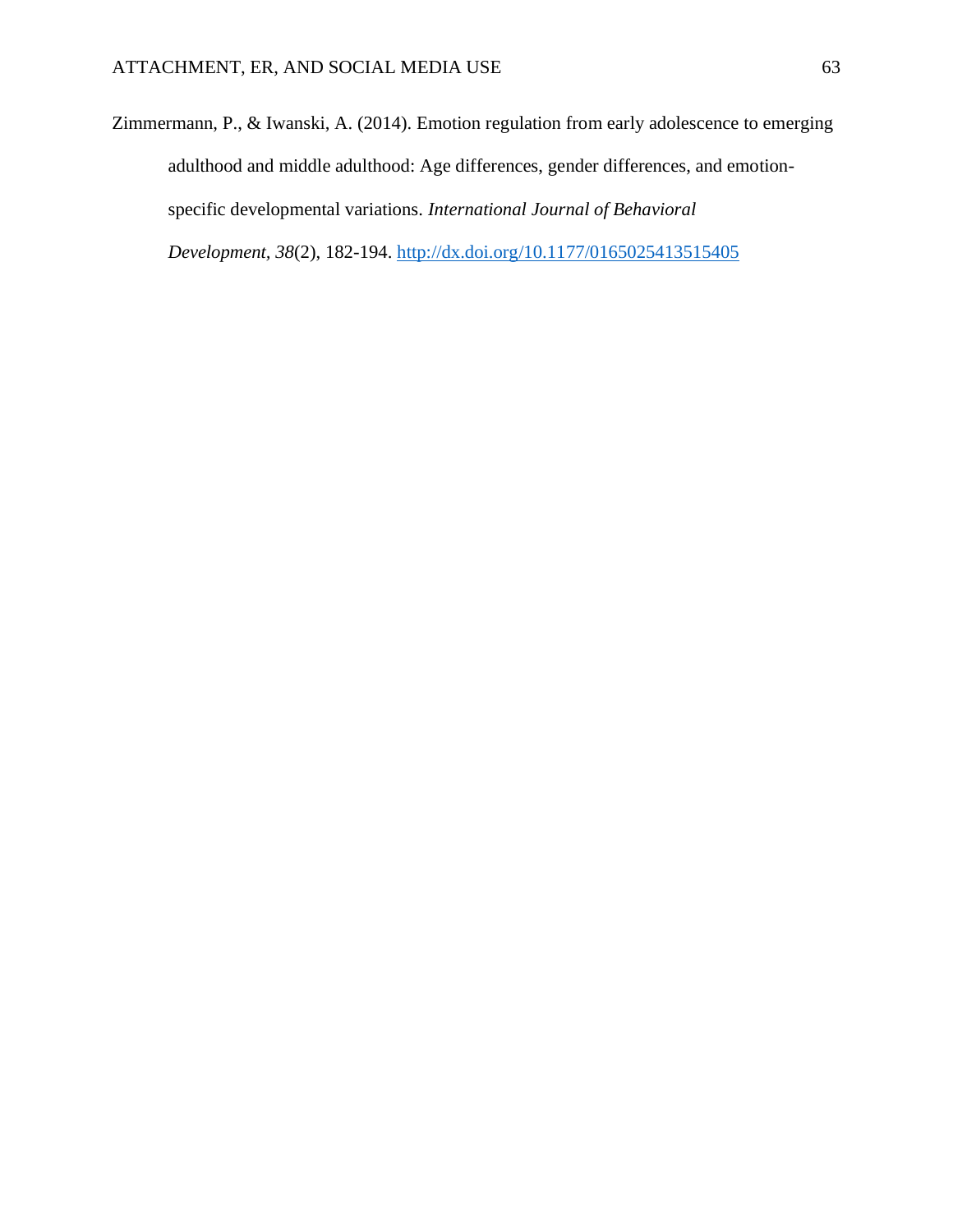# **Figure 1.**

*Most Comfortable Social Media Platforms for Posting Personal Content (N=158)*



Most Comfortable Social Media Platforms for Posting Personal Content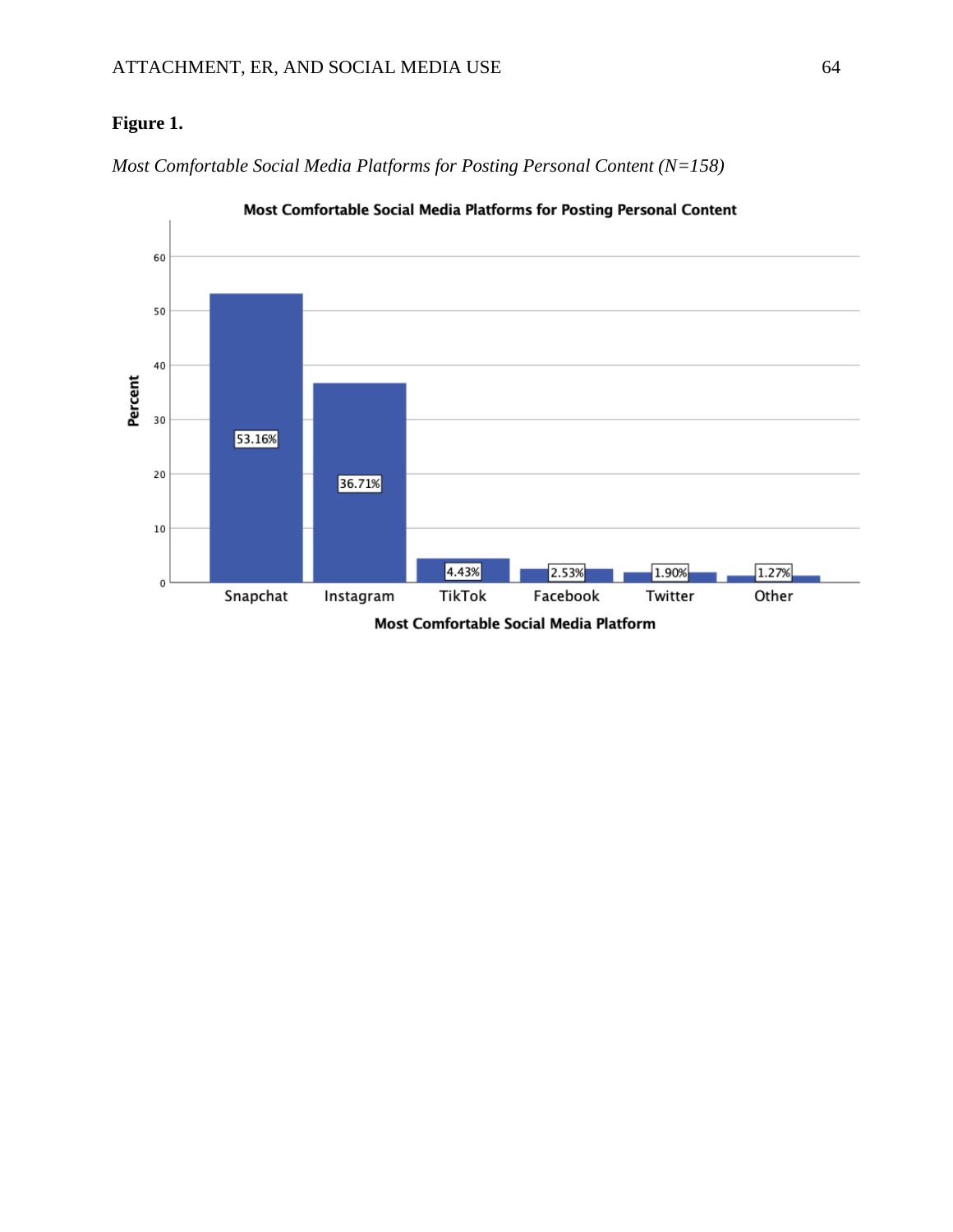# **Figure 2.**

*Least Comfortable Social Media Platforms for Posting Personal Content (N=158)*



Least Comfortable Social Media Platforms for Posting Personal Content

Least Comfortable Social Media Platform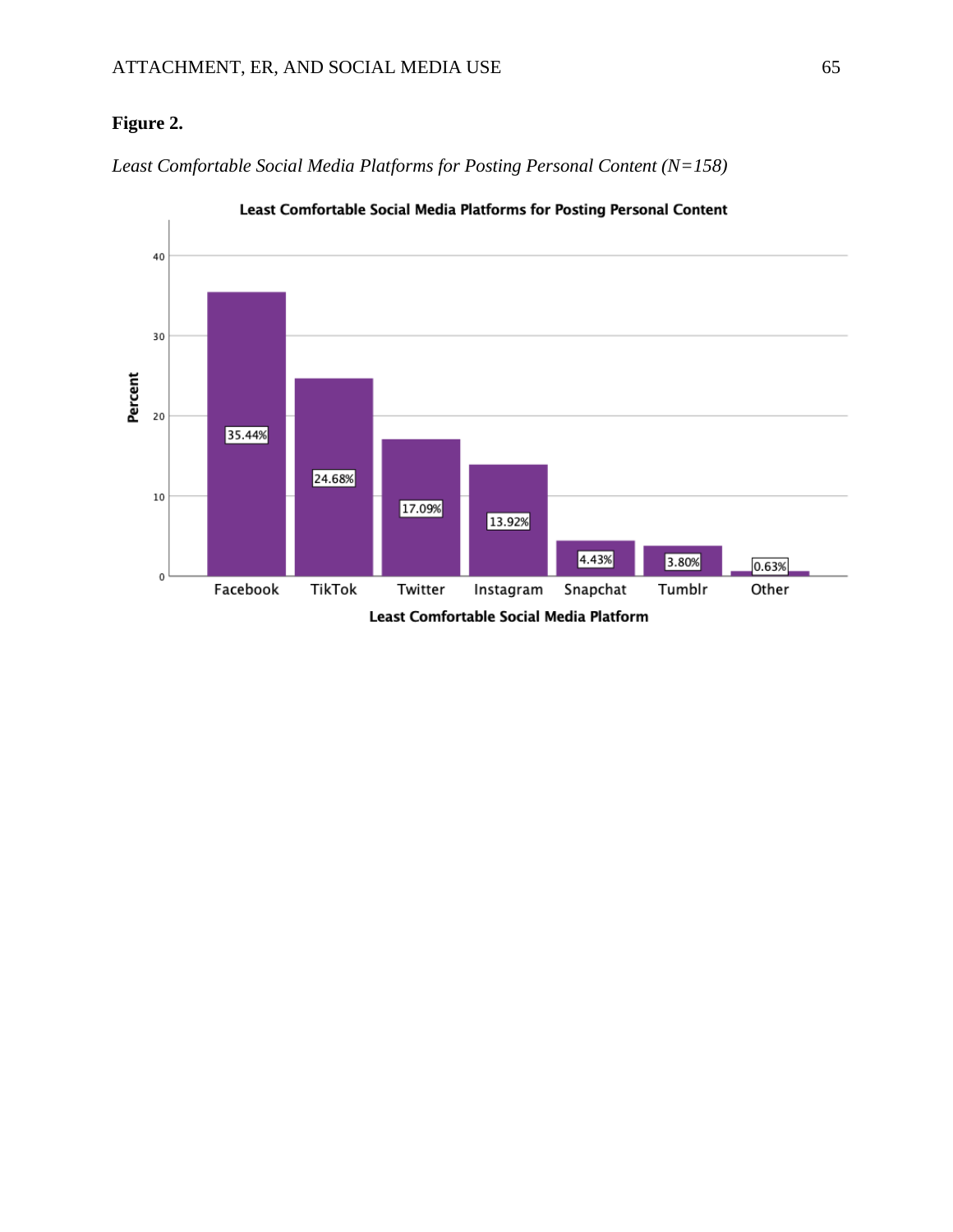# **Figure 3.**

*Parallel Mediation Model for the Relationship between Attachment Anxiety and PSMU through* 

*Emotion Regulation Difficulties and Social Surveillance*

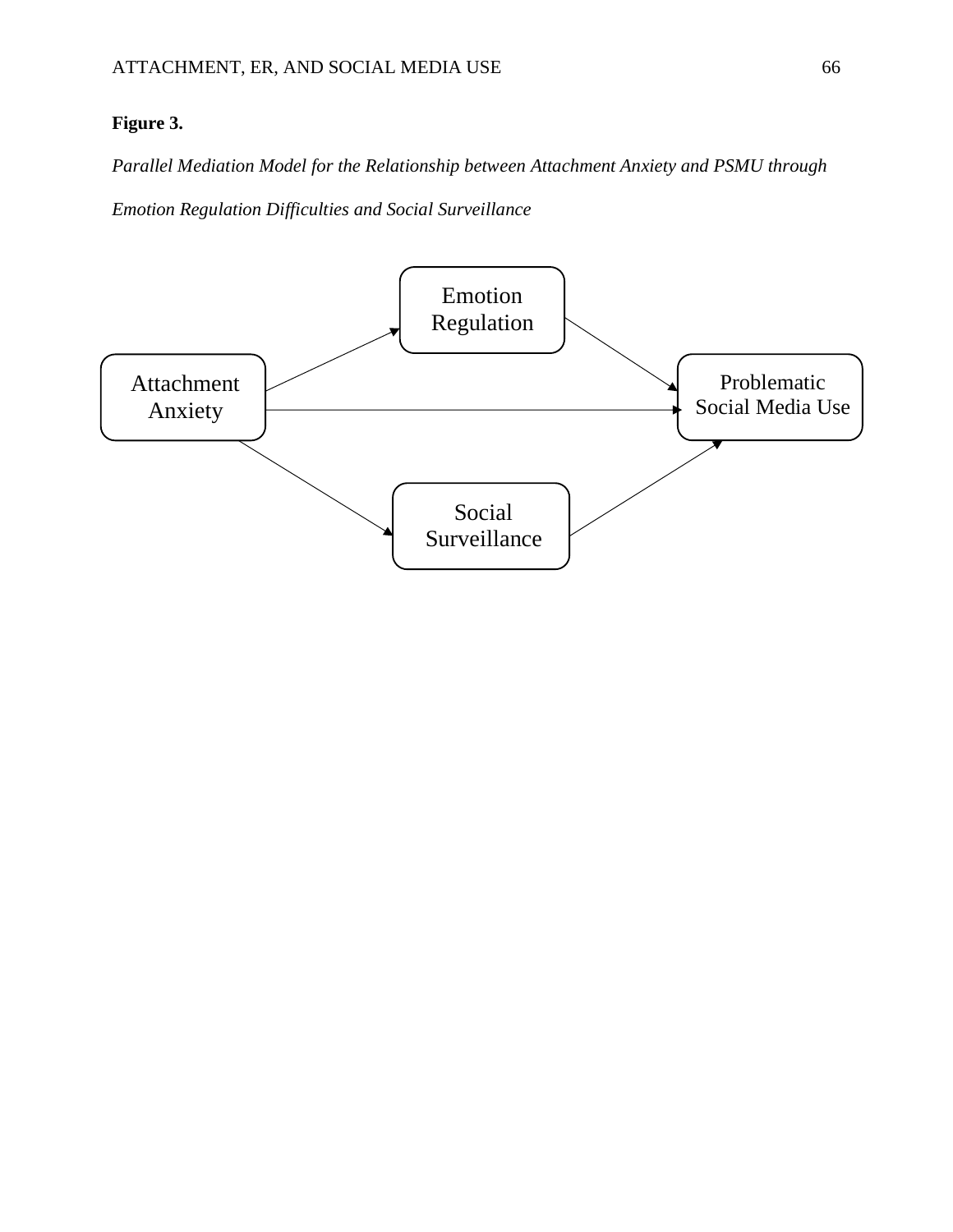### **Figure 4.**

*Standardized Regression Coefficients for Mediation Model 1 through Emotion Regulation* 

*Difficulties and Social Surveillance (N=158)*



*Note*. Attachment avoidance was included as a covariate.

 $*p < .01, ** p < .001$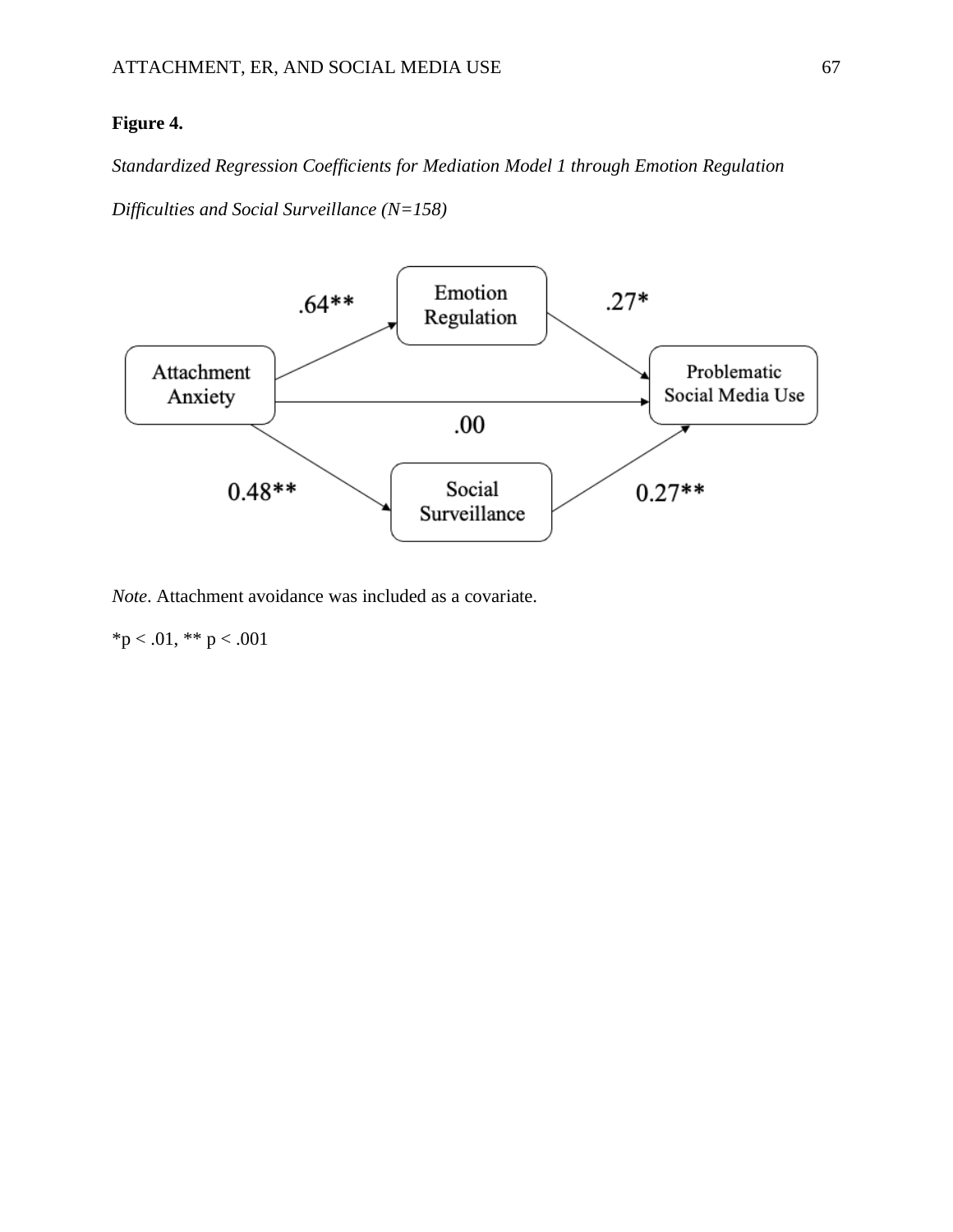#### **Figure 5.**

*Standardized Regression Coefficients for Mediation Model 2 through Emotion Regulation* 

*Difficulties and Social Surveillance (N=76)*



*Note*. Attachment avoidance and behavioral screen time were included as covariates.

\*\*p  $< .001$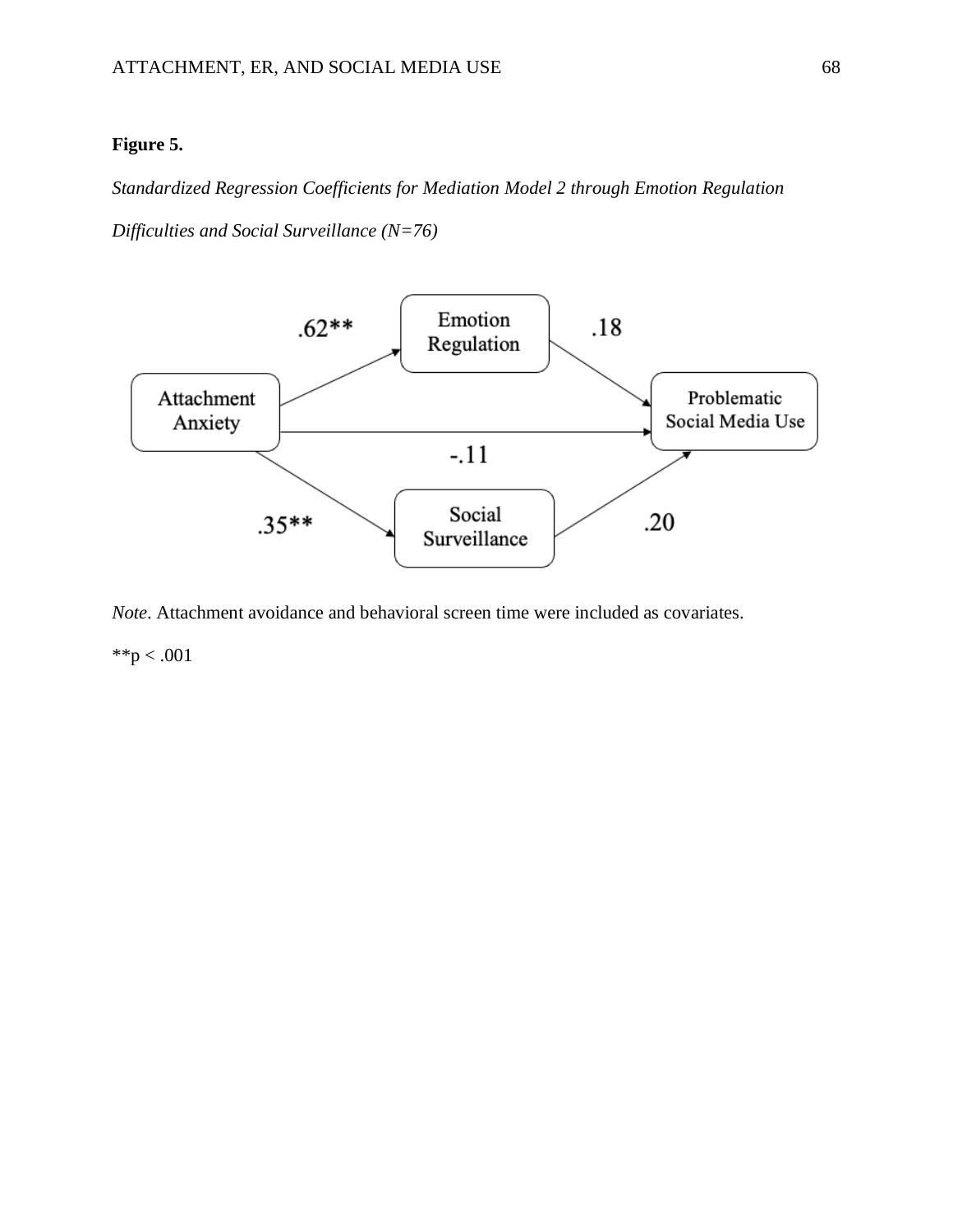### **Table 1.**

|                        | <b>DERS</b> | <b>IESS</b> | Anxiety | Avoidance | <b>BSMAS</b> |
|------------------------|-------------|-------------|---------|-----------|--------------|
| <b>DERS</b>            |             |             |         |           |              |
| <b>IESS</b>            | $.32**$     | $- -$       |         |           |              |
| <b>Anxiety ECR-R</b>   | $.66**$     | $.42**$     |         |           |              |
| <b>Avoidance ECR-R</b> | $.29**$     | .01         | $.39**$ | --        |              |
| <b>BSMAS</b>           | $.35**$     | $.35**$     | $.29**$ | .08       | $- -$        |
| Age                    | $-.02$      | .01         | .01     | .01       | .01          |

*Bivariate Correlations of Main Study Variables (N=158)*

*Note.* DERS, Difficulties in Emotion Regulation Scale; IESS, Interpersonal Electronic Surveillance Scale; Anxiety ECR-R, Anxiety subscale of Experiences in Close Relationships – Revised; Avoidance ECR-R, Avoidance subscale of Experiences in Close Relationships – Revised; BSMAS, Bergen Social Media Addiction Scale.

\*\*  $p < .01$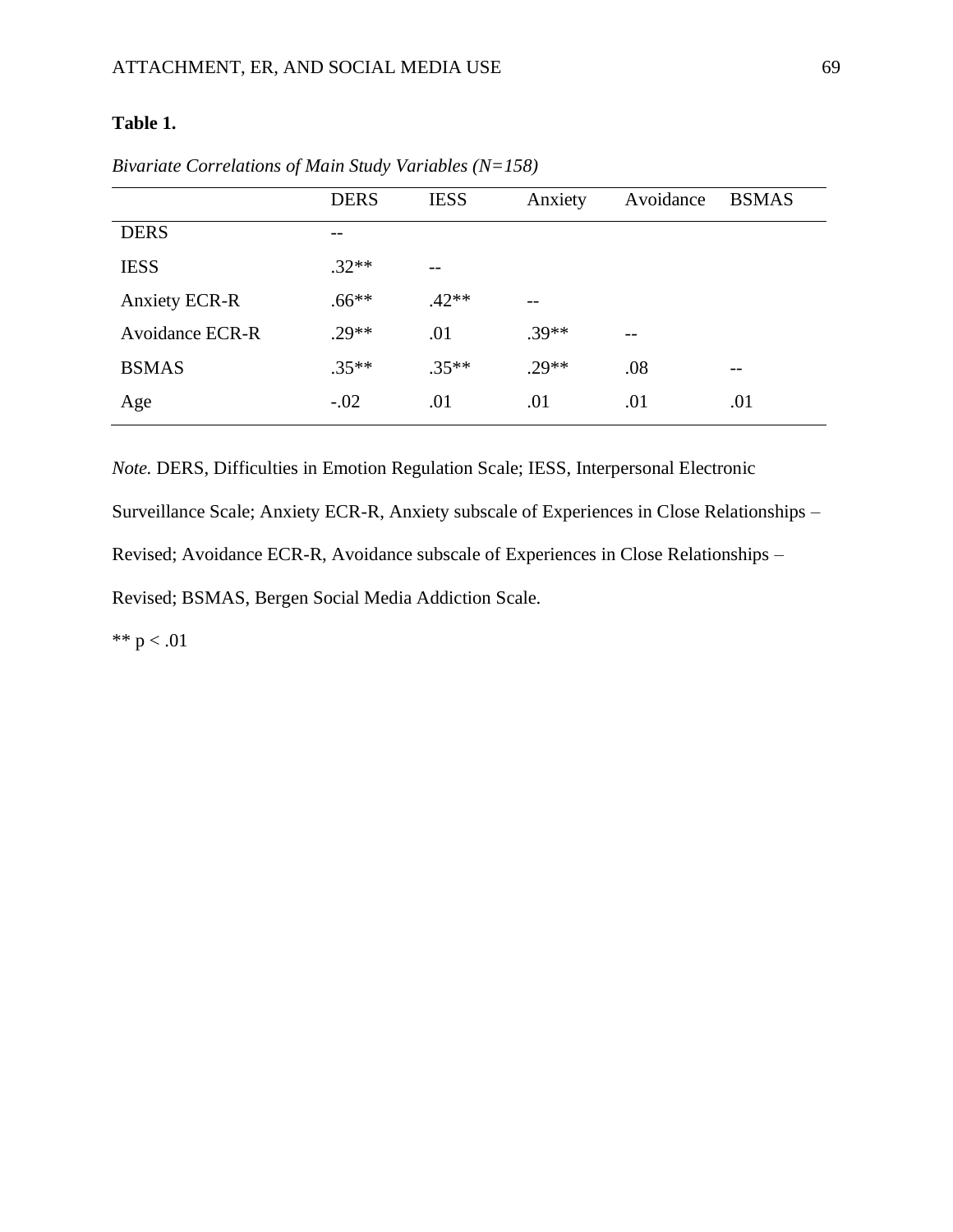#### **Table 2.**

|                      | <b>DERS</b> | <b>IESS</b> | Anxiety |        |     | Avoidance BSMAS Screen Time |
|----------------------|-------------|-------------|---------|--------|-----|-----------------------------|
| <b>DERS</b>          | --          |             |         |        |     |                             |
| <b>IESS</b>          | $.32**$     | $- -$       |         |        |     |                             |
| <b>Anxiety ECR-R</b> | $.66**$     | $.42**$     |         |        |     |                             |
| Avoidance ECR-R      | $.29**$     | .01         | $.39**$ |        |     |                             |
| <b>BSMAS</b>         | $.35**$     | $.35**$     | $.29**$ | .08    |     |                             |
| Age                  | $-.02$      | .01         | .01     | .01    | .01 | $-.29*$                     |
| <b>Screen Time</b>   | $-.05$      | $-.03$      | $-.04$  | $-.12$ | .20 | --                          |

*Bivariate Correlations of Main Study Variables with Screen Time Subset (N=76)*

*Note.* DERS, Difficulties in Emotion Regulation Scale; IESS, Interpersonal Electronic

Surveillance Scale; Anxiety ECR-R, Anxiety subscale of Experiences in Close Relationships –

Revised; Avoidance ECR-R, Avoidance subscale of Experiences in Close Relationships –

Revised; BSMAS, Bergen Social Media Addiction Scale.

 $**p* < .05, ** *p* < .01$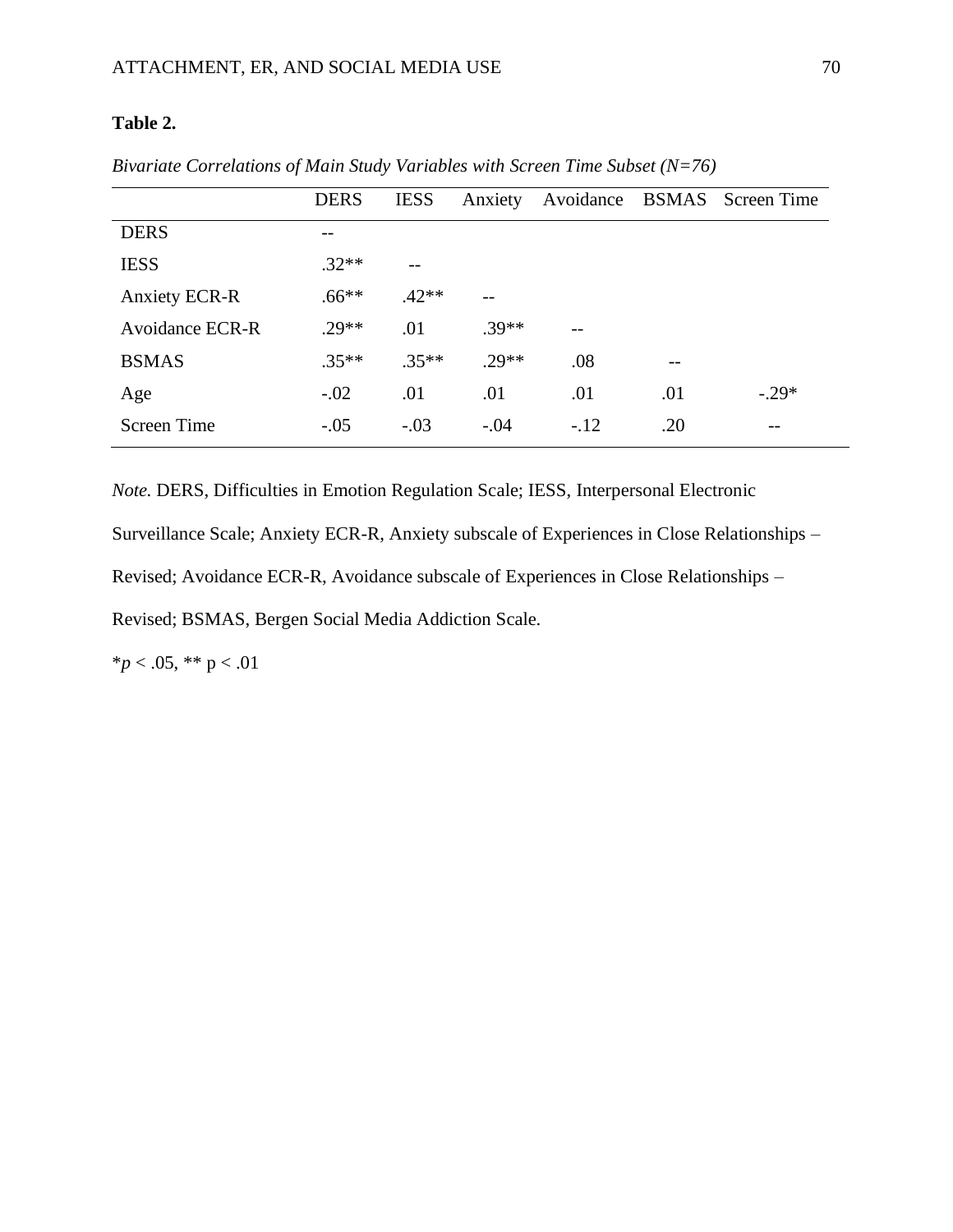### **Table 3.**

|                                      | M     | <i>SD</i> | Range            |
|--------------------------------------|-------|-----------|------------------|
| <b>Emotion Regulation (DERS)</b>     | 89.18 | 4.48      | $38.00 - 153.00$ |
| Social Surveillance (IESS)           | 30.82 | 9.15      | $12.00 - 60.00$  |
| <b>Attachment Anxiety (ECR-R)</b>    | 3.16  | 1.26      | $1.00 - 6.44$    |
| Attachment Avoidance (ECR-R)         | 2.51  | 1.02      | $1.00 - 6.44$    |
| Problematic Social Media Use (BSMAS) | 15.73 | 4.48      | $6.00 - 29.00$   |

*Descriptive Statistics of Main Study Variables for Part 1 Participants (N=158)*

*Note.* DERS, Difficulties in Emotion Regulation Scale; IESS, Interpersonal Electronic Surveillance Scale; Attachment Anxiety ECR-R, Anxiety subscale of Experiences in Close Relationships – Revised; Attachment Avoidance ECR-R, Avoidance subscale of Experiences in Close Relationships – Revised; BSMAS, Bergen Social Media Addiction Scale.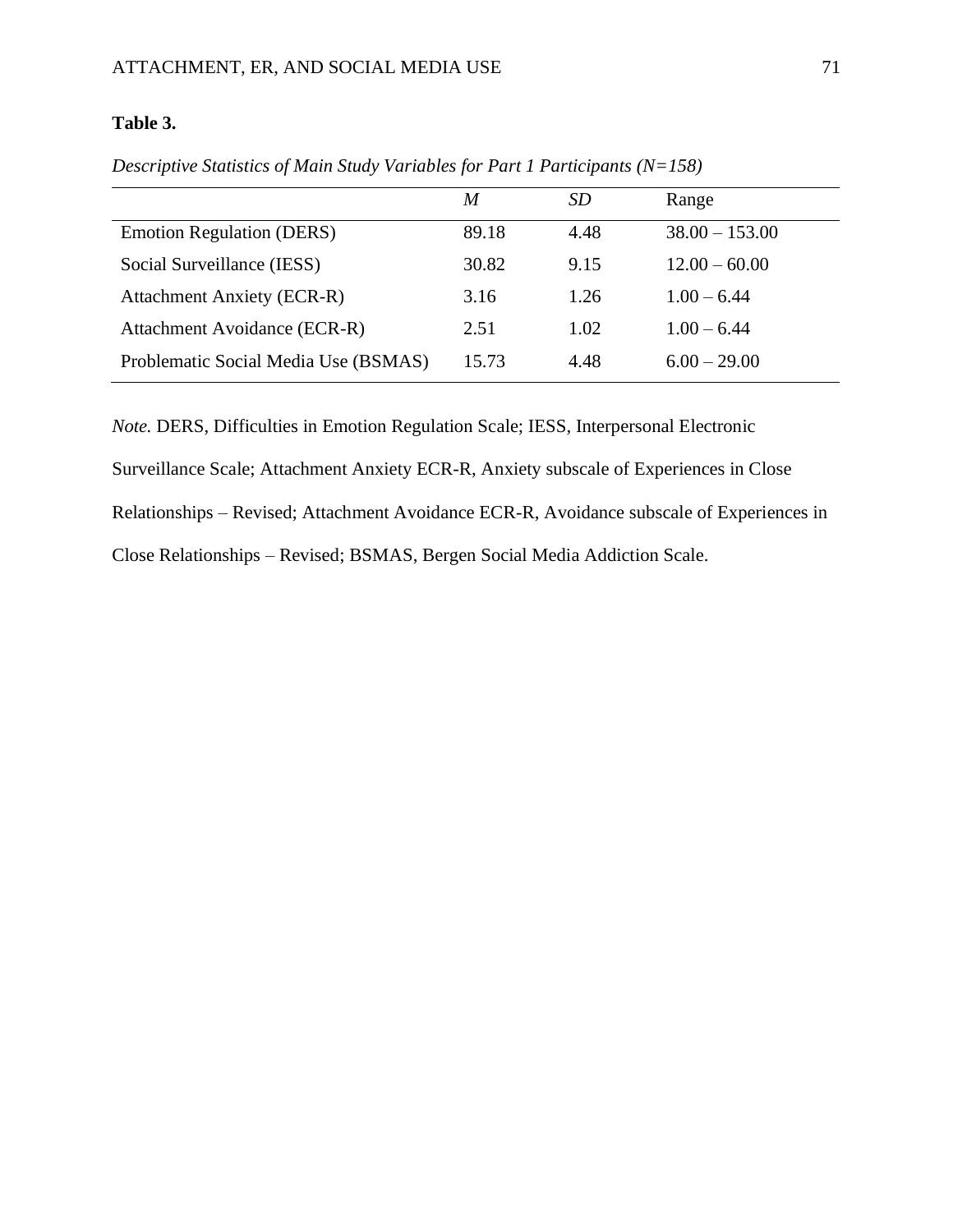#### **Table 4.**

|                                      | M     | SD    | Range            |
|--------------------------------------|-------|-------|------------------|
| <b>Emotion Regulation (DERS)</b>     | 90.97 | 23.21 | $48.00 - 153.00$ |
| Social Surveillance (IESS)           | 31.29 | 8.61  | $18.00 - 55.00$  |
| <b>Attachment Anxiety (ECR-R)</b>    | 3.31  | 1.24  | $1.06 - 6.44$    |
| Attachment Avoidance (ECR-R)         | 2.52  | 0.88  | $1.00 - 4.78$    |
| Problematic Social Media Use (BSMAS) | 16.25 | 4.31  | $6.00 - 27.00$   |

*Descriptive Statistics of Main Study Variables for Part 2 Participants (N=76)*

*Note.* DERS, Difficulties in Emotion Regulation Scale; IESS, Interpersonal Electronic Surveillance Scale; Attachment Anxiety ECR-R, Anxiety subscale of Experiences in Close Relationships – Revised; Attachment Avoidance ECR-R, Avoidance subscale of Experiences in Close Relationships – Revised; BSMAS, Bergen Social Media Addiction Scale.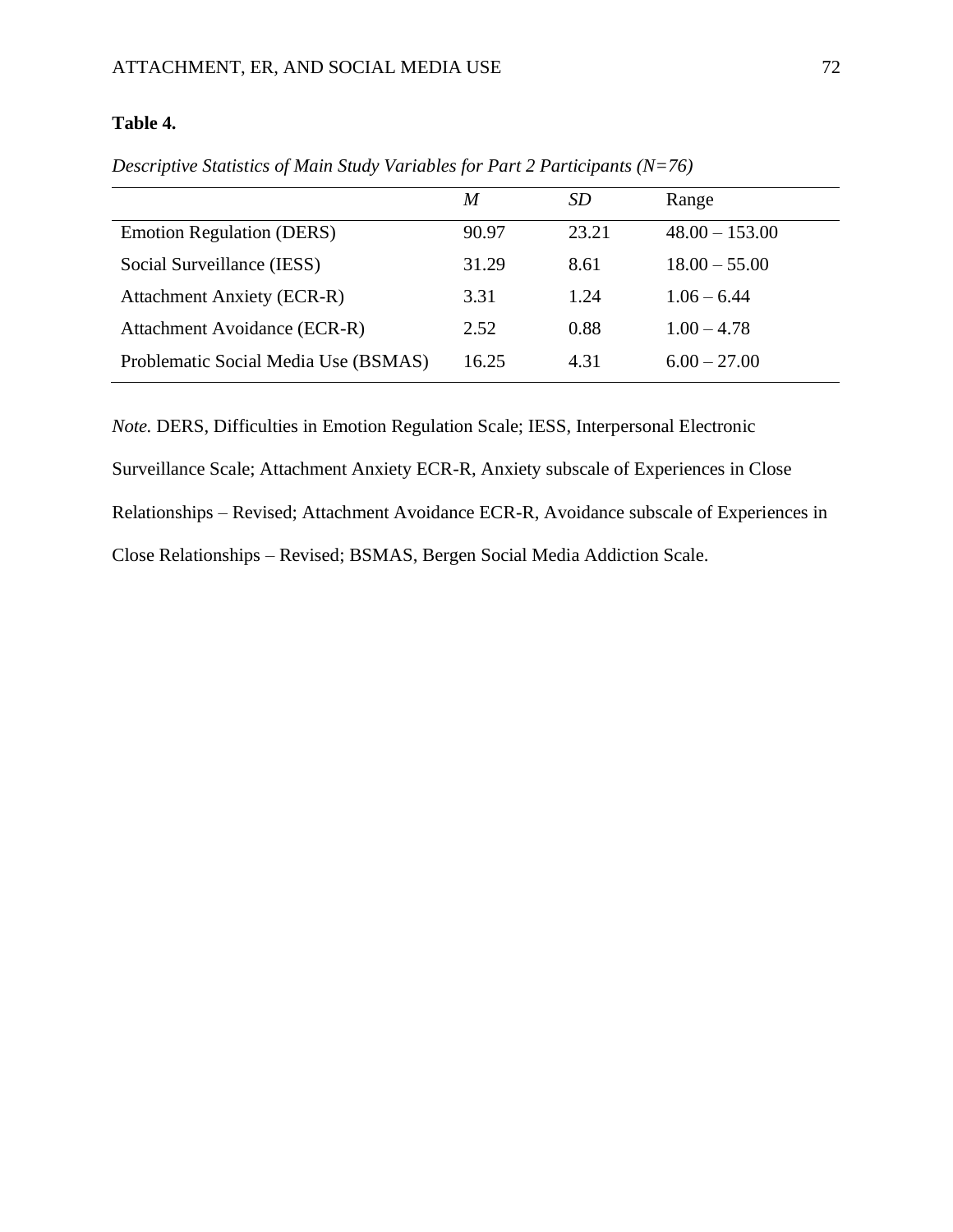## **Table 5.**

|                         | $\boldsymbol{M}$ | <i>SD</i> | Range          |
|-------------------------|------------------|-----------|----------------|
| <b>Total Time Spent</b> | 15:20            | 11:07     | $0:00 - 57:40$ |
| <b>TikTok</b>           | 5:18             | 6:19      | $0:00 - 26:06$ |
| Instagram               | 4:42             | 5:26      | $0:00 - 35:34$ |
| Snapchat                | 3:55             | 4:35      | $0:00 - 22:06$ |
| Facebook                | 0:43             | 4:17      | $0:00 - 37:14$ |
| Twitter                 | 0:19             | 0:50      | $0:00 - 4:52$  |

*Descriptive Statistics of Weekly Mean Time Spent on Social Media (N=76)*

*Note.* Total Time Spent is indicative of all the platforms combined for a week. Results shown are in hours and minutes (hh:mm).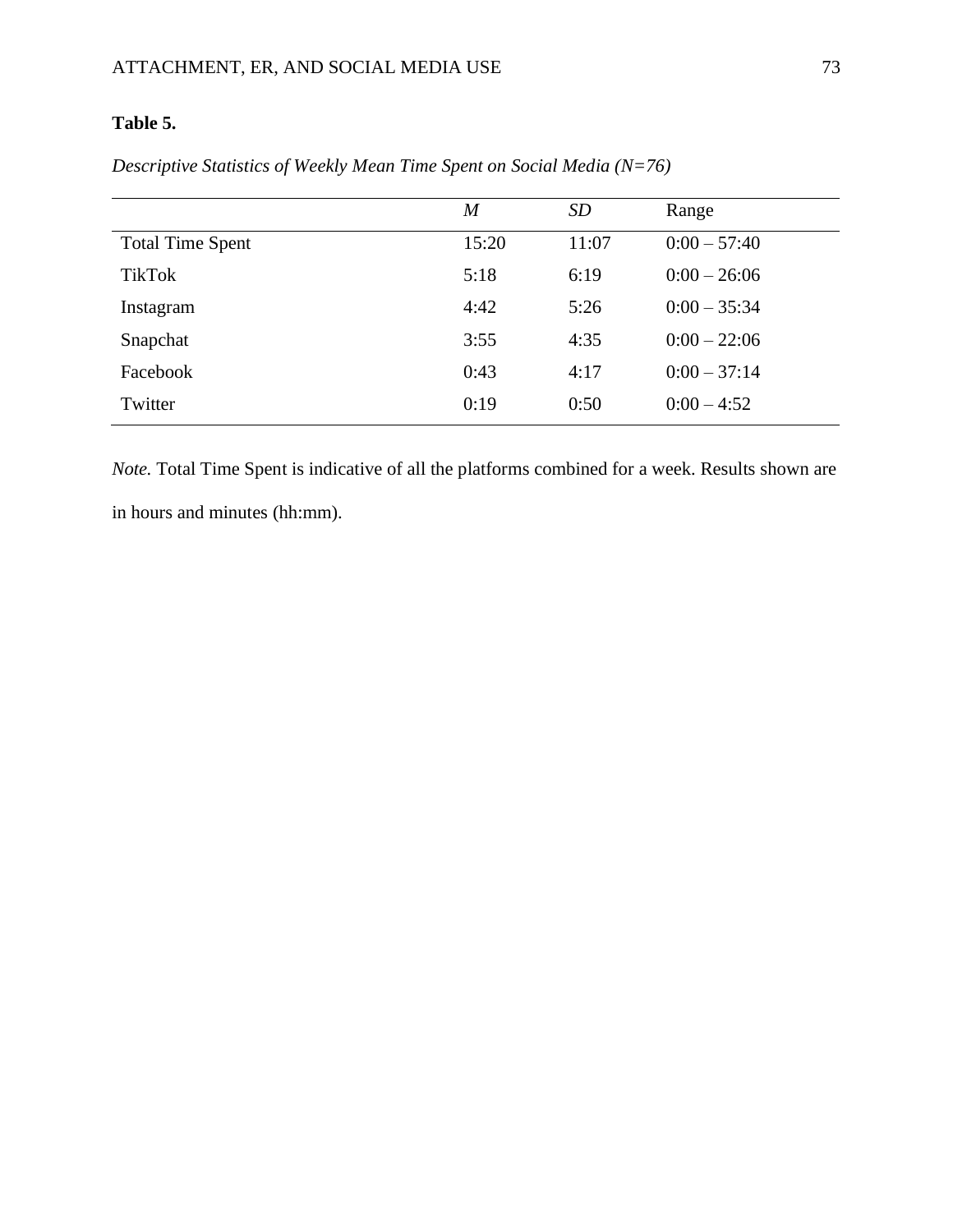# **Table 6.**

|                              | Consequent variable                           |      |                                               |      |                                                |      |  |
|------------------------------|-----------------------------------------------|------|-----------------------------------------------|------|------------------------------------------------|------|--|
|                              | Emotion regulation<br>$(M_1)$                 |      | Social Surveillance<br>$(M_2)$                |      | Problematic<br>Social Media Use<br>(Y)         |      |  |
| Antecedent variable          | β                                             | SE   | β                                             | SЕ   | β                                              | SE   |  |
| Constant                     | 47.32                                         | 4.69 | 23.67                                         | 2.06 | 7.37                                           | 1.59 |  |
| Attachment anxiety $(X)$     | $.64***$                                      | 1.29 | .48***                                        | .57  | .00                                            | .38  |  |
| Emotion regulation $(M_1)$   |                                               |      |                                               |      | $27**$                                         | .02  |  |
| Social Surveillance $(M_2)$  |                                               |      |                                               | $-$  | $27***$                                        | .04  |  |
| Attachment avoidance $(C_1)$ | .04                                           | 1.59 | $-18*$                                        | .70  | .00                                            | .35  |  |
|                              | $R^2 = .43, F(2, 155) =$<br>58.42, $p < .001$ |      | $R^2 = .20, F(2, 155) =$<br>19.28, $p < .001$ |      | $R^2$ = .19, $F(4, 153)$<br>$= 8.84, p < .001$ |      |  |

*Model 1 Coefficients for PSMU and Predictors, Covariates, and Mediators (N=158)*

\**p* < .05, \*\**p* < .01, \*\*\**p* < .001